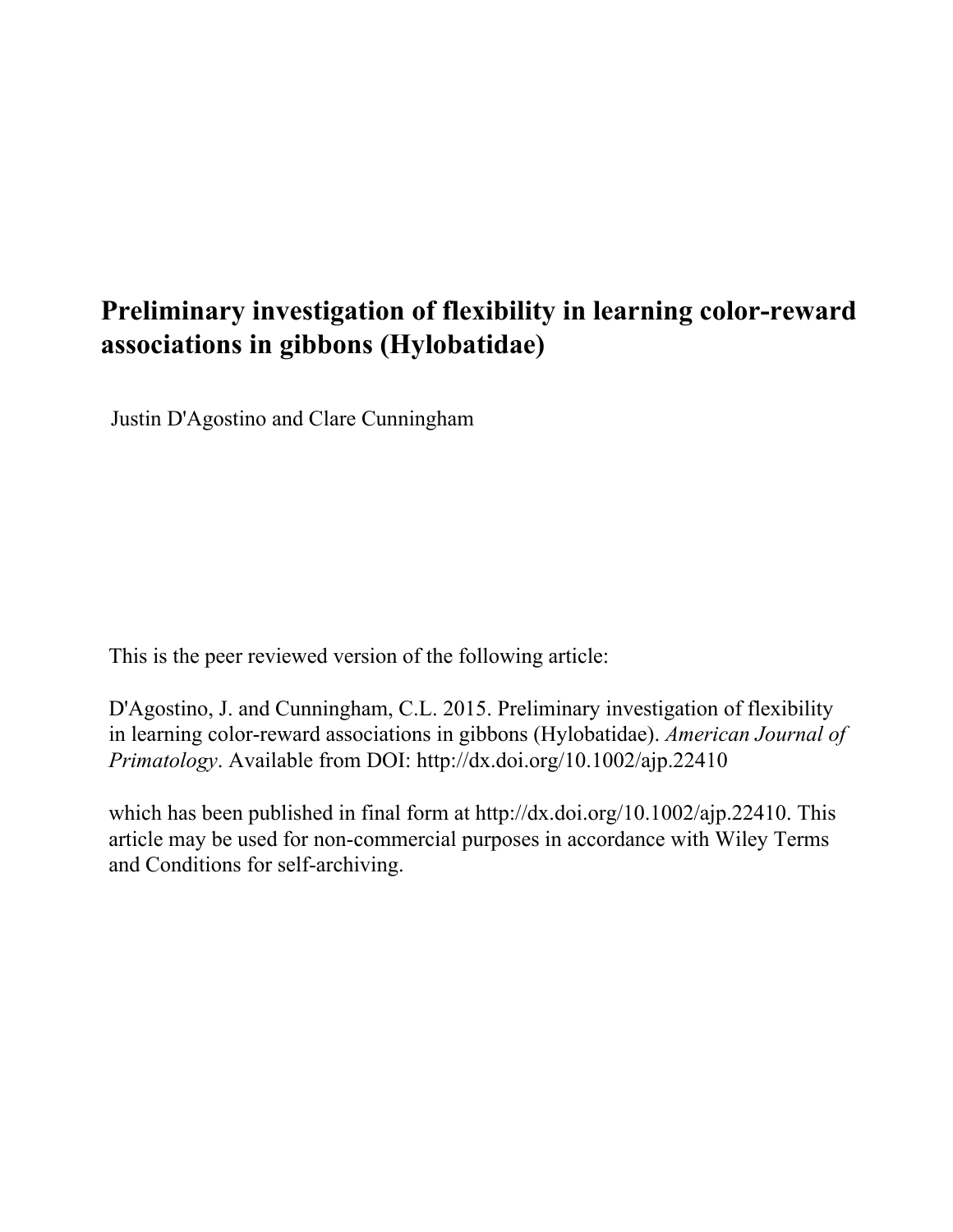| $\overline{c}$<br>$\ensuremath{\mathsf{3}}$<br>$\overline{\mathbf{4}}$<br>$\,$ 5 $\,$ | $\mathbf{1}$     | Preliminary investigation of flexibility in learning color-reward                                              |
|---------------------------------------------------------------------------------------|------------------|----------------------------------------------------------------------------------------------------------------|
| $\,6$<br>$\boldsymbol{7}$<br>$\, 8$                                                   | $\mathbf{2}$     | associations in gibbons (Hylobatidae)                                                                          |
| 9<br>10<br>11                                                                         | 3                |                                                                                                                |
| 12<br>13                                                                              | $\overline{4}$   |                                                                                                                |
| 14<br>15<br>16                                                                        | 5                |                                                                                                                |
| 17<br>18                                                                              | 6                | <b>Justin D'Agostino<sup>1</sup></b> - California State University, Los Angeles - 5151 State University Dr Los |
| 19<br>20<br>21                                                                        | $\boldsymbol{7}$ | Angeles, CA 90032 - Anthropology Department - KHC 4068 - jdagost@calstatela.edu                                |
| 22                                                                                    | $\, 8$           |                                                                                                                |
| 23<br>24<br>25                                                                        | 9                | Clare Cunningham - Evolutionary and Biological Approaches to Behaviour Research                                |
| 26<br>27<br>28                                                                        | 10               | Group, Department of Psychology, University of Abertay, Dundee DD1 1HG, UK                                     |
| 29<br>30                                                                              | 11               |                                                                                                                |
| 31<br>32                                                                              | 12               |                                                                                                                |
| 33<br>34<br>35                                                                        | 13               |                                                                                                                |
| 36<br>37                                                                              | 14               |                                                                                                                |
| 38<br>39<br>40                                                                        | 15               |                                                                                                                |
| 41<br>42                                                                              | 16               |                                                                                                                |
| 43<br>44                                                                              | 17               |                                                                                                                |
| 45<br>46<br>47                                                                        | 18               |                                                                                                                |
| 48<br>49                                                                              | 19               | <sup>1</sup> Corresponding author                                                                              |
| 50<br>51                                                                              | $20\,$           |                                                                                                                |
| 52<br>53<br>54                                                                        | 21               |                                                                                                                |
| 55<br>56                                                                              | 22               |                                                                                                                |
| 57<br>58<br>59<br>60                                                                  | 23               |                                                                                                                |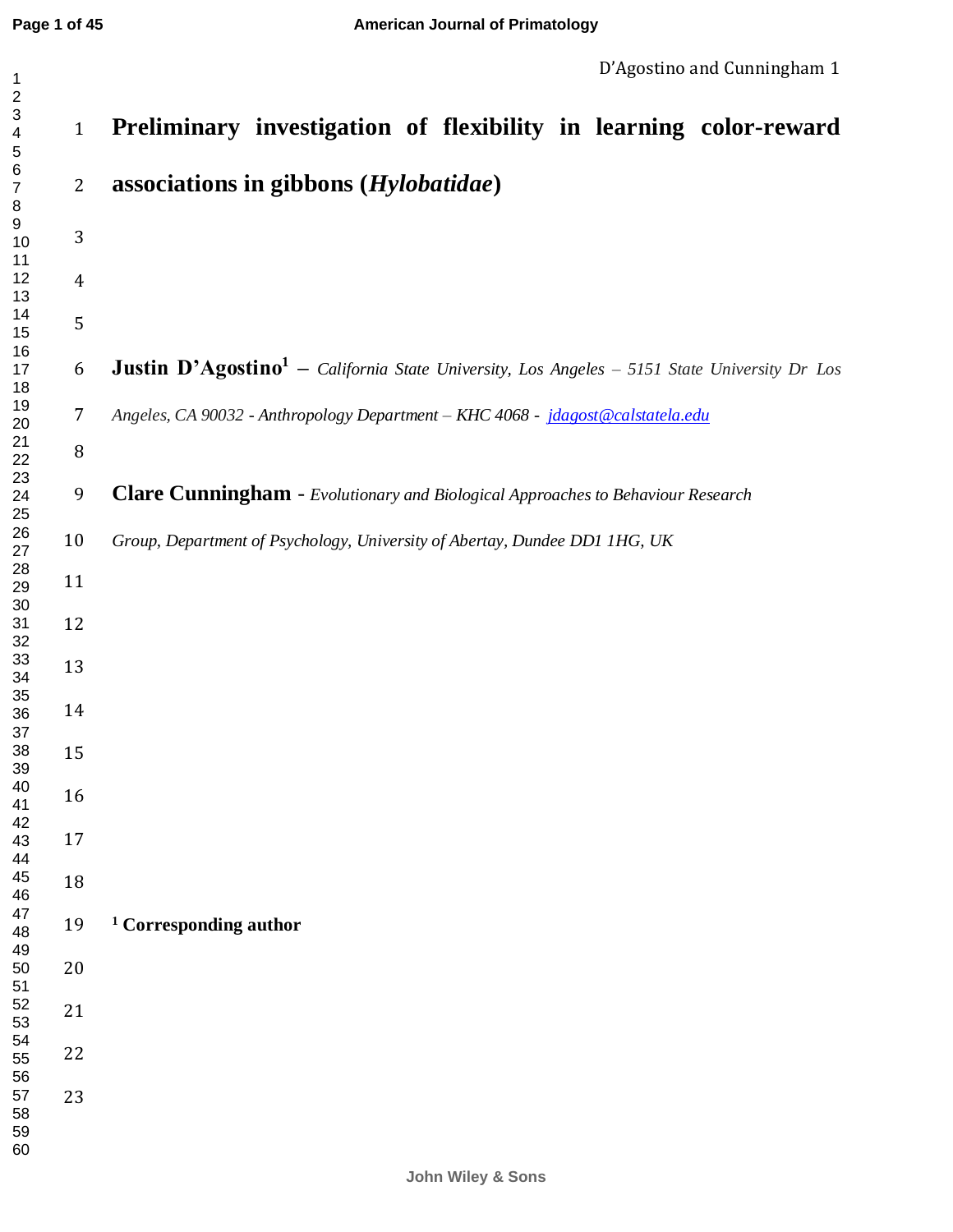## **ABSTRACT**

 Previous studies in learning set formation have shown that most animal species can learn to learn with subsequent novel presentations being solved in fewer presentations than when they first encounter a task. Gibbons (*Hylobatidae*) have generally struggled with these tasks and do not show the learning to learn pattern found in other species. This is surprising given their phylogenetic position and level of cortical development. However, there have been conflicting results with some studies demonstrating higher level learning abilities in these small apes. This study attempts to clarify whether gibbons can in fact use knowledge gained during one learning task to facilitate performance on a similar, but novel problem that would be a precursor to development of a learning set. We tested 16 captive gibbons' ability to associate color cues with provisioned food items in two experiments where they experienced a period of learning followed by experimental trials during which they could potentially use knowledge gained in their first learning experience to facilitate solution I subsequent novel tasks. Our results are similar to most previous studies in that there was no evidence of gibbons being able to use previously acquired knowledge to solve a novel task. However, once the learning association was made, the gibbons performed well above chance. We found no differences across color associations, indicating learning was not affected by the particular color / reward association. However, there were variations in learning performance with regard to genera. The hoolock (*Hoolock leuconedys*) and siamang (*Symphalangus syndactylus*) learned the fastest and the lar group (*Hylobates sp.*) learned the slowest. We caution these results could be due to the small sample size and because of the captive environment in which these gibbons were raised. However, it is likely that environmental variability in the native habitats of the subjects tested could facilitate the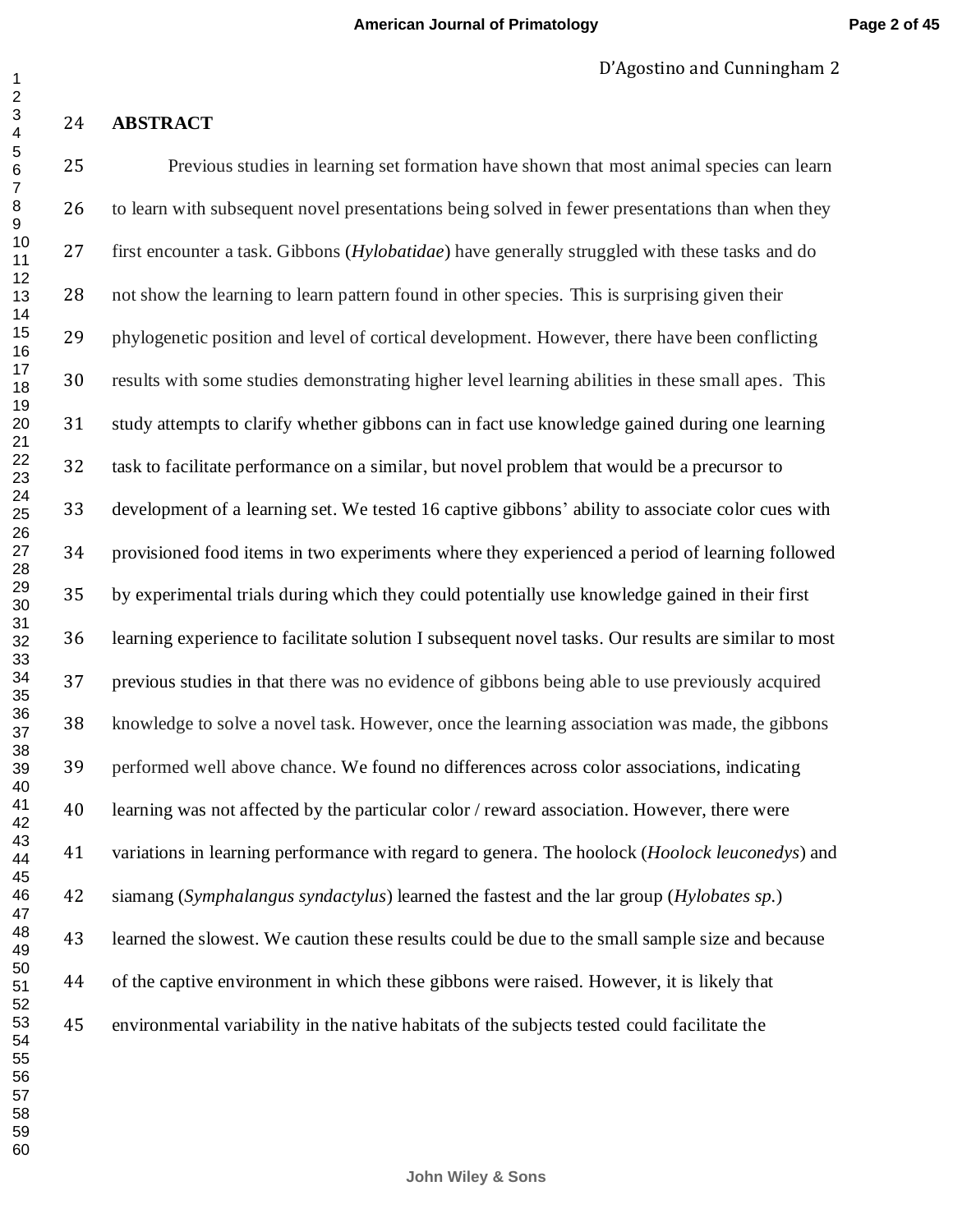**American Journal of Primatology**

## **INTRODUCTION**

 Despite being the most diverse group of extant apes, gibbons continue to be the most understudied of all higher primates, particularly with regard to their cognitive abilities. Gibbons are native to South East Asia and can be found in Vietnam, Cambodia, Thailand, Burma, China, Malaysia, and the islands of Indonesia. They are omnivores and in ideal resource availability conditions, high-energy fruit constitutes the majority of their diet with the remainder consisting of leaves, flowers, seeds, tree bark, insects, small birds, eggs and tender plant shoots [Curran & Leighton, 2000]. These small arboreal apes primarily live in monogamous pairs with their associated offspring and are characterized by limited sexual dimorphism, complex vocal duets between the male and female bonded pair and brachiating mode of locomotion [Cunningham & Mootnick, 2009].

 Representing an interesting evolutionary divergence between monkeys and great apes, a better understanding of gibbon learning ability and their capacity for complex mental processes would allow us to track both the progression of advanced cognition and the evolutionary pressures that have led to the emergence of abilities characteristic of great apes (including humans). This research therefore aims to investigate whether gibbons are able to learn sequential color-reward associations and if they can extract relevant information from the first stimulus-response association to enable them to make future associations more readily.

 Research on gibbon vision has shown there are separate M and L photo pigments and other characteristics that are almost identical to those of the common chimpanzee (*Pan troglodytes*) – known to have trichromatic color vision, suggesting their searching behavior is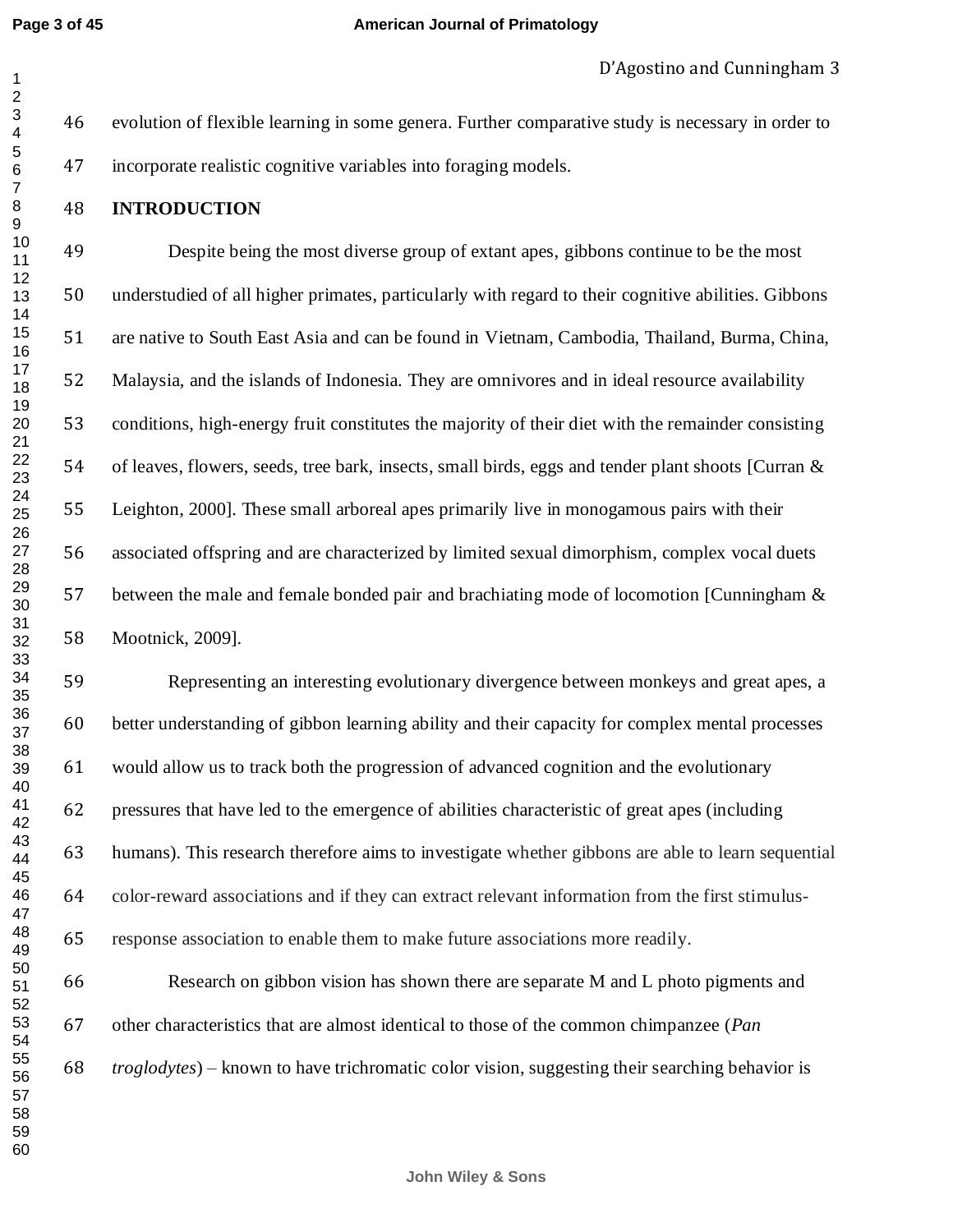heavily guided by vision. As all genera of gibbon enjoy the benefits of full trichromatic color vision [Deegan & Jacobs, 2001; Jacobs, 1993; Jacobs, et al., 1996], they should easily discriminate color information from the cues provided during this series of studies.

 Experimental tests of associative learning in non-human primates in a controlled setting typically employ object discrimination tasks where the subject is presented with two arbitrary shapes, one that if chosen will lead to a reward and one that will not. For example, selection of the red square would lead to reinforcement whereas selecting the blue triangle presented with it in a two-way choice paradigm would leave the subject unreinforced. Data are collected on the number of trials needed to reach a pre-determined criterion level that is assumed to result from the subject learning the rules of the task; that is, which of the two shapes will lead to reinforcement.

 Using this basic paradigm, Harlow [1949] postulated that rhesus macaques (*Macaca mulatta*) made more than a simple association between stimulus and reinforcement, suggesting 'cognitive mediation' occurred as subjects learned subsequent stimulus – reward associations more quickly. This seemed to indicate they were extracting some level of information from their first learning experience that they used to inform their actions in novel configurations. This has since been termed 'learning to learn' or 'learning set formation' [Rumbaugh & McCormack, 1967].

 Since the early observations by Harlow, studies of learning set formation have shown that many species including rhesus macaques (*Macaca mulatta*) and chimpanzees (*Pan troglodytes*), can in fact 'learn to learn' with subsequent problems being solved in fewer presentations [Passingham, 1981; Fobes & King 1982]. However, gibbons have typically struggled with these tests that require the subjects to solve different sets of similar problems over time and do not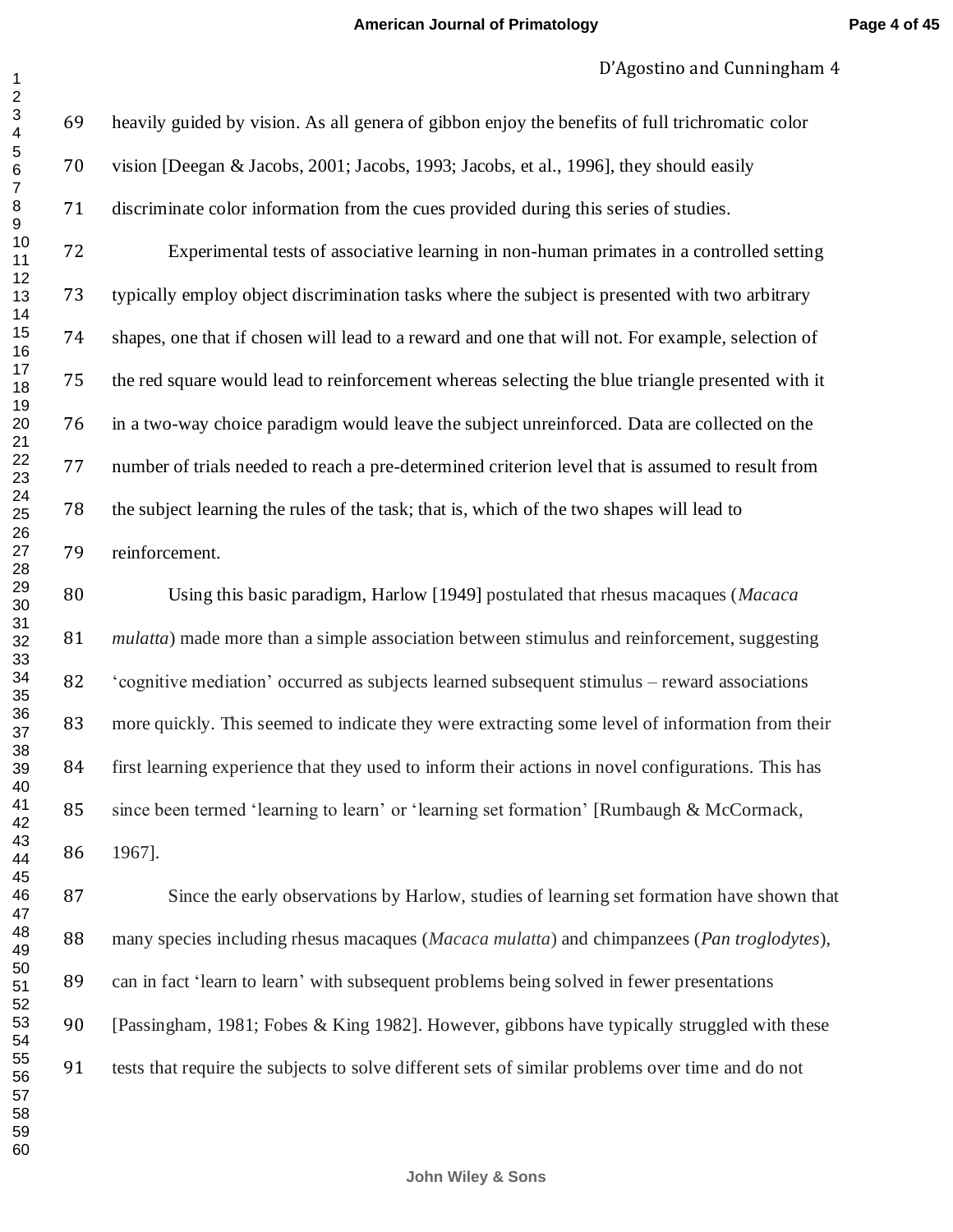#### **American Journal of Primatology**

92 show the learning to learn pattern found in other species [Rumbaugh & McCormack, 1967; Tomasello & Call, 1997; Abordo, 1976].

 In the Rumbaugh and McCormack study [1967] five immature gibbons (*H. lar* N=2, *H. moloch* N=1; *H. pileatus* N=2) were presented with a simple discrimination task that required subjects to push bins marked by a red square (reinforced) or a red circle (unreinforced) to reveal 97 a reward beneath the reinforced shape. The gibbons had a tendency not to push the bins at all – taking upwards of 100 trials to acquire this basic motor action when compared to other primates tested. However, once they were reliably making a choice, the gibbons did not appear to find learning the discrimination any more difficult than the other apes and monkeys tested (*Pongo, Gorilla, Pan Sp., and Macacca*) [Rumbaugh & McCormack, 1967]. Unlike the other monkeys and apes, when novel shape pairs were presented, gibbons seemed to learn each new association as a completely new problem, taking the same number of trials to reach criterion performance as they had for the first stimulus pair. Other species took fewer trials to learn each new association suggesting they were using information gained during their first learning experience to inform their choices on subsequent novel presentations. This seemed to be beyond the capacities of the gibbons tested. 

 Other studies have provided contrasting results; for example, in a learning reversal study (where the rewarded shape in a paired association task is 'reversed' once the subject reaches criterion performance), Gosette [1970] reported gibbons (*H.lar*) did show evidence of learning to learn making fewer errors than squirrel monkeys (*Saimiri* sp.) and owl monkeys (*Aotus* sp.), but being inferior to capuchins (*Cebus* sp.). As some prior studies have found gibbons generally struggle with learning set formations [Rumbaugh & McCormack, 1967] while others have shown conflicting evidence with better performance [Gosette, 1970], we were interested in clarifying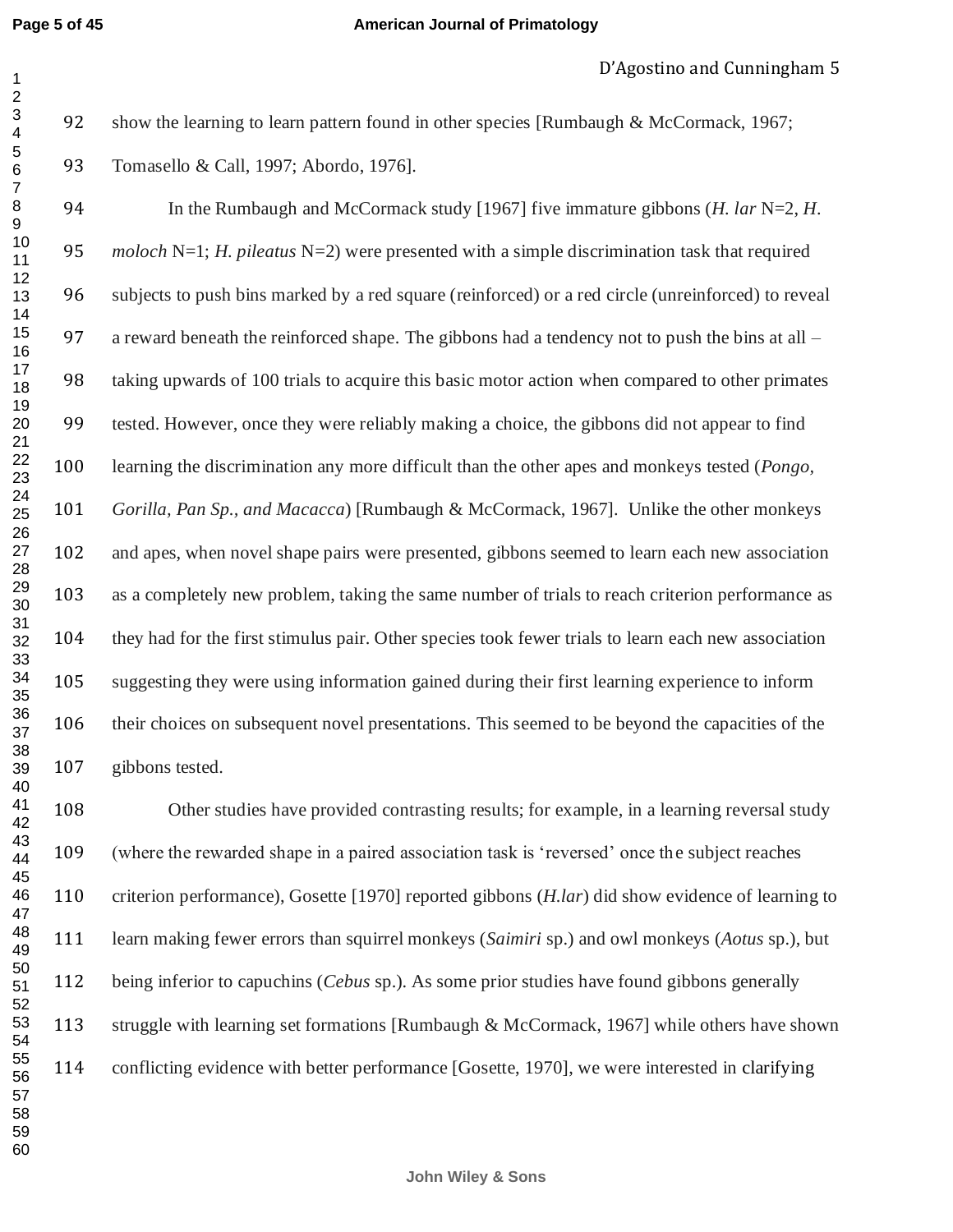whether gibbons can use knowledge gained during one learning task to facilitate performance on a similar but novel problem that would be a precursor to learning set formation.

 Gibbons are large-brained primates with their relative brain size being comparable to the great apes and large-brained monkeys [Cunningham & Mootnick, 2009]; therefore, their reported poor performance on discrimination tasks and little evidence of learning set formation is surprising. Several gibbon behavioral characteristics could explain their apparent lack of abilities and contradicting results of previous studies. Gibbons have notoriously short attention spans [Fedor et al., 2008] potentially losing interest after only a few trials, impeding learning set formation. Also, gibbons rely heavily on their visual cognitive abilities - it has been found that gibbons are competent in detecting the visual orientation of other species as well as their own 125 and possess some knowledge of how visual gaze direction relates to external stimuli [Horton & Caldwell, 2006]. Therefore, results will be inconsistent if a subject with a short attention span becomes distracted by a visual cue outside of the experiment.

 The aim of this study was to determine whether gibbons could learn to associate preferred foods with colored signals when the food items were hidden out of direct sight and once learned, whether they could use their acquired learning to facilitate future learning. That is, once they had learned a particular stimulus-reward association, would they learn subsequent novel associations more easily? We also tested whether genera or sex had an impact on this ability based on previous work that indicated differences in cognitive performance of gibbons were related to subject-variables in that hoolock (*Hoolock leuconedys*) and siamang (*Symphalangus syndactylus*) learned faster than the lar group (*Hylobates sp.*) [Cunningham et al., 2011] potentially due to selection for flexibility caused by environmental variability.

## **METHODS FOR EXPERIMENT 1**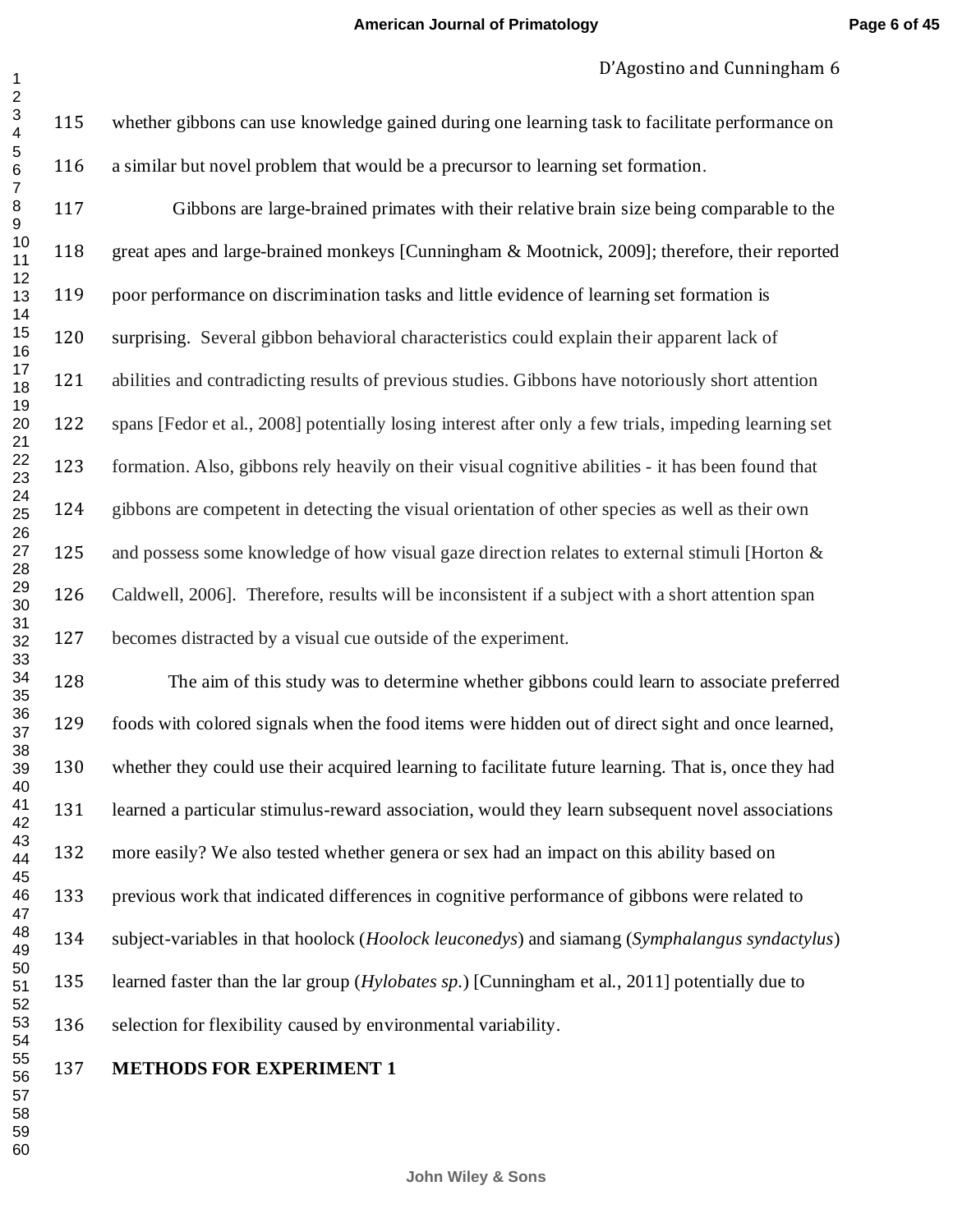#### *Ethics statement*

 

 All behavioural studies were non-invasive and subjects were fed their normal daily diet of fruits and vegetables throughout. Participation in all testing described below was voluntary on 141 the part of the gibbons. The research adhered to the legal requirements of the USA (the country in which the research was conducted) and the research adhered to the American Society of Primatologists (ASP) Principles for the Ethical Treatment of Non Human Primates. The research methods were also approved by the Institutional Animal Care and Use Committee of California State University, Los Angeles (IACUC protocol number 12-4). The research also had permission from the Gibbon Conservation Center (permit number 2013-1) and adhered to the ASAB Guidelines for the treatment of animals in behavioural research (2006). *Study site and subjects for Experiment 1 and 2*  The gibbons were housed at the Gibbon Conservation Center (GCC), California. Some subjects had a limited history of cognitive testing previously taking part in two studies of object- mediated problem-solving tasks [Cunningham et al., 2006, 2011]. However, to the authors' knowledge, none had been exposed to any tasks similar to those reported here. The subjects in Experiment 1 consisted of 13 gibbons (age 4-14 years) with representatives from three of the four extant genera [Groves, 2002] (*Hylobates pileatus (N = 2), Hylobates moloch (N = 2), Symphalangus syndactylus (N = 2), Hoolock leuconedys (N = 7))* (Table I). Ten gibbons participated in Experiment 2 (age 4-23 years), five that were also subjects in Experiment 1 plus two additional females (*H. moloch (N = 1); H. pileatus (N = 1)*) and one male (*H. pileatus*) that took part in Experiment 2 only (Table II). Unavoidable problems prevented the same gibbons being tested in both experiments; Violet (*H. pileatus*) was in isolation while recovering from an arm injury and a family of *H. leuconedys* moved enclosures during testing.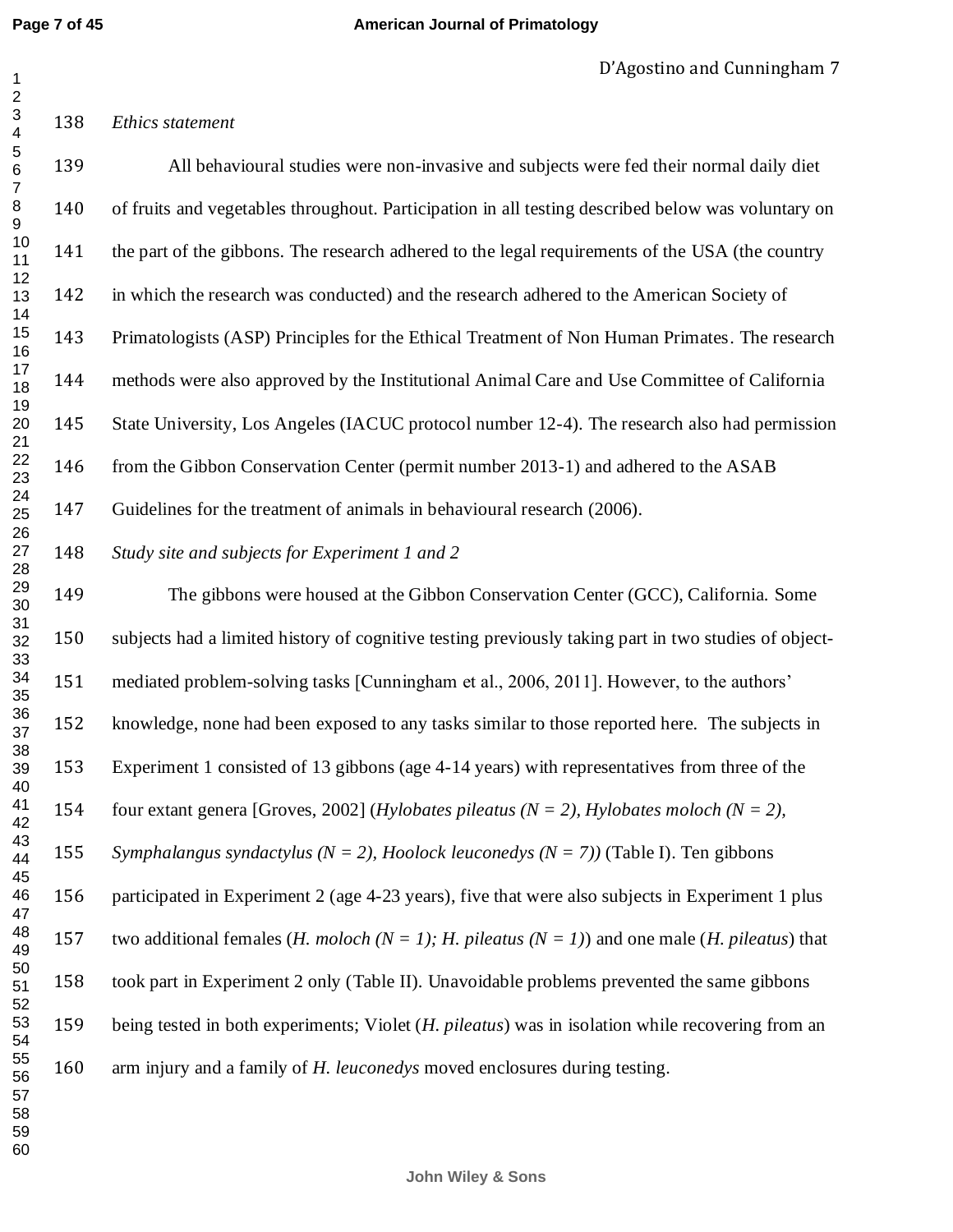161 Gibbons were housed in outdoor enclosures  $(10 \times 3 \times 4 \text{ m})$  with a connected section (4 162 X 3 X 2.5 m) generally available at all times that could be closed off to separate subjects as required. This did not have a significant impact on the experiments as the gibbons were typically separated a few times per week when the staff cleaned the enclosures and the veterinarian checked the health of the animals. If we did notice any change in the animal's behavior that could affect their performance in testing (due to separation or other distraction), we stopped the current trial and resumed the following day. All enclosures were spaced by a minimum of 5 m and visual barriers and planted vegetation obstructed direct views between adjacent cages [see Mootnick, 1997 for more details of enclosure design]. The gibbons were fed their normal daily diet being fed five times per day with fruits and monkey biscuits in the morning and apples, bananas and greens in the afternoon. The design of the enclosures allowed the gibbons to reach their arms through fencing to access the feeding platforms used in the experiments (Figure 1). *Experiment 1* 

 Experiment 1 consisted of two phases; Phase 1 was to determine the rank order of preferred food items (banana, cucumber and monkey biscuits) for each individual. Phase 2 assessed whether they could learn an association between their preferred foods and a color cue. In this discrimination task, the incentive was out-of-sight (concealed under a colored bucket) and we assessed how quickly the gibbons could learn to associate the position of the food reward with the cue. Three color/preferred food associations were presented consecutively, and we evaluated whether subsequent configurations were learned more efficiently suggesting gibbons were able to extract information from the first configuration to facilitate future learning. As prior studies have showed gibbons struggle with learning set formations, possibly due to short attention spans or being easily distracted, we attempted to limit these potential problems by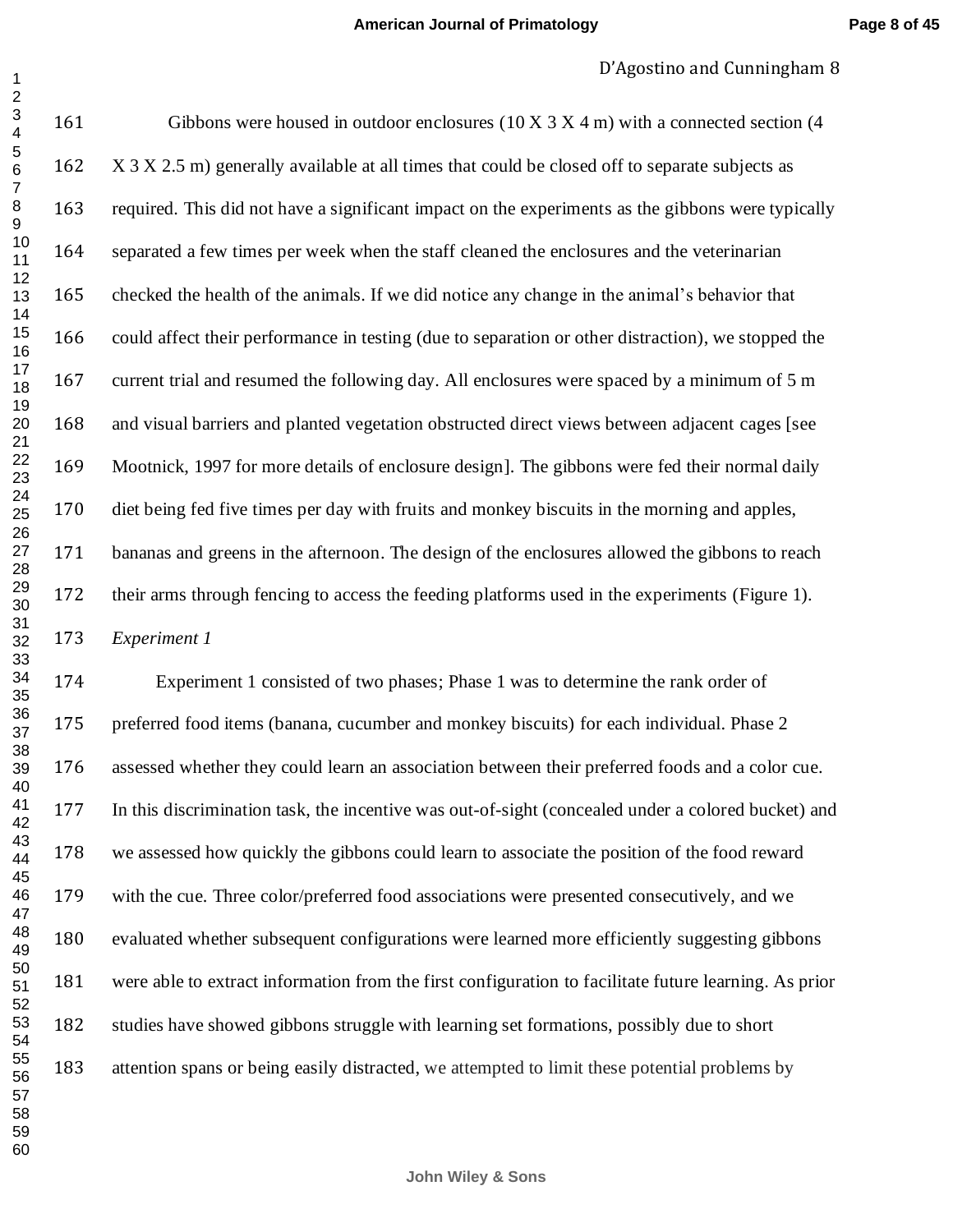#### **American Journal of Primatology**

 focusing the gibbon's attention on visual cues within the experiment. A video that illustrates the animals' behavior during both phases of Experiment 1 can be viewed by clicking the following link: (AJP Production Team – Please Create Link to Video 1)

*Phase 1 apparatus and procedure* 

 Before testing began, subjects were desensitized to the new feeding platform that would be used for the experimental trials. The subject's motor skills and grasping abilities were taken into consideration when constructing the feeding platform, 130 cm long and 31 cm wide. If the platform were smaller, the gibbons would be able to easily pick it up, flip it over, and potentially lose interest in the test. If the platform were larger, it would make it difficult to transport to various enclosures. Three plastic buckets, 25 cm tall and 15 cm in diameter were painted red, yellow, and green. Three hinges were drilled into the wooden feeding platform 25 cm apart that attached the buckets open-end down, to the feeding platform. The hinges allowed the buckets to be flipped open by the gibbons to reveal food items hidden beneath (Figure 1).

 To make the association between food and the feeding platform, the experimenter placed a known favorite snack (as suggested by the staff at the GCC) of pumpkin seeds and blueberries around and underneath the closed buckets on the feeding platform. This was to motivate the gibbons to touch the buckets and feel comfortable with the task of opening them to reveal the hidden food items. The experimenter presented the feeding platform to the subjects by sliding along the floor until it was aligned with the enclosure and the rewards and buckets were within the gibbons' reach when they extended their arm through the wire mesh. The pumpkin seeds were scattered around the buckets and the buckets were closed over the blueberries. This feeding platform set-up was same on every presentation in the desensitization phase. The platform was in this position until all of the food items were consumed or for a maximum of five minutes if only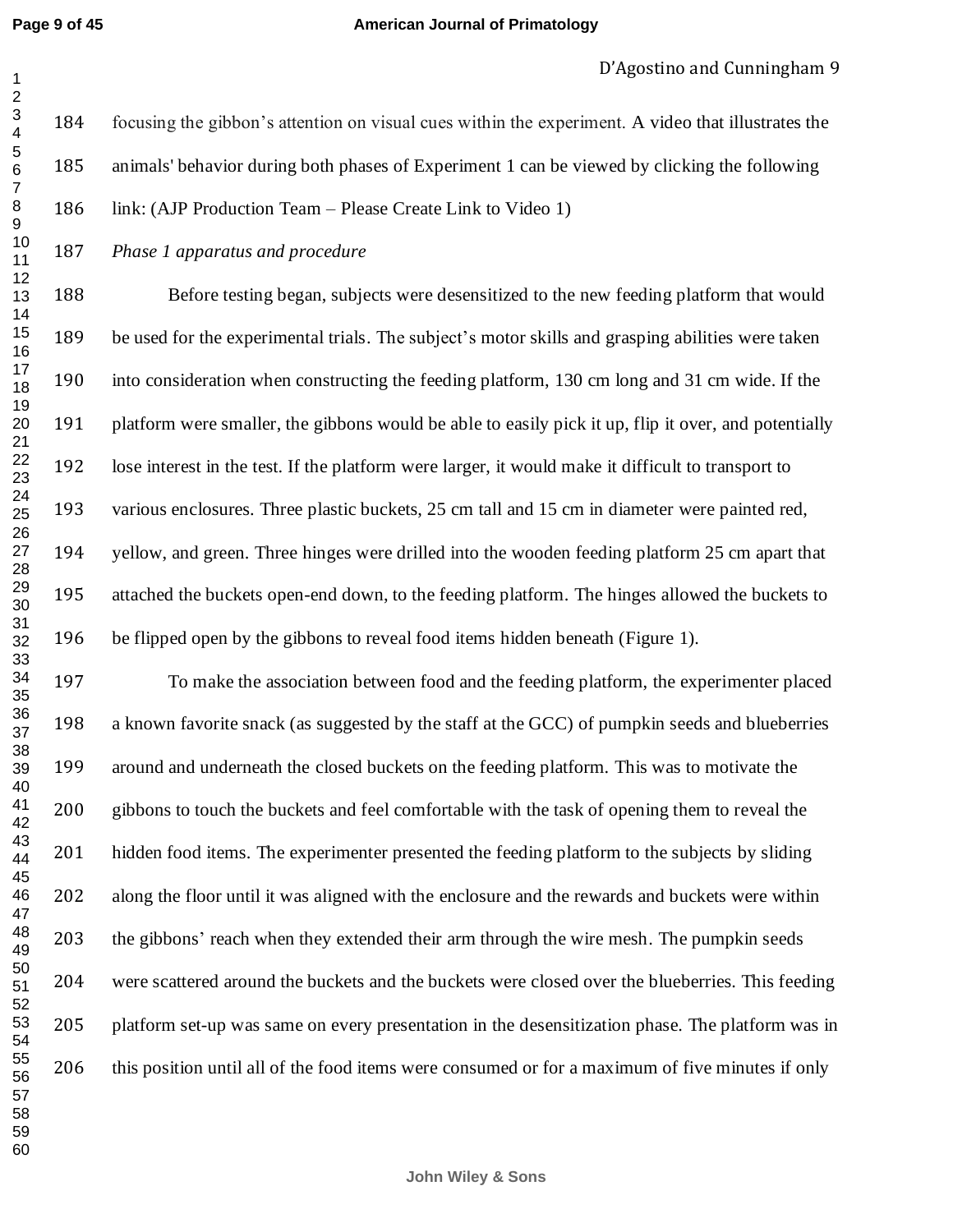a portion of the food was eaten. If the subject did not approach the platform at all, it was presented again later that same day with a gap of two hours between desensitization trials. The desensitization period continued on consecutive days until the subjects were comfortable using the feeding platform. The gibbons were assumed to associate presence of the platform with a reward when they readily approached, investigated and ate the pumpkin seeds, and finally flipped the colored buckets and ate the blueberries. On average, five presentations of the feeding platform were needed before there was evidence of an associative connection between the feeding platform and the potential for reward.

 Gibbons at GCC demonstrated preferences for specific food types when a variety of choices were presented. This was recognized when staff at the center brought multiple items to the enclosures and gibbons consistently picked and ate food in the same order. However, the order of preference was not the same for every gibbon, although regardless of order, they were usually individually consistent. As the experimental test relied on the association between preferred food and colored signal being learned and remembered, we first had to assess individual preference for the three items that would be used in the experimental tests.

 General observations indicated that favorite foods were high in sugar and bright in color (bananas, yams, and bell peppers). The least favorite foods had lower sugar content and were usually plain in appearance (monkey biscuits). For these reasons, we predicted a favorite food item would be banana, a moderate food item would be cucumber and the least favorite food item would be monkey biscuits.

 Each trial consisted of the experimenter presenting the feeding platform, within reaching distance of each enclosure with the food items in full view. Incentives were placed on the feeding platform out of view of the subjects in one of three locations that corresponded to the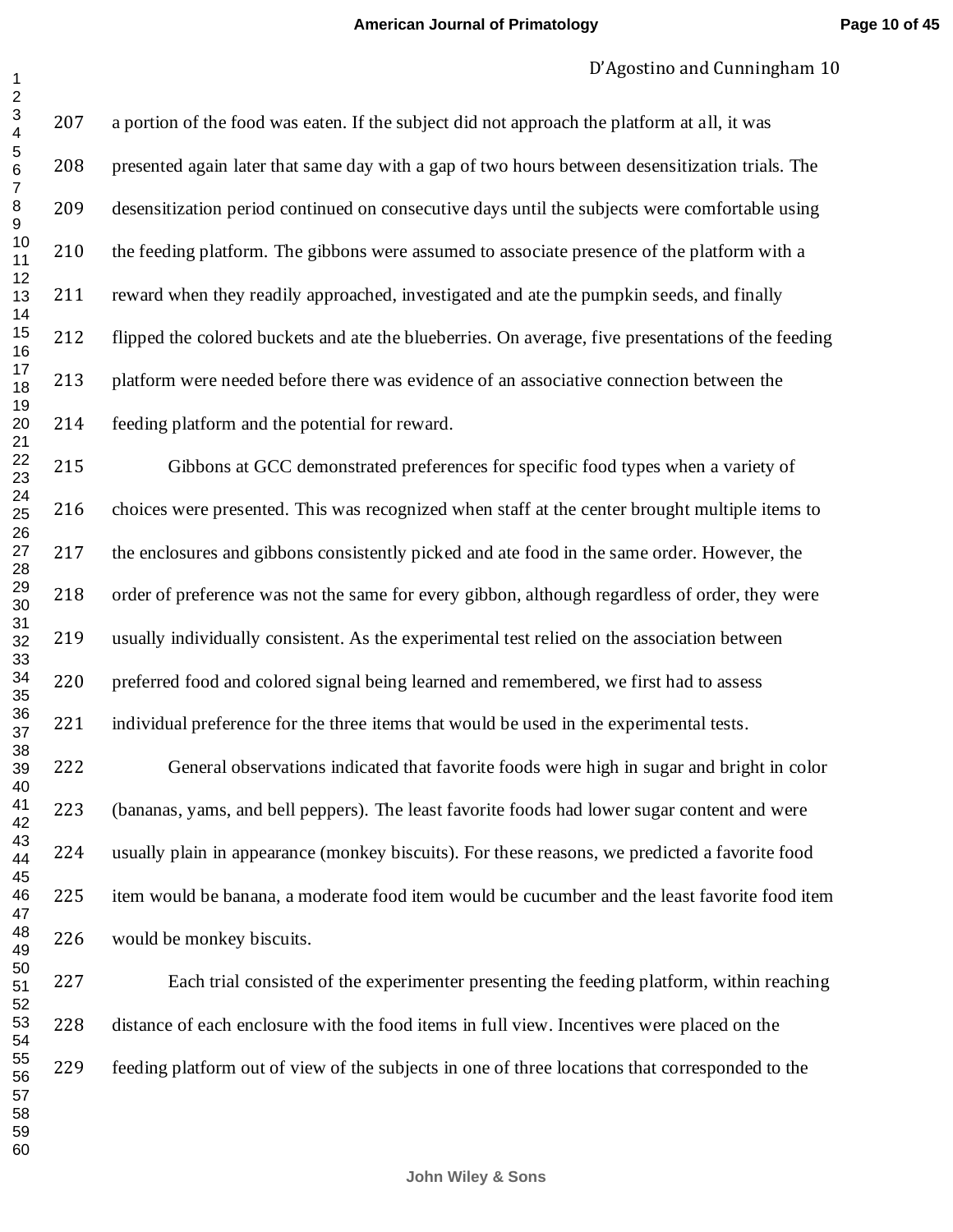230 placement of the buckets that would be used on the test. Thus, rewards were in a horizontal line relative to the enclosure fence, with the middle location being at the center of the feeding 232 platform and one reward positioned equidistant to the left and right of center. The position of the three items changed in every trial in a randomly determined order. For example, on the first trial, the piece of banana was on the left, cucumber in the middle and monkey biscuit on the right. For the second, the position was switched so that the banana became central, cucumber right and monkey biscuit left. The position of presentation was changed on every trial thereafter within the constraint that the food items never appeared in the same position twice, to make sure the gibbons did not get used to reaching for a particular food item in a specific direction. Notes were taken of the order in which gibbons selected and ate the food items with the assumption that the preferred food would be consumed first and the least preferred item, last. *Phase 2 - Associative learning of color cue and preferred reward*  

 The purpose of Phase 2 was to determine if gibbons could associate colors to their rank order of food items when they are out of direct sight (hidden under buckets). If the subjects were able to make an association between the food items and color that signaled their preference determined in Phase 1, they should select their preferred incentive as their first choice. All buckets were baited with one item of the subjects preferred food (banana for all gibbons) and one item of each of the other foods (cucumber and monkey biscuits) used in Phase 1 placed so that when buckets were closed, the reward was out-of sight.

 Studies using similar paradigms usually bait one location meaning the animal will only receive a reward if they pick the correct cue. We chose to place a food reward under all buckets and vary the 'value' of the food items to the individual (preferred or non-preferred) for a number of reasons: 1) Sham baiting is normally employed of the non-rewarded locations to ensure the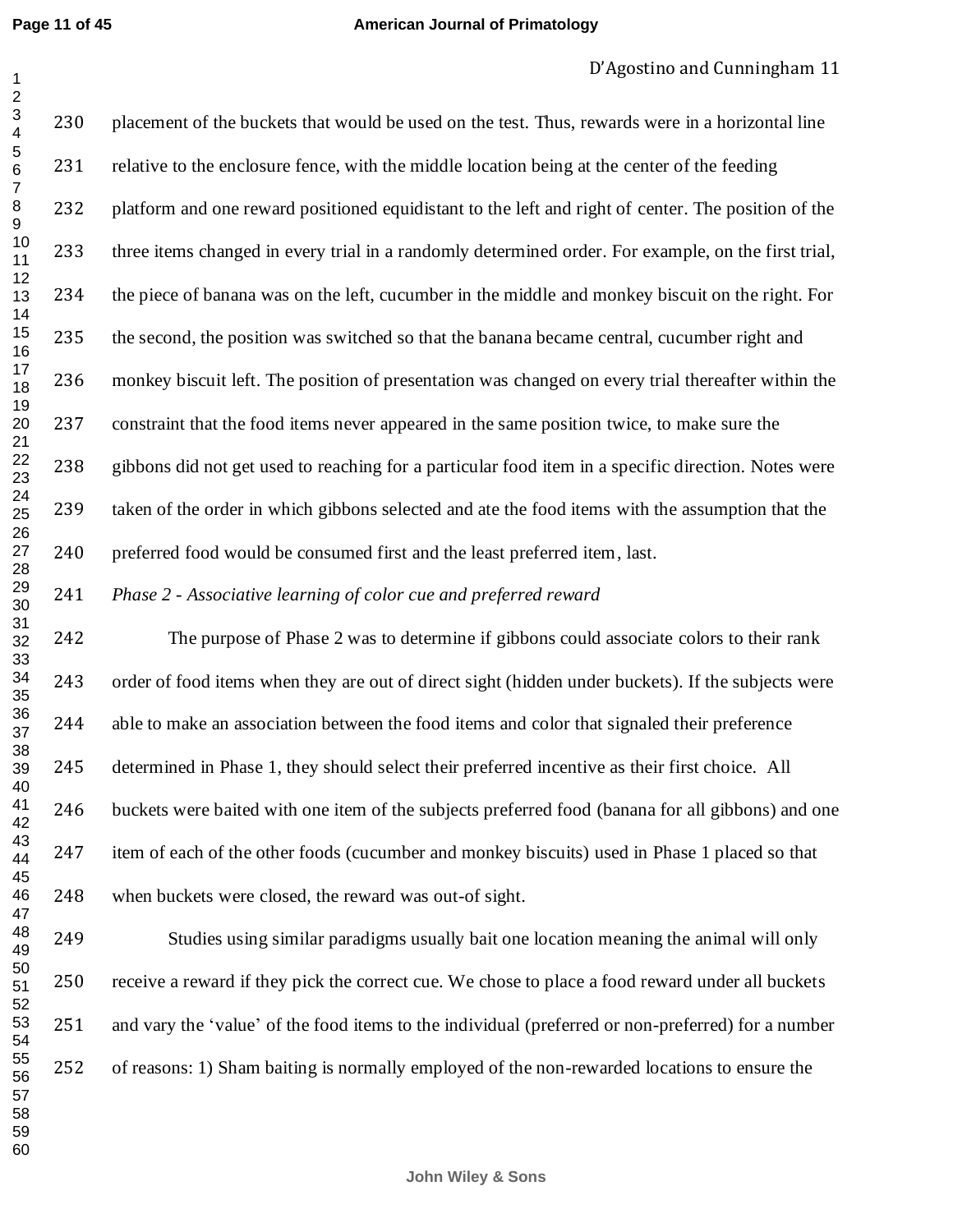animals do not pick up on inadvertent experimenter-given cues during the baiting procedure 254 [Garber & Dolins, 1996]. Rather than use a sham manoeuver which may still be different in some way to an actual baiting, we baited all buckets ensuring our actions were the same at each location; even though the actual placement of the rewards took place out of the subjects direct sight, they could potentially have monitored the experimenter's movements. 2) By including the two-distractor food items, we potentially increased the cognitive load by requiring subjects to target their preferred food from three possible food/color cue associations presented in each trial. 3) As gibbons would be rewarded on all trials, their motivation to participate should not be negatively affected across repeated trials.

 Once baited, the apparatus were presented in the same way as for the food preference trials with the feeding platform supporting the buckets being slid along at floor level until aligned with the enclosure. The subjects could then extend their arms through the mesh and make their choice of which bucket to flip open. The first trials allowed gibbons to learn the association between the color cue and their preferred food item. The three colored buckets were baited out of direct sight of the gibbons and the apparatus presented with the three food items concealed under each one. On the first few presentations, the choice made would be inevitably random as the gibbons did not know where their favorite food item was hidden. However, with repeated trials, it was possible for the apes to acquire all the necessary knowledge to learn the association between the color cue and the value of the reward beneath it. If they learned this association, they should selectively choose the high value (preferred) food as their first choice on subsequent trials. For example, during the first trial block, if 'green' was designated as the color cue that would yield the highest reward, the preferred food item for the test subject (identified during Phase 1) would be concealed under the green bucket for all trials in that block a block consists of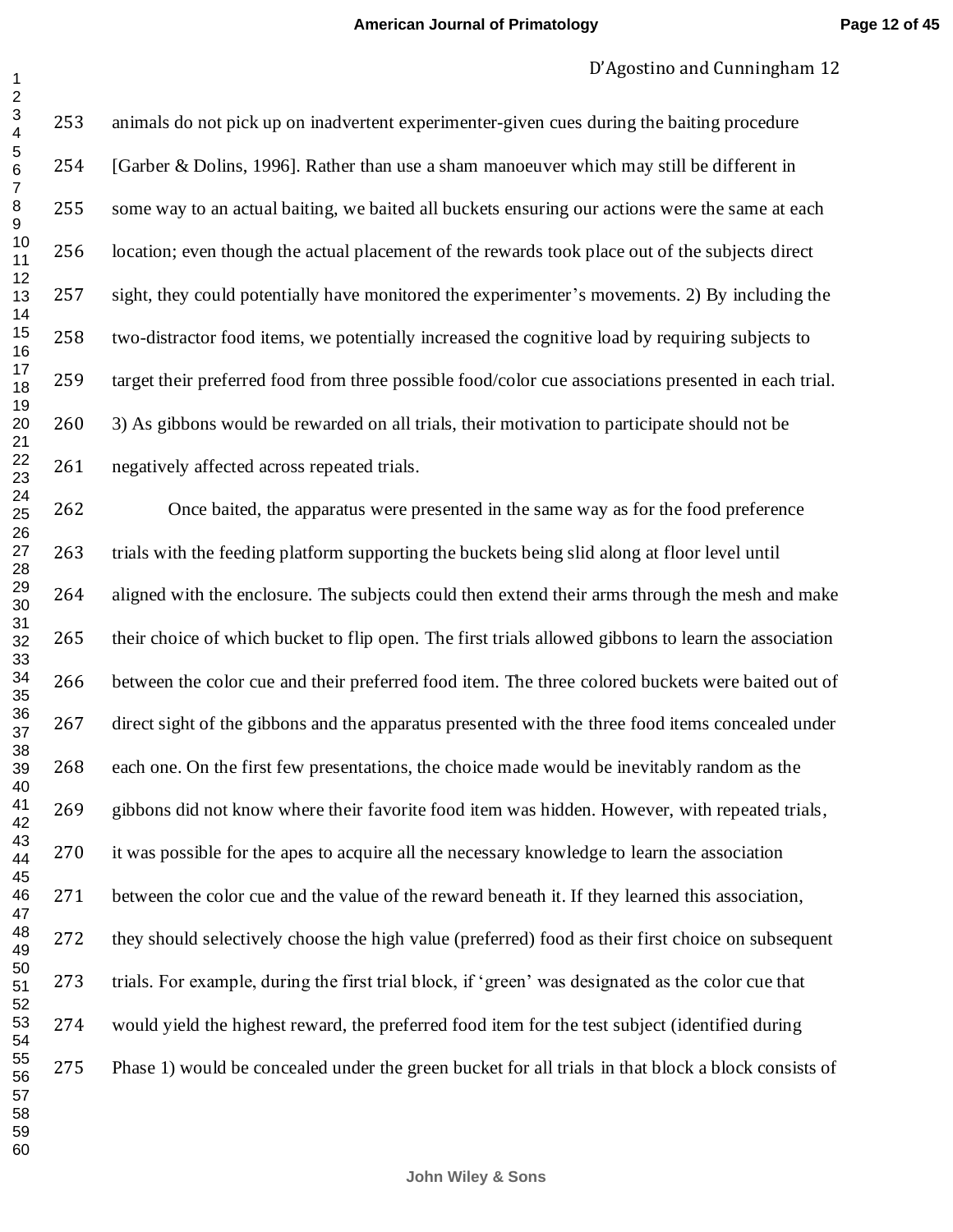#### **American Journal of Primatology**

 all trials needed to reach criterion before moving to a new color association to a maximum of 277 100). For the first trials, the position of the green bucket was held constant to allow the association between 'green' and the high value reward to be learned. Once the gibbon had selected the green bucket as their first choice, the position of the green cue on all remaining trials in the block was randomized; that is, the high value reward was always under the green bucket, however, the position of the green cue varied on each trial.

 The subject was considered to have learned the color-reward association when they reached criterion performance set at 10 consecutive choices (out of a maximum100 trials) of the preferred food type. Once criterion had been reached, presentations continued of the same color- reward association until all 100 trials had been given. Trials that occurred after criterion had been reached were referred to as 'post-criterion' trials.

 Once gibbons had completed the required trials in the first block (learning and post-288 criterion  $N = 100$ ) with the first color/reward pairing, they moved to the second block of testing where a new color/reward association had to be learned. Thus, individuals had to suppress the previously learned rule and make a new association between a colored signal and reward. Three blocks were presented (for each of the three color-reward associations to be learned) with each block consisting of 100 presentations (learning and post-criterion trials) in total. The order of presentation of each color-reward pairing was consistent across subjects. The trial was only scored if the subject showed direct interest, measured by approaching the feeding platform within 30 seconds. Trials were considered 'correct' if the gibbon chose the preferred item as their first choice, however, they were allowed to continue lifting buckets until all rewards were obtained (to maximize their motivation to take part). The trial was complete once all food items has been consumed or after one minute elapsed. Any additional activity after one minute was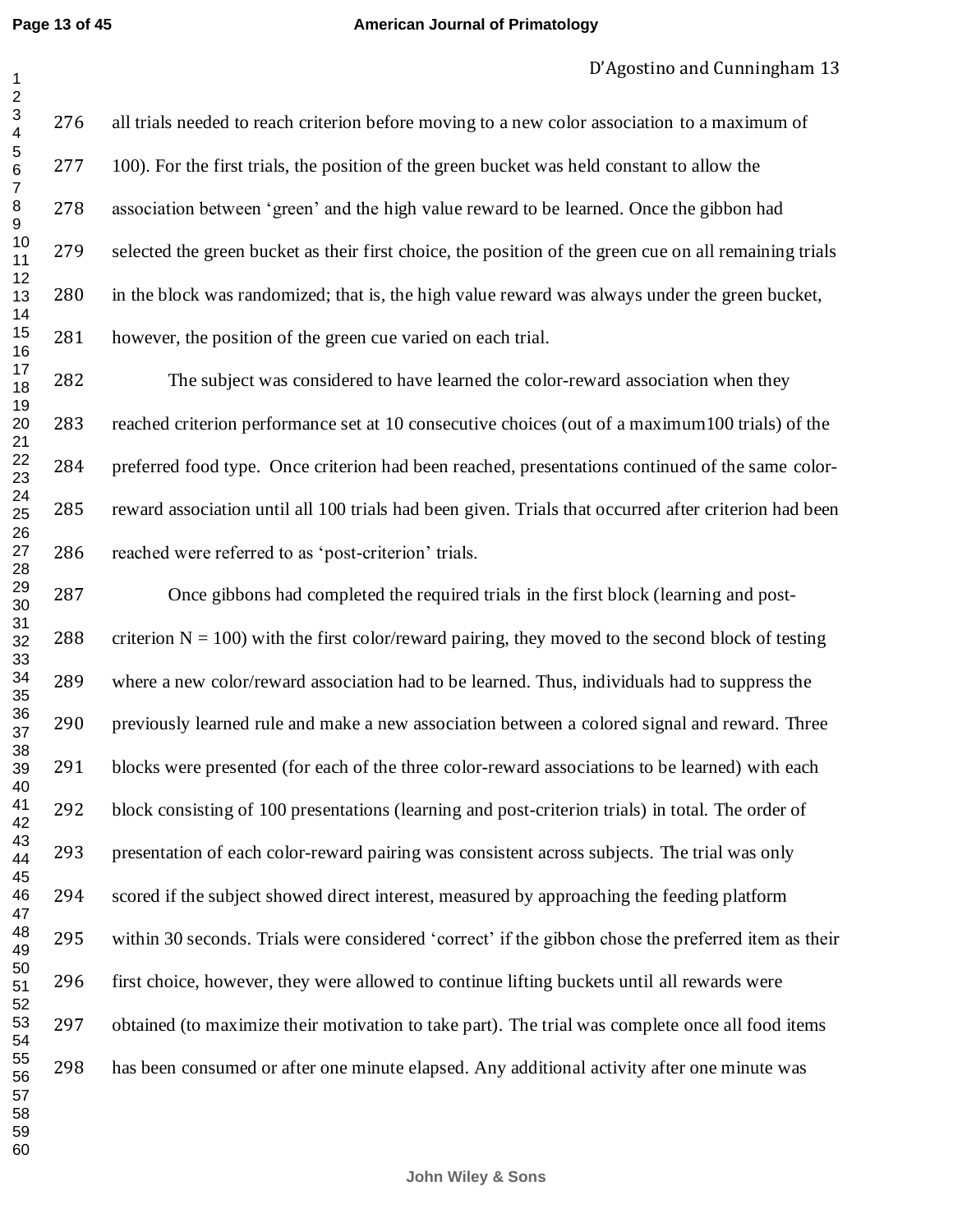considered "play" and the feeding platform was then taken away from the subject. If no choice was made within the minute of exposure time, the trial was marked as incomplete and would be resumed on the next day of testing. Similarly, if the subject lost interest during the trials, the experiment was stopped and resumed at a later date, continuing where the subject left off until 100 presentations were completed. The inter-trial duration was approximately three minutes. This was the time needed to change the location of the buckets into a random order and bait the buckets with the food items. Most subjects needed four sessions to complete 100 successful trial presentations; however Reg and Truman (*Hylobates sp.*) needed five sessions.

*Data analysis*

 Data were not normally distributed and so non-parametric statistics were used to evaluate the effect of color on learning speed. Friedman's tests assessed differences in number of trials needed to reach criterion performance (10 consecutive choices of preferred food first) for each 'color-preferred food' association (3 levels – Yellow, Green and Red). An extension of generalized linear models (GZLM), generalized estimating equations (GEE) that accommodates small, correlated within-subjects data sets and allows for comparisons between subjects [Garson 2013], determined how subject parameters (sex and genus) influenced learning the color-food association. As data comprised counts of trials, Poisson loglinear regression with a log link function was specified for all models with number of trials to criterion (as the response variable). Genus, sex and food-color association (consecutive choices of preferred food first) were factors in the model, with main effects tested. *Hylobates* was always the referent category for GEE parameter estimates.

 For the post-criterion performance analyses (trials that occurred after the initial association had been learned), the number of trials varied across individuals due to differences in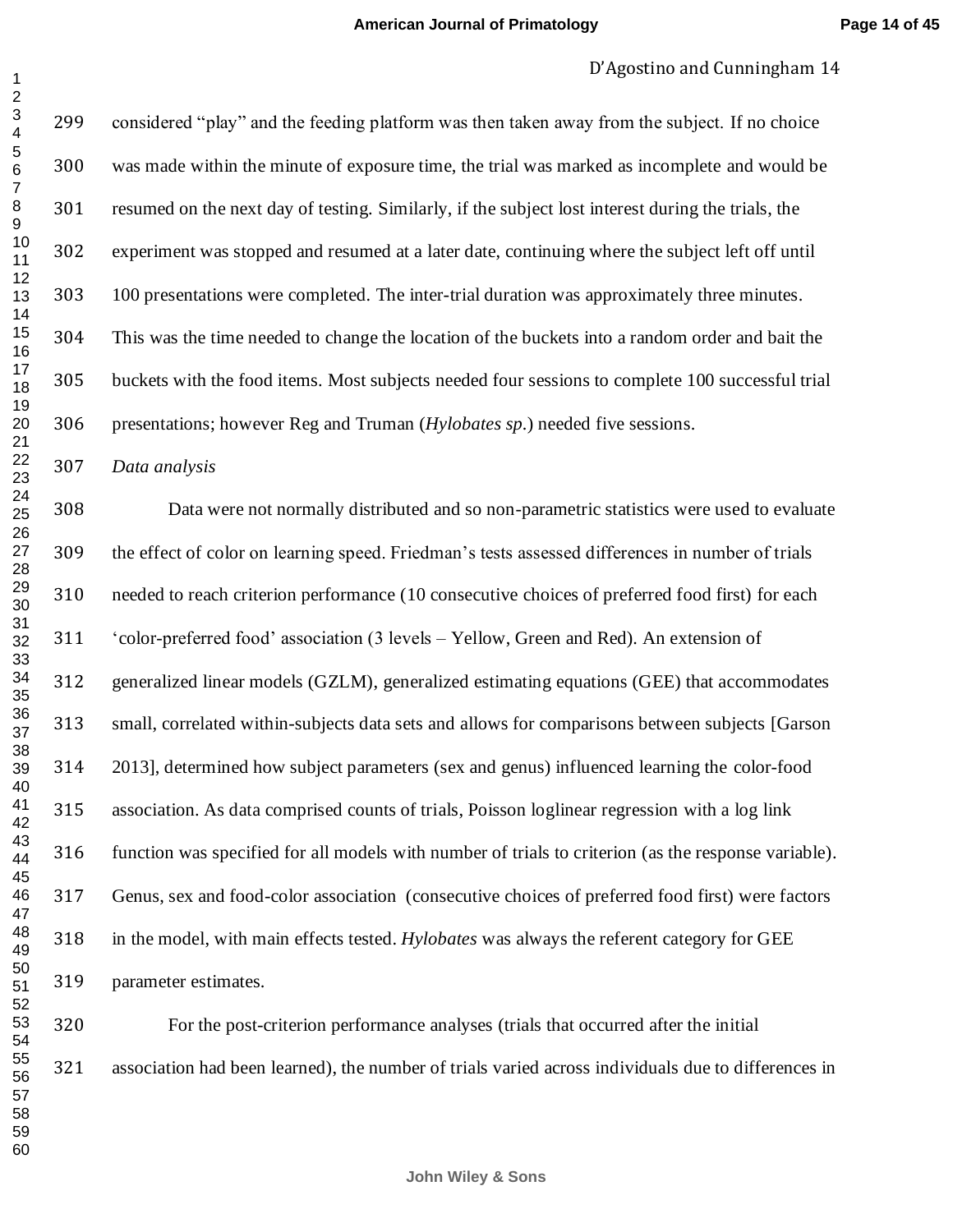```
Page 15 of 45
```
#### **American Journal of Primatology**

## D'Agostino and Cunningham 15

 the acquisition of criterion performance and the maximum of 100 trials per individual summed across learning and post-criterion trials (Post-criterion trial number = Maximum number of trials (100) – number of trials to criterion). Counts were therefore transformed into percentages for the main analyses. Friedman's tests assessed differences in number of trials where preferred food was selected first once learning had taken place for each color/preferred food association (3 levels – Yellow, Green and Red). GEE was again used to assess the retention of the color-reward association across trials in the post-criterion stage with the same factors and covariates as previously described; however, as data were no longer counts, a linear model was specified with an identity link function. Again, *Hylobates* was the reference genus for the parameter estimates. An additional Wilcoxon analysis was performed comparing the first ten trials post-criterion to the last ten to evaluate whether performance was consistent throughout trials presented. Alpha was set at 0.05 throughout and all tests were 2-tailed.

**RESULTS FOR EXPERIMENT 1** 

## *Learning trials to criterion*

 All subjects tested demonstrated a preference for banana in the initial food choice trials with nine of the 13 subjects choosing this food item first on 100% of presentations. The remaining four subjects selected the banana first on the majority of preference trials in Phase 1 (86.67 – 93.33%) with cucumber being the occasional first choice. No subject selected monkey biscuits as first choice in the preference tests. Therefore, banana was selected as the primary color/reward referent for all subjects and responses scored as correct when the first choice made on test trials was to select the location of this food type.

 The number of trials needed to learn the primary food/reward association varied across individuals (range 16-100); however, all subjects were able to reach criterion performance in all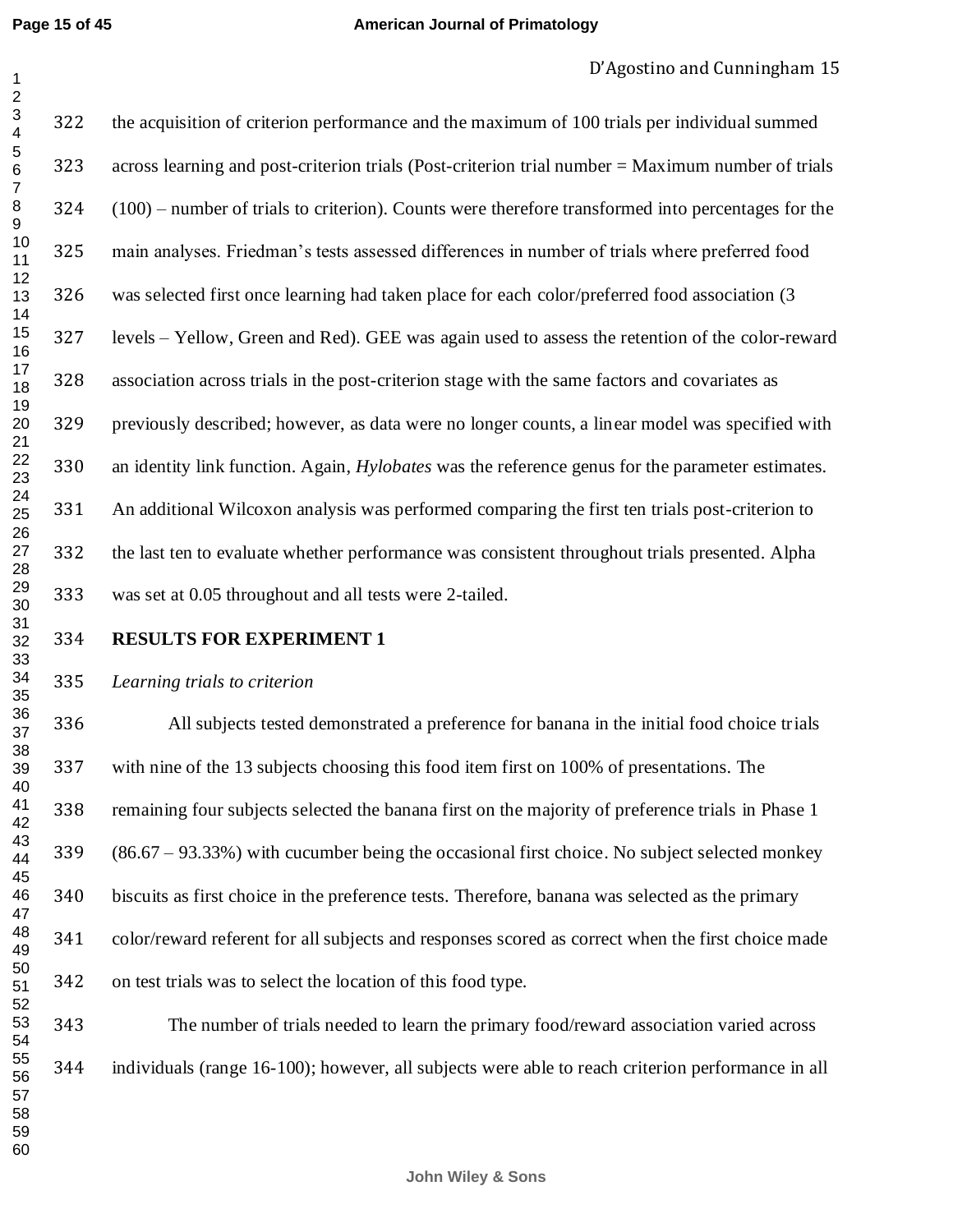conditions within the 100-trial maximum. The color paired with the preferred food did not 346 influence learning speed across all individuals (Median (Yellow) =  $26.00(1OR = 15.5)$ , Median (Green) = 25.00(13.50), Median (Red) = 28.00(18.00), Freidman's test:  $\gamma^2(2) = 0.840$ , p = 0.657). However, there were significant differences between the genera on acquisition of the color/reward association. In general, *Hylobates* gibbons needed more presentations to learn the 'color-preferred food' association than either *Hoolock* or *Symphalangus* (Table III). There was a significant effect of genus on learning speed with *Hoolock* and *Symphalangus* needing significantly fewer trials 353 than *Hylobates* to learn the color associations (GEE: *Hoolock* B = -0.677,  $\chi^2(1) = 124.87$ , p < 354 0.001; Symphalangus B = -0.854,  $\chi^2(1) = 33.94$ , p < 0.001) (Figure 3a). There were no 355 significant differences between sexes on number of trials to criterion (GEE: Β = -0.216,  $\gamma^2(1)$  = 356 2.854,  $p = 0.091$ ). Color paired with the preferred reward remained insignificant in this analysis 357 (GEE:  $\chi^2(2) = 1.965$ , p = 0.374). *Post-criterion trials*  One subject did reach criterion in the all color-reward associations, however, only on the final presentation of the green-reward configuration. This individual was therefore removed from the post-criterion performance analyses. Selection of preferred food item was generally high 362 across all post-criterion trials (Mean (Yellow) =  $91.56$ (SE = 1.35)%, Mean (Green) = 363 78.71(7.39)%, Mean (Red) =  $88.51(1.88)$ %,), with no significant differences in performance 364 across color cues (GEE:  $\chi^2(1) = 1.941$ , p = 0.379). Sex was also non-significant as a predictor of 365 post-criterion performance (GEE:  $\chi^2(1) = 0.001$ , p = 0.970). Genus however, did significantly

 $367 = 10.184$ ,  $\chi^2(1) = 10.468$ ,  $p < 0.01$ ). *Hoolock* also obtained fewer rewards than *Symphalangus*,

impact performance with *Symphalangus* performing significantly better than *Hylobates* (B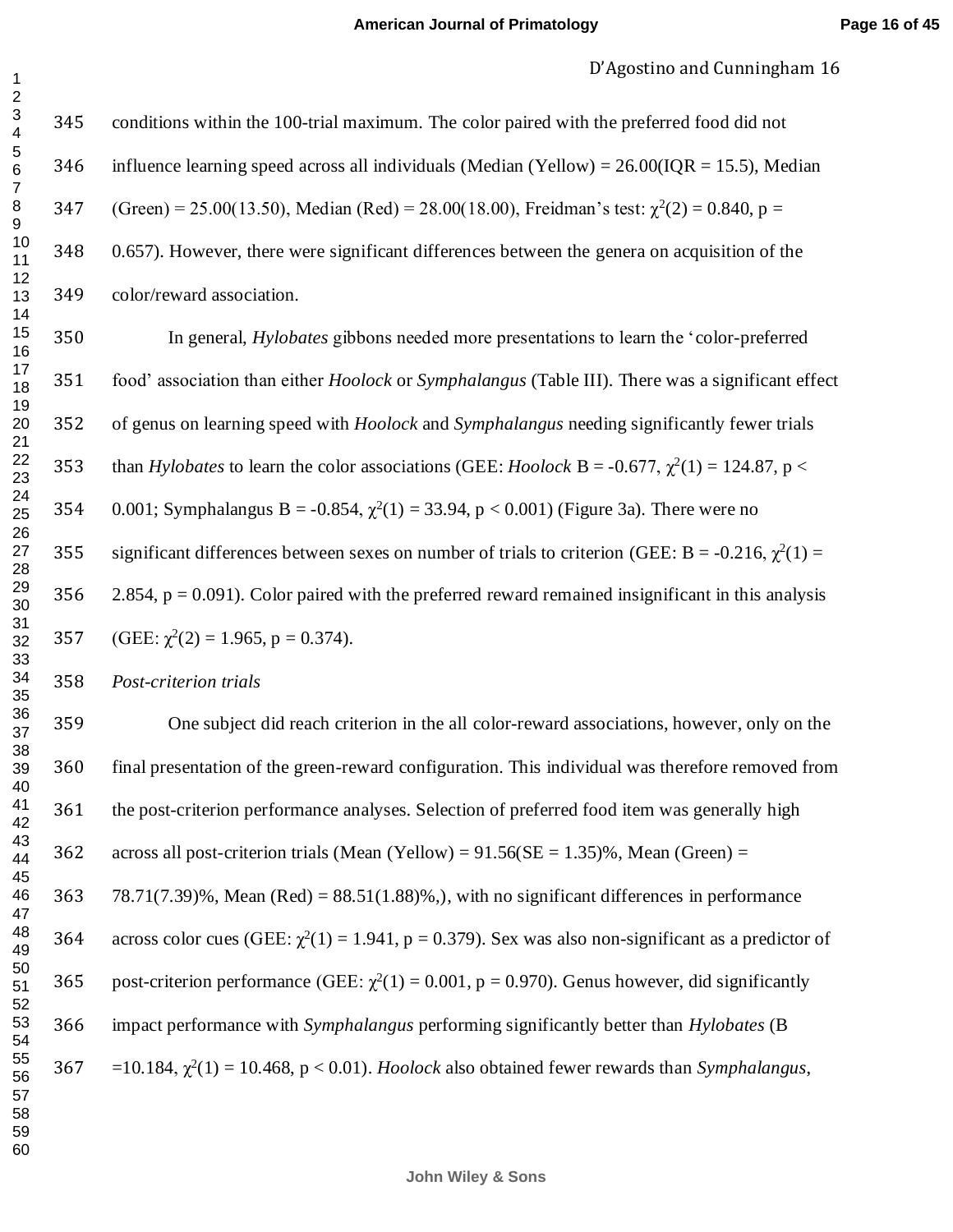although performance was not significantly different from that of *Hylobates* subjects (B = 4.961,  $369 \gamma^2(1) = 1.838$ , p = 0.175) (Figure 3b). No color/preferred food association showed diminished persistence in the first block post-criterion compared to the last block (Wilcoxon matched pairs: 371 Yellow  $Z = 0.00$ ,  $p = 1.00$ ; Green  $Z = -0.905$ ,  $p = 0.366$ ; Red  $Z = -0.707$ ,  $p = 0.480$ ).

**DISCUSSION FOR EXPERIMENT 1** 

 We were able to determine the rank order of food items and the most preferred for all subjects was banana. We also determined that gibbons could successfully select their preferred food when colored buckets covered it, suggesting they could use the color as a signal to the high value food's location. There were no differences across color-reward associations, indicating learning was not affected by the particular color/reward.

 There was no evidence the gibbons tested here generalized from their learning in the first round to other rounds as there were no differences between number of trials to reach criterion performance with each successive color-reward association to be learned. Effectively, they seemed to be learning each new association from scratch – as if they had not seen or experienced the task before. This could be the result of multiple food items being used that distracted the gibbons and obscured the intended question of whether gibbons can generalize and use information learned in the first association to inform their learning in subsequent novel associations.

## **INTRODUCTION FOR EXPERIMENT 2**

 Since we found the gibbons tested showed no evidence of generalizing from their learning, we changed the methods and feeding platform in a second experiment where only one food item would be searched for with three possible locations cued by a colored background that we hoped would provide a more salient cue to the rewards location. We aimed to further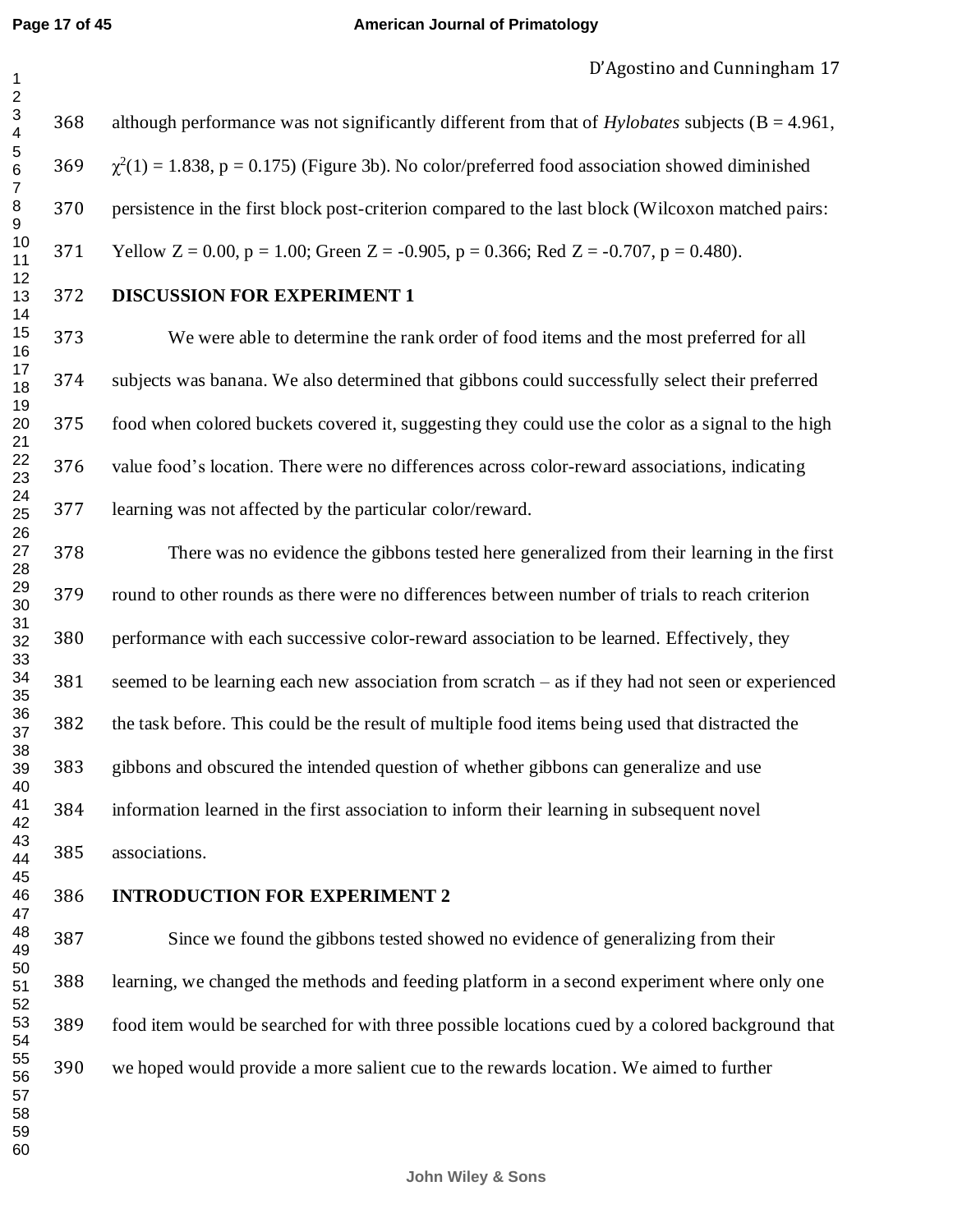investigate the flexibility of learning by assessing whether there was any evidence of gibbons generalizing from the first color/reward association learned to other, novel associations. In Experiment 1, gibbons were required to learn an association between a preferred food and specific color while simultaneously presented with two further possible color choices that would also provide a reward, all be it of lower value. In Experiment 2, we reduced the cognitive load be removing the secondary food items and the competing color cues in an attempt to focus the gibbon's attention on a single preferred food reward (banana). We hypothesized that by simplifying the cues presented, the gibbons tested may be better able to extract information from their initial learning experience that would aid them in subsequent novel associations: that is, they should be able to generalize from their learning in the first presentations and show improved performance in subsequent similar learning situations.

## **METHODS FOR EXPERIMENT 2**

 The feeding platform for Experiment 2 required the gibbons to reach through doors to select a hidden food item. Only one door was baited with a piece of banana and the position was 405 determined by the color cue on the front of the platform that measured 1.2 meters long, 0.3 meters wide and 0.6m high. It was large enough for the experimenter to hide behind and "reload" the food item between trials without subjects seeing where the food item was placed. The experimenter also wore dark sunglasses during the trials to avoid giving inadvertent gaze cues to the subject.

 The front of the feeding platform had three doors located at the base – on the left, center and right. The doors were six inches long and six inches wide – large enough for the animals to easily reach through (Figure 2). On the back of the doors was secured a sheet of heavy fabric that prevented the animals seeing through to the reward. Thus, in order to retrieve a reward, the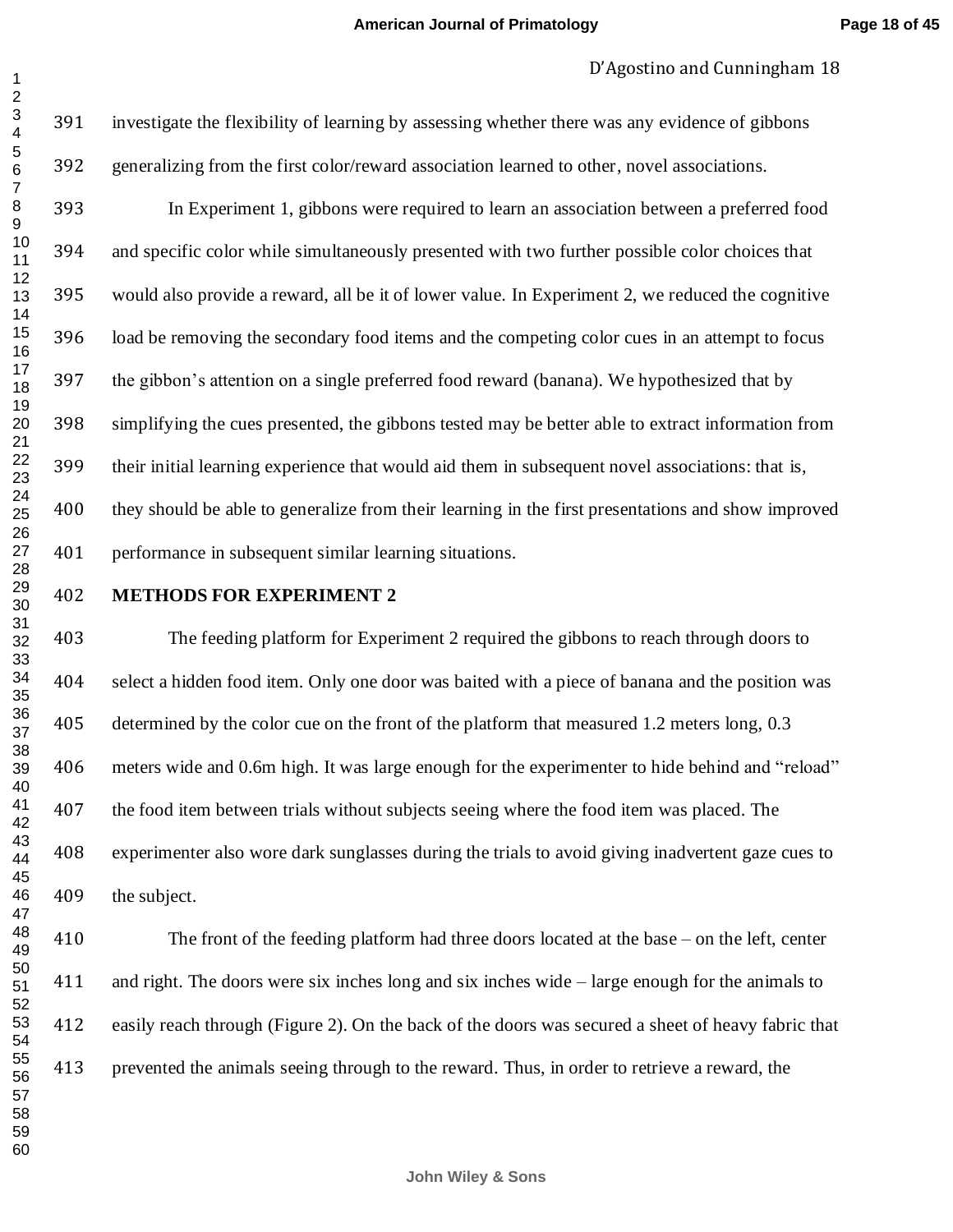| $\overline{c}$                         |     |                                                                                                   |
|----------------------------------------|-----|---------------------------------------------------------------------------------------------------|
| $\mathsf 3$<br>$\overline{\mathbf{4}}$ | 414 | subject had to move aside the fabric and reach through the door. Wooden dividers acted as         |
| 5<br>$\,6$<br>$\boldsymbol{7}$         | 415 | barriers on the offside of the feeding platform, between the three possible feeding locations, to |
| 8<br>9                                 | 416 | prevent the animals from reaching in one door and stretching their arms to the location of a food |
| 10<br>11                               | 417 | item behind another door. Three laminated color boards were inserted onto the front of the        |
| 12<br>13<br>14                         | 418 | feeding platform behind a Plexiglas screen. The reason for the Plexiglas was because it is easily |
| 15<br>16                               | 419 | cleaned between trials and provided a mechanism to hold the interchangeable laminates in place    |
| 17<br>18                               | 420 | (Figure 2). The laminates provided the color cue and varied dependent on the trial block between  |
| 19<br>20<br>21                         | 421 | red, blue and yellow.                                                                             |
| 22<br>23                               | 422 | A video that illustrates the animals' behavior as well as visually displaying the                 |
| 24<br>25                               | 423 | experimental design of Experiment 2 can be viewed by clicking the following link: (AJP            |
| 26<br>27<br>28                         | 424 | Production Team – Please Create Link to Video 2)                                                  |
| 29<br>30                               | 425 | Desensitization and Learning Trials                                                               |
| 31<br>32<br>33                         | 426 | Similar to Experiment 1, desensitization trials were conducted before experimental trials         |
| 34<br>35                               | 427 | began. This was to desensitize the subjects to using the new feeding platform. The experimenter   |
| 36<br>37                               | 428 | placed pumpkin seeds in front of the closed doors and blueberries behind the closed doors. The    |
| 38<br>39<br>40                         | 429 | feeding platform was then presented to the subjects by positioning it outside the enclosure,      |
| 41<br>42                               | 430 | within direct reach of the gibbons. This feeding platform set-up was exactly the same on every    |
| 43<br>44                               | 431 | presentation.                                                                                     |
| 45<br>46<br>47                         | 432 | Identical to Experiment 1, the platform was in this position until all of the food items          |
| 48<br>49                               | 433 | were consumed or for a maximum of five minutes if only a portion of the food was eaten. The       |
| 50<br>51                               | 434 | gibbons were assumed to have learned to associate the presence of the platform with a reward      |
| 52<br>53<br>54                         | 435 | when they readily approached, investigated and ate the food items. If the subject did not         |
| 55<br>56                               | 436 | approach the platform at all, the presenter would try again later that same day with a gap of two |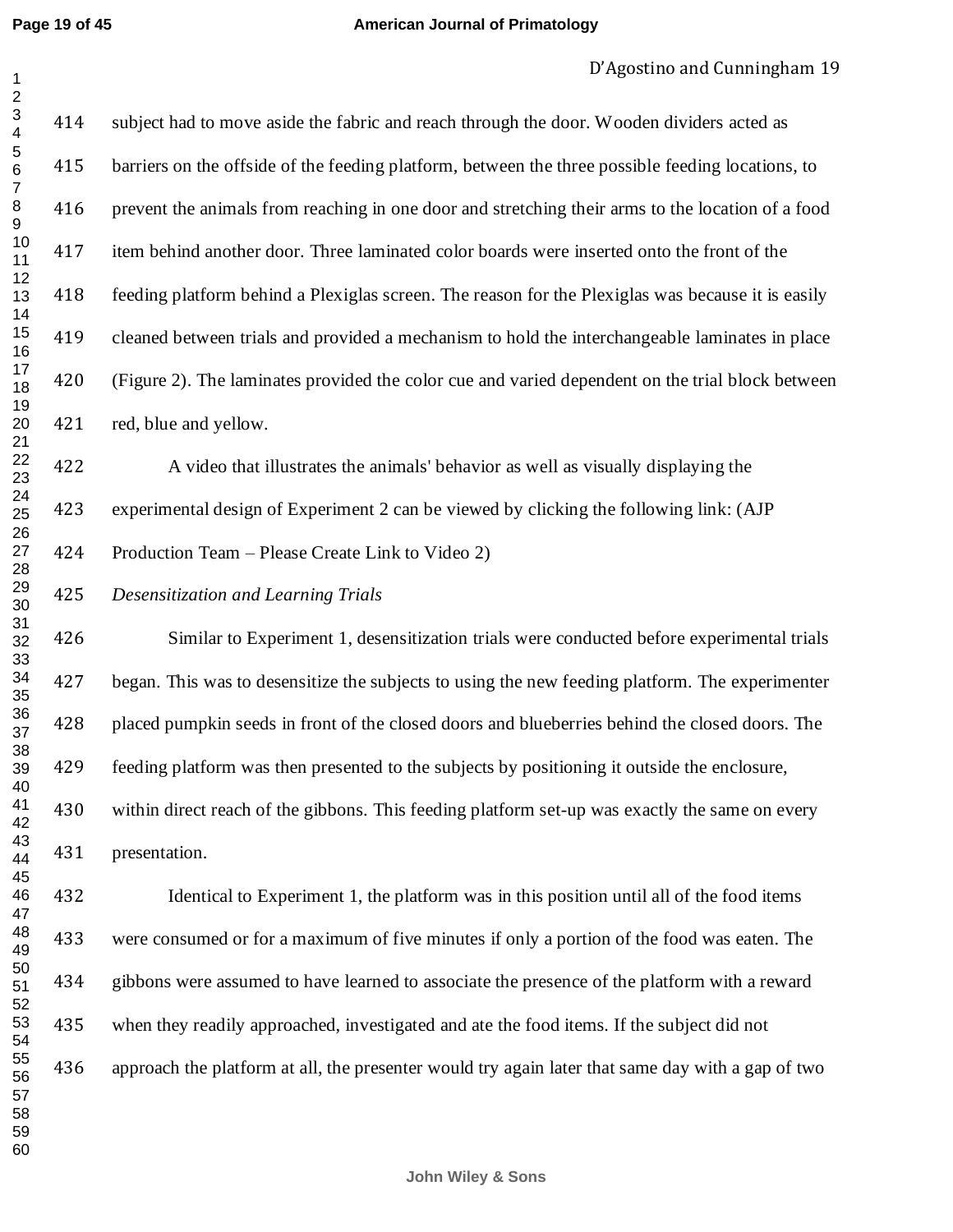hours between desensitization trials. The desensitization period continued on consecutive days until the subjects were comfortable using the feeding platform.

 The gibbons were recorded as associating the presence of the platform with a reward when they completed two steps: 1) readily approached, investigated and ate the pumpkin seeds and 2) reached through the doors and ate the blueberries. It took slightly longer for the gibbons in Experiment 2 to make this association with as many as seven presentations of the feeding platform required before there was evidence of an associative connection between the feeding platform and the potential for reward in all gibbons. Once all subjects were consistently using the new platform, we began trials to provide an opportunity for the gibbons to learn the task requirements for Experiment 2.

 During the initial learning trials, a food reward (piece of banana) was concealed behind one of the doors which the gibbon was given the opportunity to retrieve. The location of the food reward was determined by the color background (laminate) that was held constant to allow gibbons to make the association between the rewards position and the color cue. Each subject was initially presented with the red background which signified the reward (banana) was located behind the left door. This configuration was repeatedly presented until the gibbon reliably chose the left door, and retrieved the banana on their first selection for three consecutive trials (criterion for the learning phase). Once criterion was reached for this color/position association, the background color and the position of the reward were changed to a blue background with the banana behind the center door, and finally a yellow background with the banana behind the right door (Table II) with criterion being three consecutive correct choices for each color/reward association.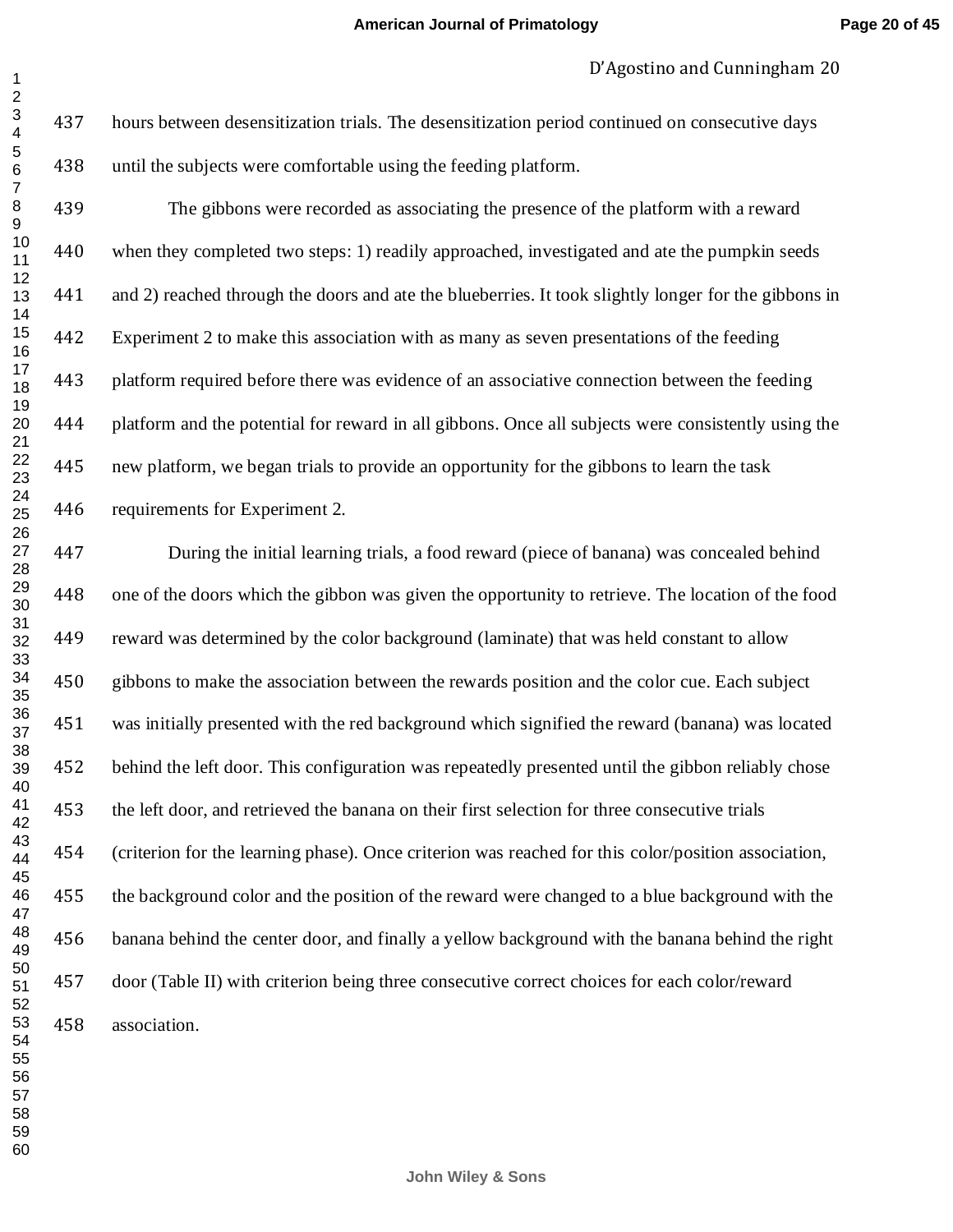**Page 21 of 45**

#### **American Journal of Primatology**

## D'Agostino and Cunningham 21

 Similar to Experiment 1, a trial was only scored if the subject showed direct interest, measured by approaching the feeding platform within 30 seconds. The trial was marked as correct if the subjects' first choice was for the rewarded location and a trial was considered complete once the food item had been consumed or after one minute elapsed (if no choice was made). Any additional activity after one minute was considered "play" and the feeding platform was then taken away from the subject. If the food item was not consumed within the minute of exposure time, the trial was marked as incomplete and would be resumed on the next day of testing. Similarly, if the subject lost interest during the trials, the experiment was stopped and resumed at a later date, continuing where the subject left off until all possible presentations were completed. The inter-trial duration for all trials (learning and experimental) was approximately three minutes.

 Once criterion was reached for all three possible positions in block 1 (all trials where position of reward was always placed in accordance with the color/reward associations learned in the training trials), the subject moved on to the experimental trials (see below). On completion of the first round of testing in block 1 (learning and experimental trials), the learning trials for block 2 commenced following the same protocol as for block 1, where the position of the reward changed dependent on the color background association (block 2 - Red/Center, Blue/Right, Yellow/Left). Thus, the subject experienced a series of learning trials followed by the experimental trials for block 1, and then returned to learning trials for block 2. Once the experimental trials for block 2 were completed, the learning trials for block 3 commenced (Block 3 – Red/Right, Blue/Left, Yellow/Center). *Experimental Trials*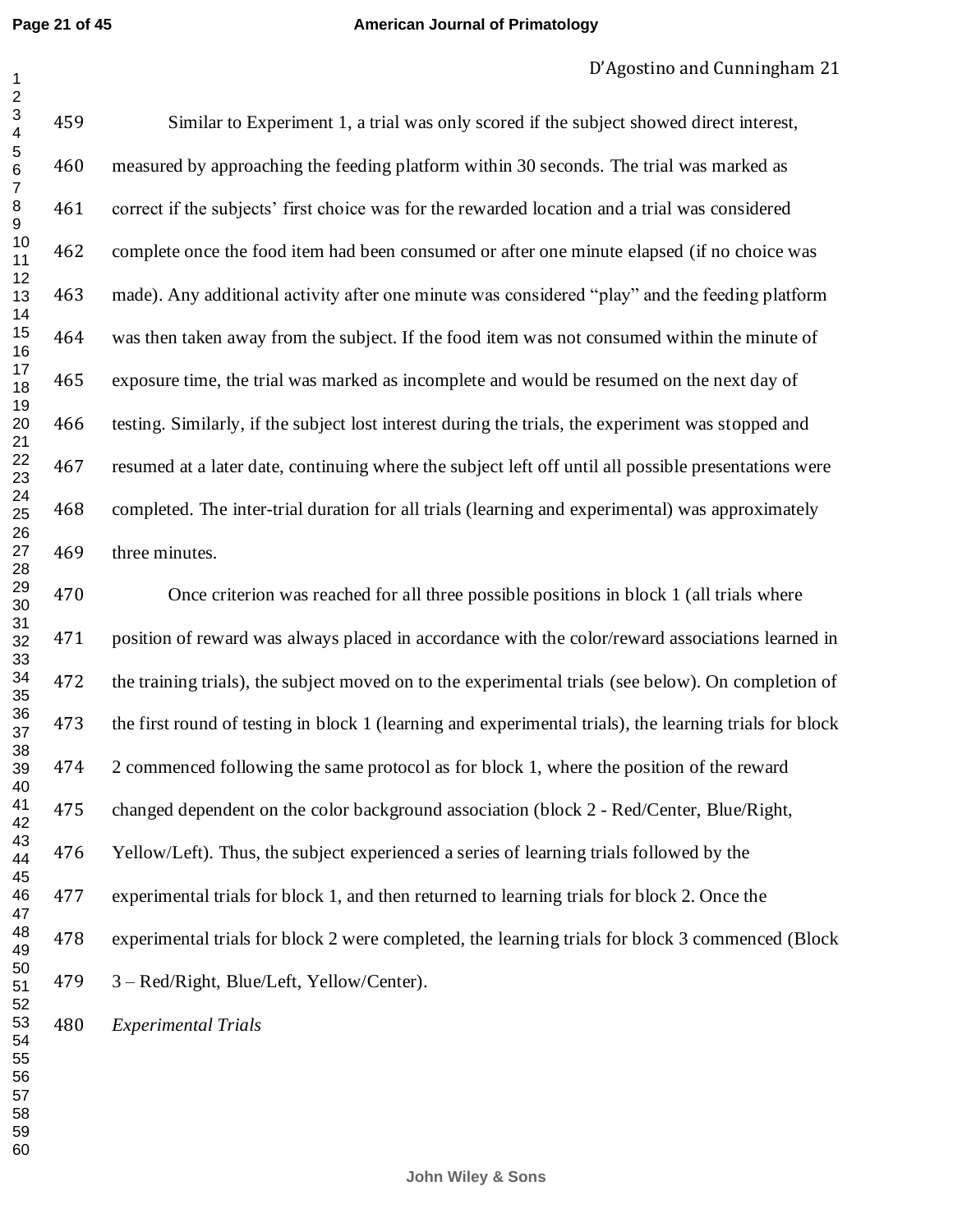Once the subject completed the learning trials for each block, they progressed to the experimental phase where 30 trials were presented with all three possible color/position associations for that block were presented an equal number of times across in a randomized pattern. Between each trial, the background color was changed and this determined where the reward would be placed dependent on the block. There was a similar constraint as in Experiment 486 1 that the position could not be the same for two consecutive trials.

 For example, in block 1, the blue background signaled the food item (banana) was behind the center door, the red background, the food item was behind the left door and the yellow background, the food item behind the right door. Once all 30 experimental trials were completed, the subject went back to the learning trials for block 2 after which the experimental trials for the second block were presented. This procedure was then repeated for block 3. Overall, each individual experienced 90 experimental trials (30 for block 1, 30 for block 2 and 30 for block 3) interspersed with the relevant learning trials as described above. Scoring was the same as the learning trials. 

*Data analysis*

 Trials were scored as correct if the gibbon retrieved the food reward with their first choice when presented with the apparatus. For the learning trials, the number of trials needed to reach criterion (three consecutive correct choices) were analyzed using Friedman's repeated measures test to assess whether any background color association was more difficult to learn. GEE models were used to evaluate whether performance on the learning trials differed across genera or by sex. As data were counts, Poisson distribution with a log function was specified, genus and sex being factors in the model.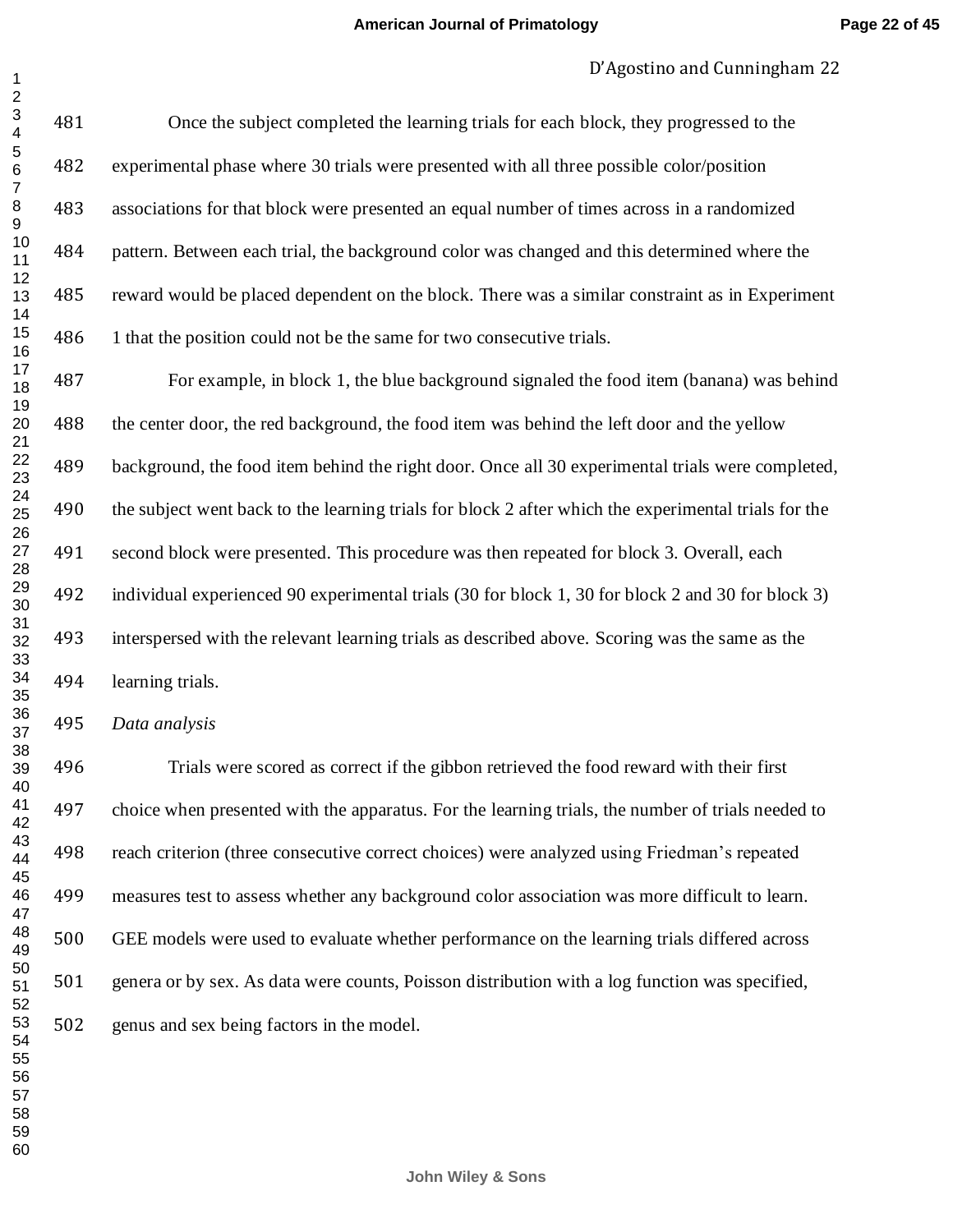**Page 23 of 45**

#### **American Journal of Primatology**

 Performance on the experimental trials was evaluated at the group and individual level. To determine the effects of learning on subsequent color/position associations, a GEE was conducted with a binomial distribution and logit link function. Events in trials data were specified with a fixed value of 30 (number of experimental trials per block). Genus and sex were added as factors in the model with *Hylobates* as the referent category for the former. Whether the gibbons were using the color cues to guide their choices was assessed by determining whether they were selectively choosing the correct door significantly above chance. Binomial tests with the test proportion set at 0.33 (as there were three possible choices) were conducted at the group and individual level. During the observations, a location bias seemed possible. Therefore, Chi square goodness of fit tests were used to evaluate whether the gibbons as a group and individually, were selecting any particular door (center, left or right) more that would be expected. Alpha for all tests was set at 0.05. 

## **RESULTS FOR EXPERIMENT 2**

*Learning trials* 

 Eight gibbons cooperated enough to engage in experimental trials and generate useable data. Although it was planned to include representatives from all four genera, none of the northern white-cheeked gibbons (*Nomascus leucogenys*) would participate in the experiment. Only one female white-cheeked gibbon would approach the feeding platform and remove the food items in the training trials. However, this gibbon was apprehensive to reach through the doors to remove the hidden food items in the learning or experimental trials. The male white- cheeked gibbons would not approach the feeding platform. This could be due to the daily feeding routine that involves feeding each gibbon separately with some food being handed directly or gently tossed to them to catch. They do not typically approach a feeding platform, hesitated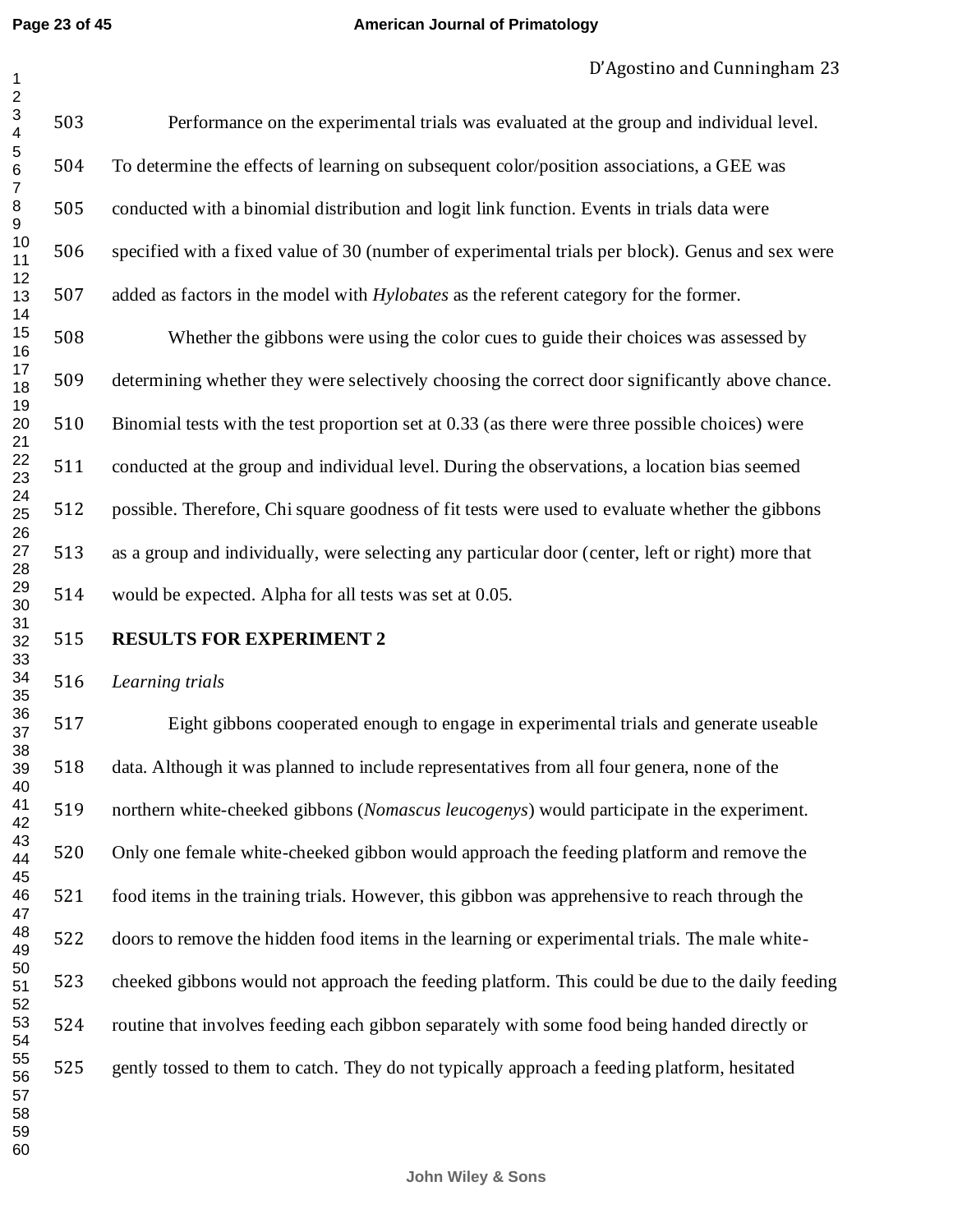doing so in these experiments, which made them unwilling participants. Therefore, the final sample consists of subjects from three genera (Table I).

| 528 | The number of trials needed to learn each background color/reward association ranged                       |
|-----|------------------------------------------------------------------------------------------------------------|
| 529 | from 3 to 11 with most individuals reaching criterion in 5 or less trials for each color-reward            |
| 530 | configuration. There were no significant differences between number of trials to criterion for             |
| 531 | each background color association in the learning trials (Median (Yellow background) $=$                   |
| 532 | $14.50(IQR = 6.0)$ , Median (Blue background) = 13.00(9.0), Median (Red background) =                      |
| 533 | 15.00(9.00), Freidman's test: $\chi^2(2) = 2.769$ , p = 0.250). There was a main effect of genus on        |
| 534 | number of trials to criterion with <i>Hoolock</i> and <i>Symphalangus</i> needing fewer presentations than |
| 535 | Hylobates (GEE: Hoolock B = -0.529, $\chi^2(1)$ = 99.887, p < 0.001; Symphalangus B = -0.493,              |
| 536 | $\chi^2(1) = 31.124$ , p <0.001) (Figure 4). Sex was not a significant predictor of performance in the     |
| 537 | learning trials (GEE: $\chi^2(1) = 2.971$ , p = 0.085).                                                    |

*Experimental trials* 

 Consistent with the learning trials, there was no evidence that the gibbons were generalizing from the learned association in block 1 to the novel associations in block 2 and 3 541 (GEE:  $\chi^2(2) = 0.719$ , p = 0.698). The effect of genus on performance in the experimental trials was significant with *Symphalangus* gaining significantly more rewards than *Hylobates*  (*Symphalangus* Mdn = 57.00, *Hylobates* Mdn = 43, B = 0.658,  $\chi^2(1)$  = 65.161, p < 0.001). *Hoolock* did gain more rewards than *Hylobates*, however this did not reach significance 545 (*Hoolock* Mdn = 46, B = 0.290,  $\gamma^2(1) = 2.771$ , p = 0.096). Sex was again non-significant in this 546 analysis  $(\chi^2(1) = 0.791, p = 0.372$ .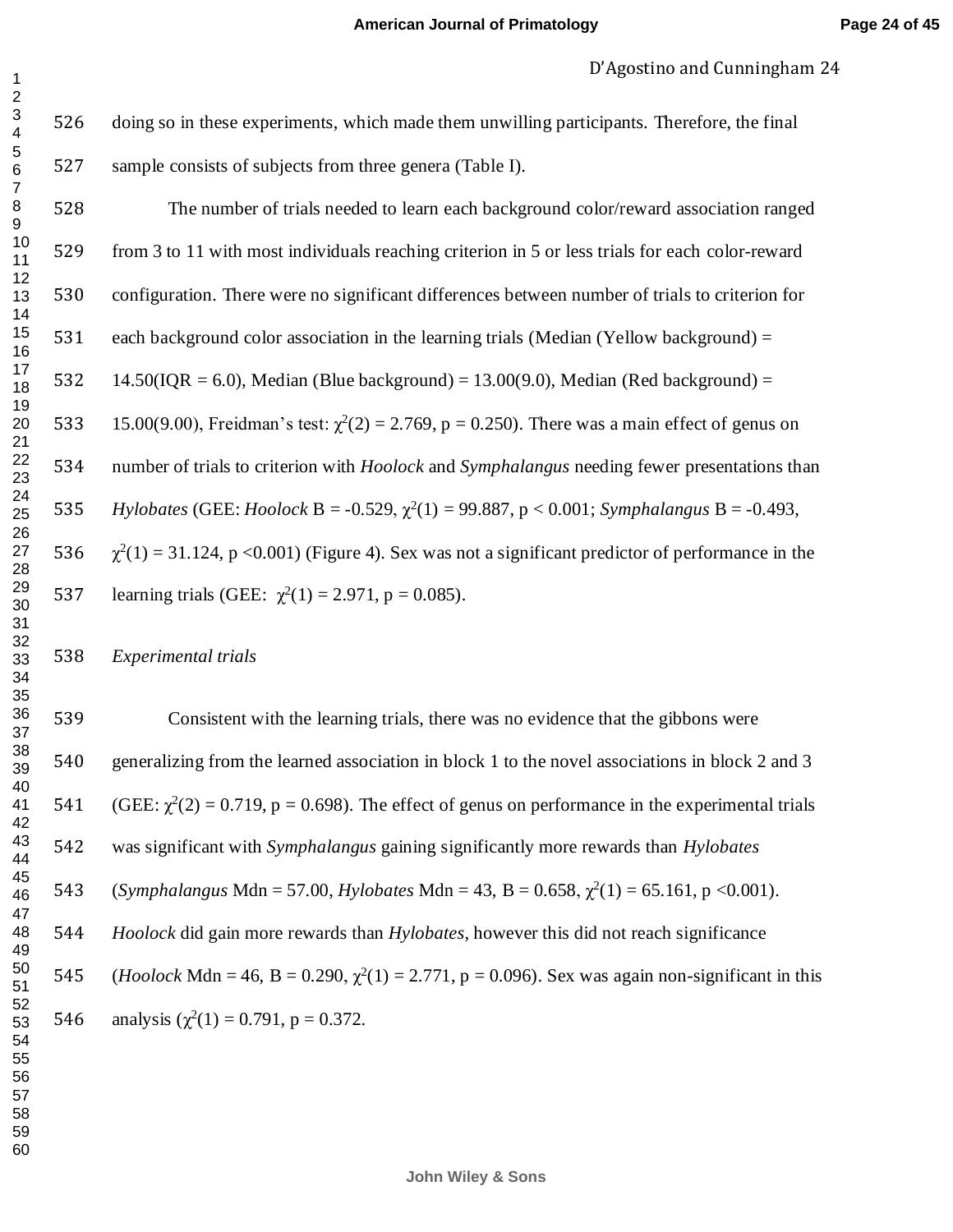#### **American Journal of Primatology**

 As a group, gibbons were selectively choosing the correct reward location above chance levels gaining 378 out of 720 possible rewards collectively (Binomial: p < 0.001). Individual performance is shown in Table IV, with six gibbons selecting the rewarded door significantly above chance overall. Within this group, three gibbons dropped below chance level on one set of the three with the remaining three performing above chance in all sets. Developing a bias for one location over the others may have influenced performance. Five of the eight gibbons showed a positional bias (Table V) selectively favoring the center door in general. This bias did not however emerge consistently across all blocks.

**GENERAL DISCUSSION** 

 In Experiment 1, we found no evidence the gibbons tested generalized from their learning and we cautioned this could be the result of multiple food items and competing color cues being used that distracted the gibbons. Therefore, we changed the experimental design to a more specific task in Experiment 2 to focus the gibbon's attention on a single food/color association to see if the gibbons were able to use information from their first learning experience of the task to facilitate future learning of novel color/reward associations. Despite making these changes, the data show they learned each new association from scratch – as if they had not seen or experienced the task before as in Experiment 1. Our findings are similar to other studies [Rumbaugh & McCormack, 1967] that found gibbons struggle with learning set formation and do not show the learning to learn pattern as found in other species. However, once the learning association was made, the gibbons performed well above chance. We found no differences across color associations indicating learning was not affected by the particular color / reward association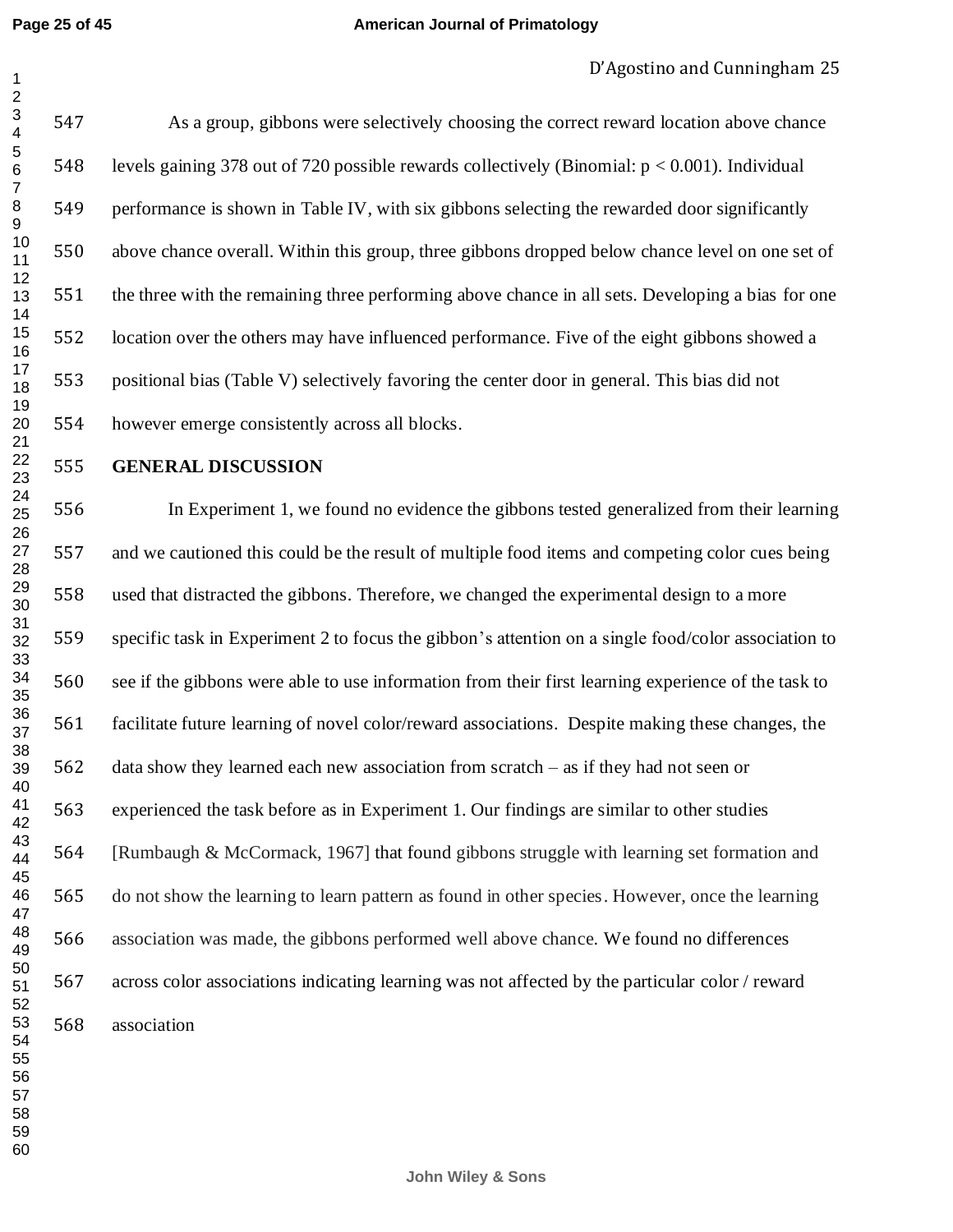The results reported here could be due to the small sample size and because of the captive environment in which these gibbons were raised. Karenina and Marlow, siamang gibbons (*Symphalangus syndactylus)* who performed quite well in the tasks reported here, had a lot of human interaction from a young age. Perek, a Javan gibbon (*Hylobates moloch*) who did not perform as well in these experiments, was born at Howlets Wild Animal Park, UK, and did not have as much human interaction.

 The Gibbon Conservation Center provided a unique opportunity being the only institution in the world to house and breed all four genera of gibbon [Mootnick, 1997]. However, obtaining large sample sizes is very challenging as there are very few gibbons (particularly of the *Hoolock* genus) in captivity. Another possibility for these results is the low criterion level set for Experiment 2. We lowered the number of consecutive correct learning trials to compensate for the gibbons short attention spans but this may not have given them sufficient time to really learn the association. Results from previous experiments where hundreds of trials have been presented in the learning phase [Rumbaugh & McCormack, 1967] suggest performance may have been much better had they been given more opportunity to learn. Despite such a low criterion, many of the gibbons did perform well above chance in the experimental trials although they may not have had the opportunity to learn the rules of the task that could then be generalized to future novel presentations.

 We found a key difference in the learning and association rates between male and female gibbons with the males learning at a faster rate than females. Reproductively active females may be highly motivated to explore potential resources due to the additional energy requirements of pregnancy and lactation; however, increased investment in developing offspring could make them more guarded in their investigations and so reluctant to engage with unknown objects such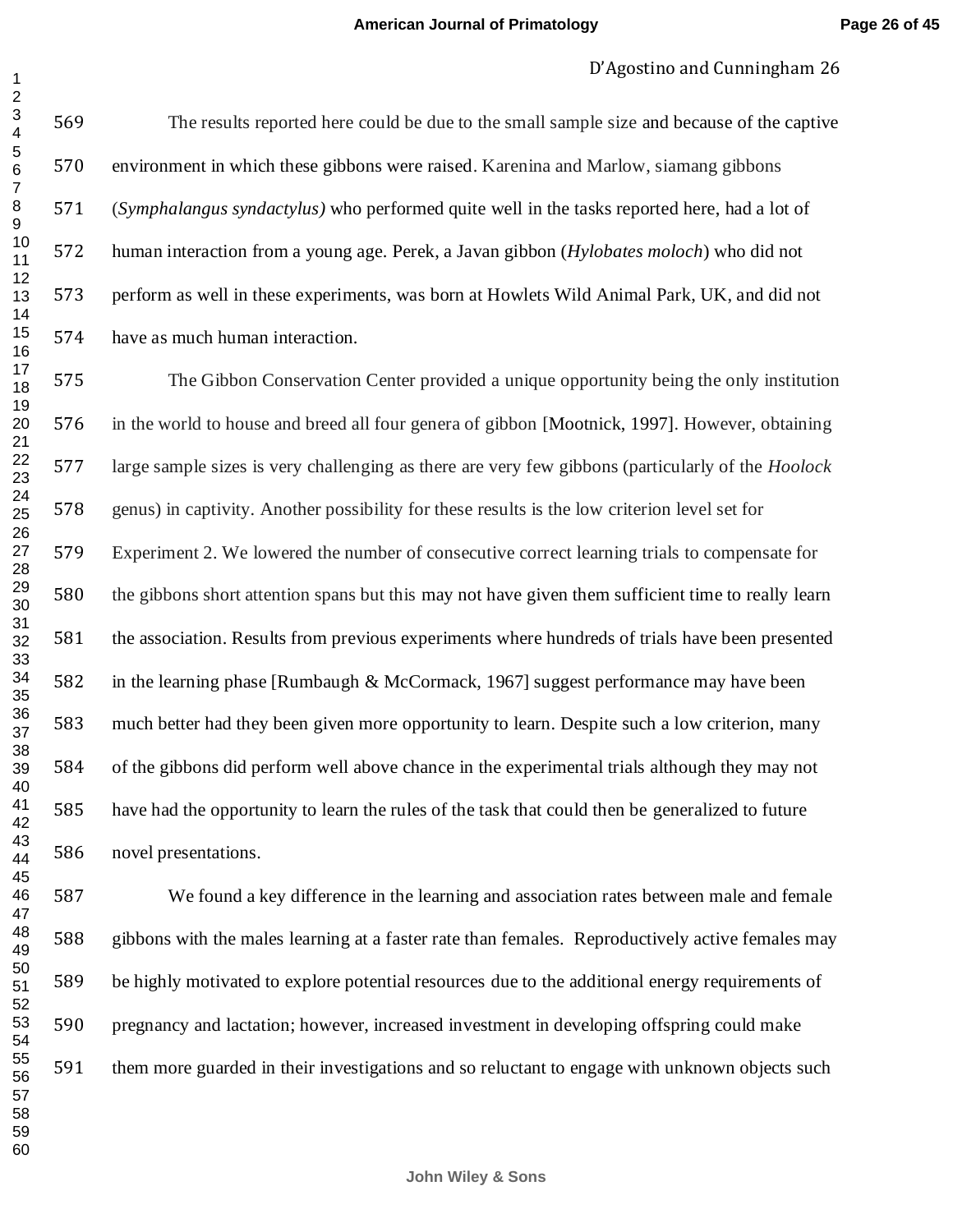#### **American Journal of Primatology**

 as our testing equipment [Cunningham et al., 2011]. Males, without the investment in offspring, may be more devoted to the search of potential resources and more willing to explore novel objects.

 We have shown that when given provisioned food items, the subjects tested have preferred foods and can associate color signals with these foods. However, there were no differences across color associations and the rate of learning was no different from the colors red, green, yellow, blue, or if the food item was on the left, center or right. This suggests the subjects can associate each of the colors tested to the food items at the same rate and accuracy with no particular preference to a specific color or location.

 The *Hylobates sp.* had the slowest learning rate before they made the association between their preferred foods and the color cue in Experiment 1 and 2. *Hoolock* learned the association significantly quicker, needing fewer trials in all color/preferred food association learning phases. For all gibbons tested, males learned faster than the females, however age did not impact learning rate although younger gibbons did show more inconsistencies in their performance, selecting other food items as their first choice on some trials in Experiment 1, especially in the post-criterion phase. This however did not have a significant impact on results with all subjects selecting their preferred food item with a high level of accuracy in all post-criterion trials.

*Possible Foraging Implications*

 This ability to associate colors to preferred foods can be an advantage in a changing environment. For instance, *Hoolock* gibbons, which performed well compared to the lar-group in this study, are from an environment that is variable and resources can be scarce. The lar-group gibbons, who performed the poorest, live in an area where the climate is more stable and food is likely to be plentiful year round [Brockman & van Schaik CP, 2005; Curran & Leighton, 2000].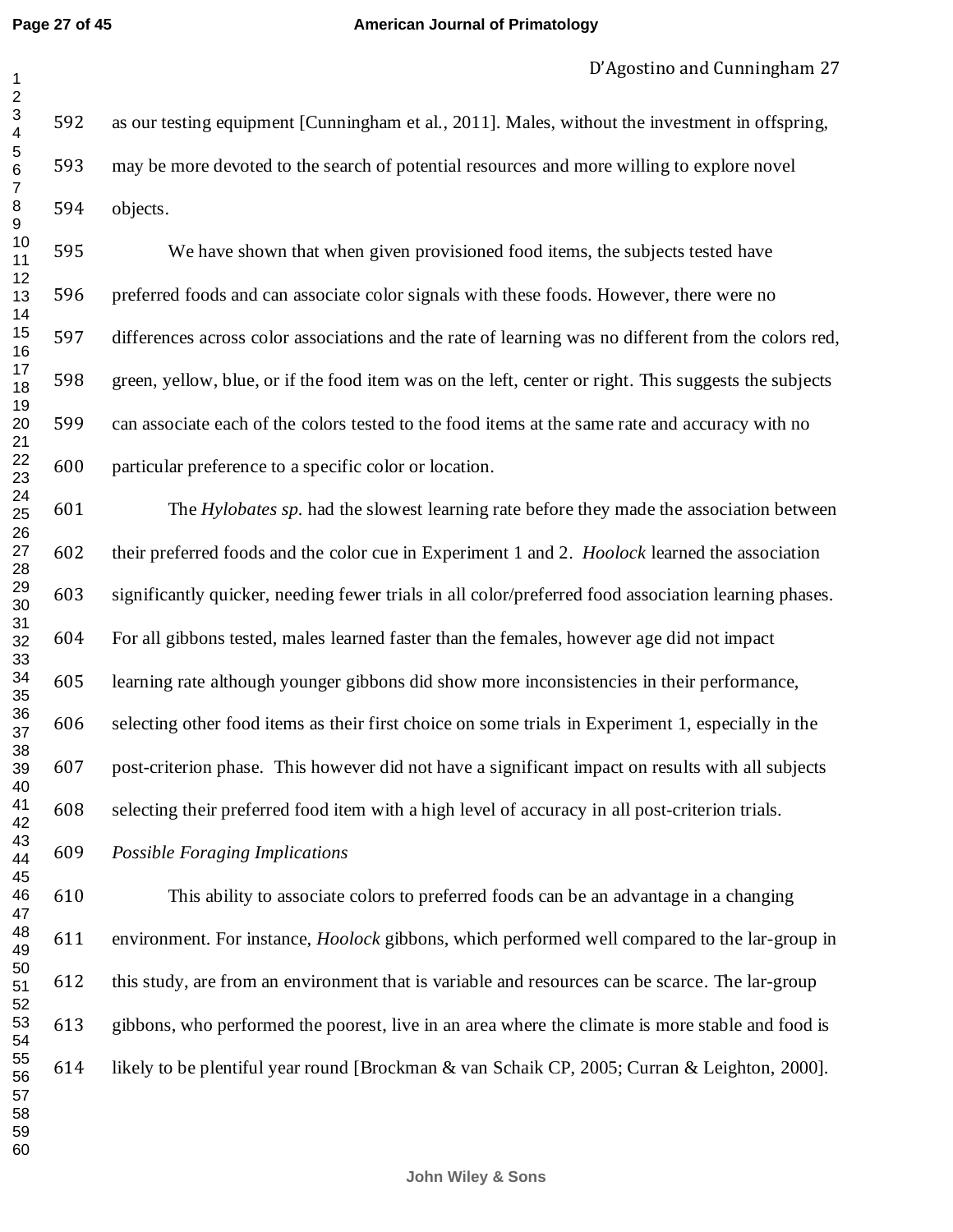This suggests that animals required to search more vigorously for high quality food items due to environmental variability are more flexible in their learning than animals that do not have the same foraging pressures.

 There have been previous investigations that support the assumption that trichromatic color vision provides an advantage related to foraging [Caine & Mundy, 2000; Nagle & Osorio, 1993; Osorio & Vorobyev, 1996; Regan et al., 1998, 2001; Lucas et al., 1998]. However, these investigations did not take into account using colors as visual landmarks or make the direct connection between preferred foods and how animals can associate colors to these foods.

 To consider possible foraging implications as well as the ecological validity of the experimental design and results reported here, the fact that color is an ephemeral cue in the environment must be taken into account. In general, forests retain a homogenous set of colors with changes in accordance with fruit ripening and leave leaf maturation across time. Mostly, animals focus on more permanent environmental cues while navigating such as the size and shape of trees. However, if an animal can take advantage of the changing colors in the environment and learn to make the association of these new color cues to the location of ripe fruit, they will have a foraging advantage over animals that do not possess this ability.

 Resource availability is rarely ideal. Research has found yearly fluctuations in the availability of resources which has a significant impact on the demography, foraging ecology, life history patterns, population density, anti-predator strategies, and social behaviour of nonhuman primates [Brockman & van Schaik, 2005]. When preferred foods are scarce, optimal foraging theory predicts primates should attempt to maintain the net energy intake required for physiological maintenance by either increasing their ranges to continue utilizing preferred foods or relying on alternative foods [e.g., MacArthur & Pianka, 1966; Stephens & Krebs, 1986; van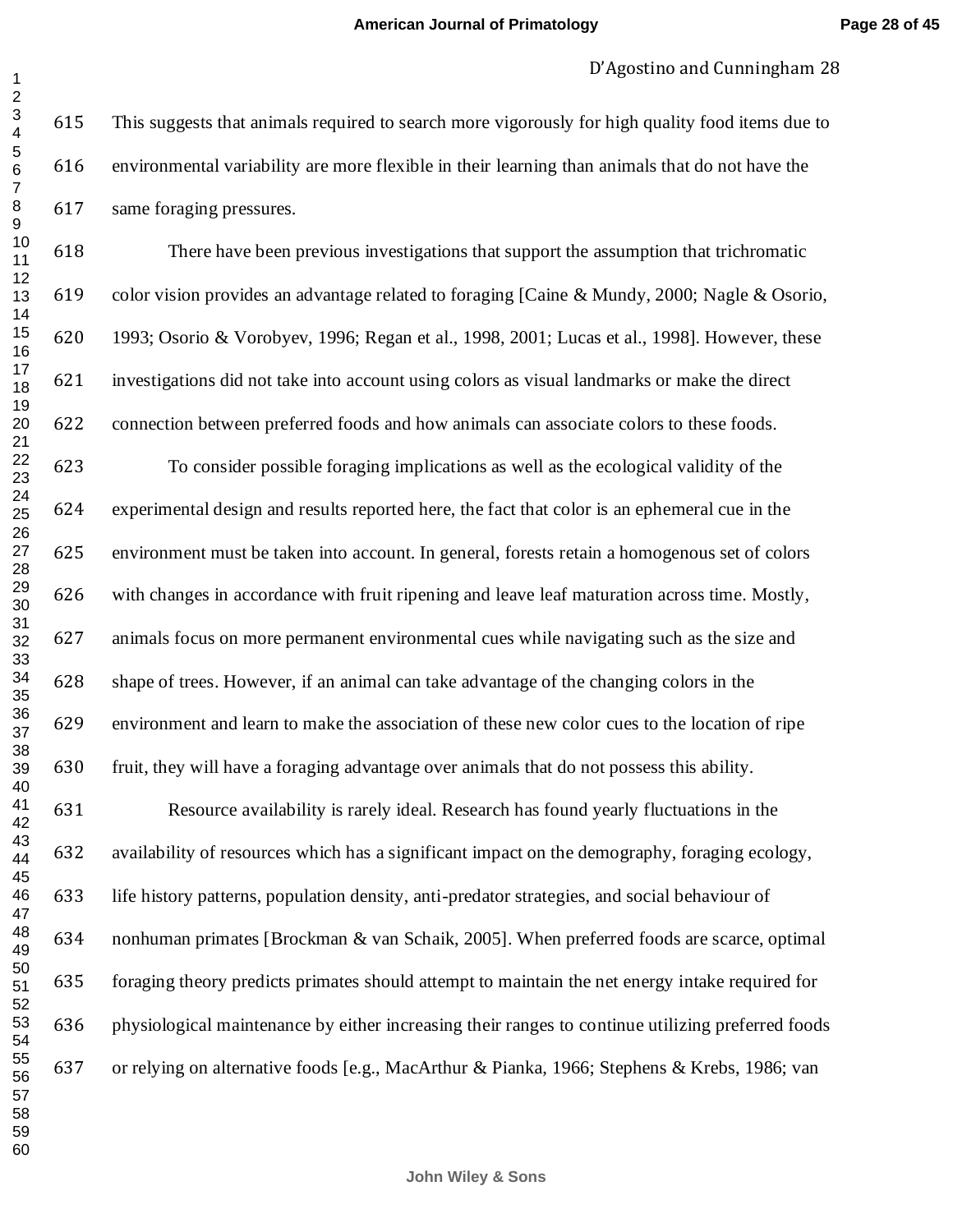Schaik & Brockman, 2005]. Thus, primates may act as "energy maximizers," increasing their day journey length (DJL) or home range size to consume as many scarce preferred resources as possible, or "energy minimizers," decreasing their DJL and home range size while consuming more low-quality resources [e.g., Clutton-Brock, 1977; Boinski, 1987; Barton et al., 1993; Barton, 1998, 1999; Overdorff, 1993; Hemingway & Bynum, 2005; Riley, 2007]. Given a gibbon's body size, morphological and physiological adaptations, grouping patterns and social organization, they fit the description of energy maximizers. They spend a great deal of energy searching for and traveling between patches of foods. They use their adaptations, expand their ranges, and continue to search for preferred foods that are usually high- energy fruits that are bright in color. In order understand the foraging advantages conferred by the ability to associate ephemeral color cues to preferred food items in relation to resource distribution, further testing is needed in both captivity and nature.

## *Conclusions and Future Study*

 Since we have shown the gibbons tested had difficulty generalizing from their learning in one context and using it to facilitate learning in a similar situation, we must conclude that these apes are capable of making color/reward associations but cannot use their learning flexibly. This makes it unlikely that they would, with further testing, demonstrate learning set formation consistent with results from earlier research [Rumbaugh & McCormack, 1967]. However, the emergence of learning to learn patterns may occur with the use of more structured small steps to facilitate learning of the rules of the task in an incremental way. For example, repeated presentations of one color cue that signifies a reward presented with a neutrally colored unreinforced cue before changing the color cue but not the rule (color would still indicate the position of the reward) after the subject experienced many more trials than used here may allow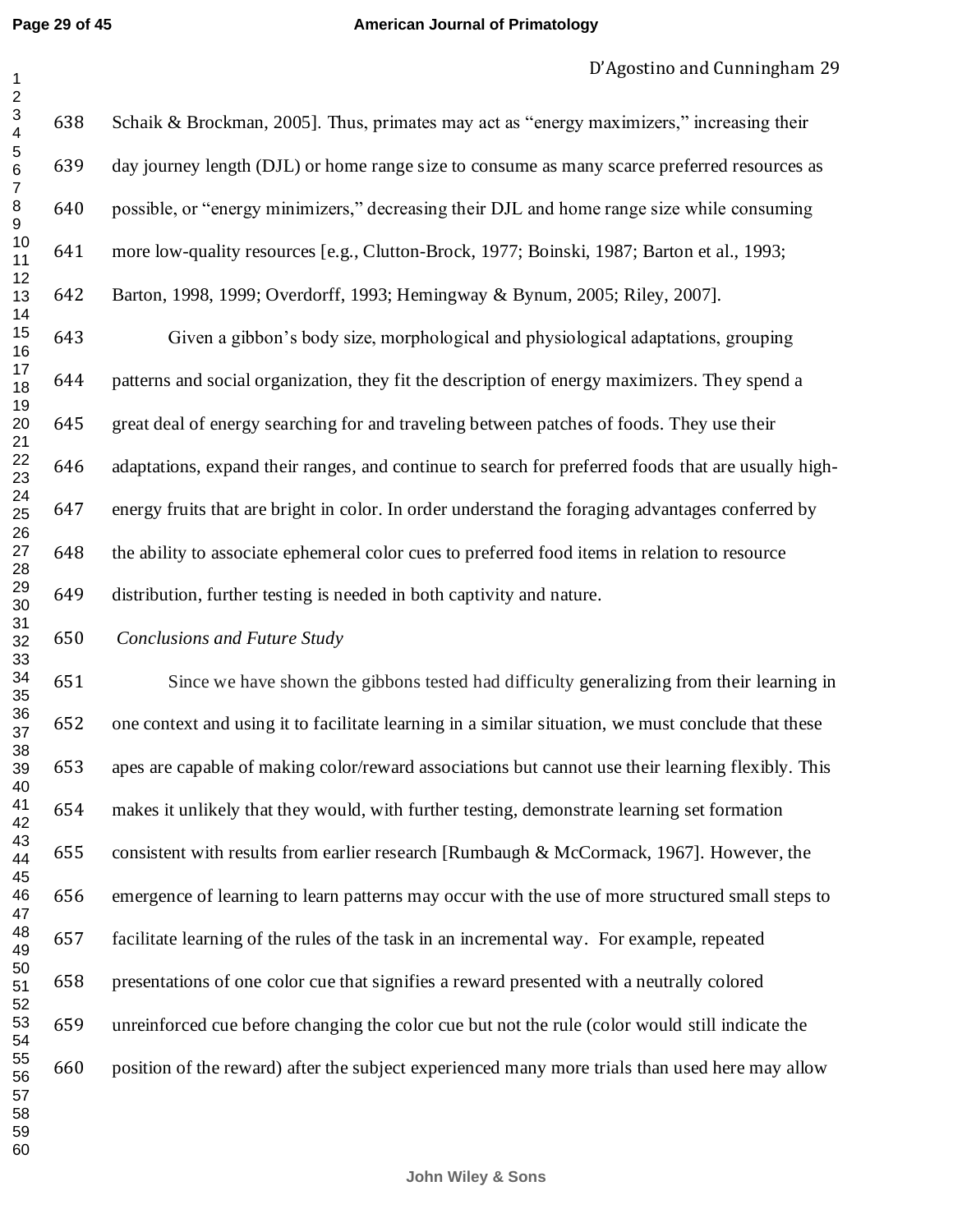gibbons to extract the general rule that can be used to solve future novel presentations rather than just a simple stimulus-reward association. With this more intensive training regime, they may be able to apply their learning in a more flexible way.

**ACKNOWLEDGEMENTS**

We would like to thank the Gibbon Conservation and the staff, especially Chris Roderick

and Gabriella Skollar who provided generous support and advice through the entire

investigation. We would also like to thank the late Alan Mootnick, the founder of The Gibbon

Conservation Center, for his lifelong hard work and dedication to gibbons. This project was

supported by a grant from the California State University, Los Angeles - office of graduate

studies and research's RSCA fund to support research scholarship and creative activity.

# **REFERENCES**

 Abordo EJ. 1976. The learning skills of gibbons. In: DM Rumbaugh editor. Gibbon and Siamang Vol. 4: Behaviour, locomotion and other behaviours in captive gibbons; cognition.

Karger: Basel p. 106-134.

 Barton RA. 1998. Visual specialization and brain evolution in primates. Proceedings of the Royal Society of London B-265, 1933-1937.

Barton RA. 1999. The Evolutionary Ecology of the Primate Brain. In: Lee, PC editor,

Comparative primate socioecology. Cambridge: Cambridge University Press. p 167-203.

 Barton RA, Whiten A, Byrne RW, English M. 1993. Chemical composition of baboon plant foods: implications for the interpretation of intra- and inter-specific differences in diet.

Folia Primatologica 61:1-20.

 Brockman DK, van Schaik CP. 2005. Seasonality in primates: Studies of living and extinct human and non-human primates. Cambridge: Cambridge University Press.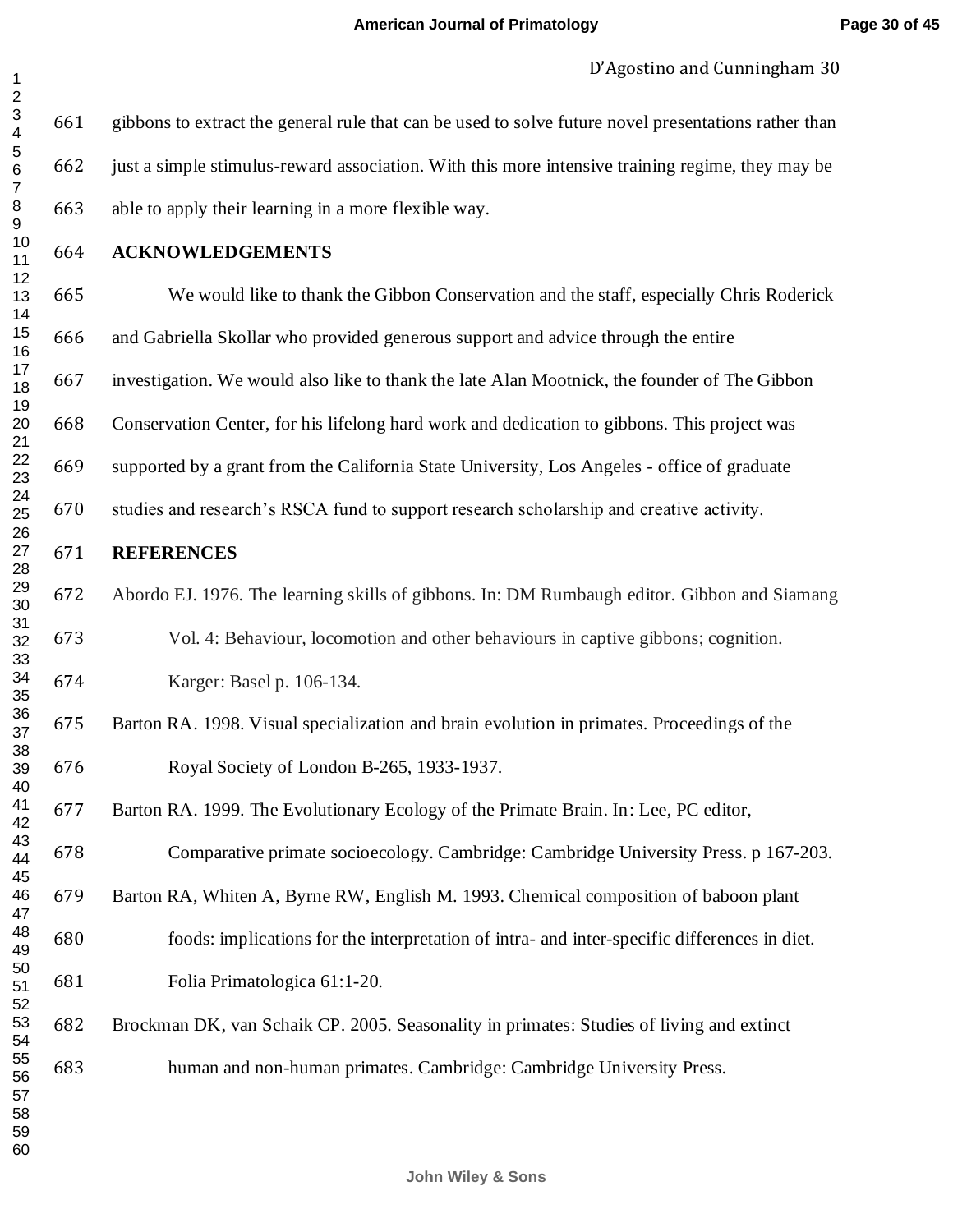| $\overline{\mathbf{c}}$                 |     |                                                                                                 |
|-----------------------------------------|-----|-------------------------------------------------------------------------------------------------|
| $\mathbf{3}$<br>$\overline{\mathbf{4}}$ | 684 | Boinski S. 1987. Habitat use by squirrel monkeys in a tropical lowland forest. Folia            |
| $\sqrt{5}$<br>$\,6$                     | 685 | Primatologica 49:151-167.                                                                       |
| $\boldsymbol{7}$<br>$\bf 8$<br>9        | 686 | Caine NG, Mundy NI. 2000. Demonstration of a foraging advantage for trichromatic marmosets      |
| 10<br>11                                | 687 | (Callithrix geoffroyi) dependent on food color. Journal of Biological Sciences 267:439-         |
| 12<br>13                                | 688 | 444.                                                                                            |
| 14<br>15<br>16                          | 689 | Clutton-Brock TH. 1977. Some aspects of intraspecific variation in feeding and ranging behavior |
| 17<br>18                                | 690 | in primate. In: T.H. Clutton-Brock (editor): Primate Ecology New York: Academic Press.          |
| 19<br>20                                | 691 | p. 539-556.                                                                                     |
| 21<br>22<br>23                          | 692 | Cunningham CL, Anderson J, Mootnick AR. 2006. Object manipulation to obtain a food reward       |
| 24<br>25                                | 693 | in hoolock gibbons, Bunopithecus Hoolock. Animal Behavior. 71:621-629.                          |
| 26<br>27                                | 694 | Cunningham CL, Anderson J, Mootnick AR. 2011. A sex difference in effect of prior experience    |
| 28<br>29<br>30                          | 695 | on object-mediated problem-solving in gibbons. Animal Cognition 14:599–605.                     |
| 31<br>32                                | 696 | Cunningham CL, Mootnick AR. 2009. Gibbons. Current Biology 19:R543-R544.                        |
| 33<br>34<br>35                          | 697 | doi:10.1016/j.cub.2009.05.013                                                                   |
| 36<br>37                                | 698 | Curran LM, Leighton M. 2000. Vertebrate responses to spatiotemporal variation in seed           |
| 38<br>39                                | 699 | production of mast fruiting dipterocarpaceae. Ecological Monographs 70:101–128.                 |
| 40<br>41<br>42                          | 700 | Deegan JF, Jacobs GH. 2001. Spectral sensitivity of gibbons: implications for photopigments     |
| 43<br>44                                | 701 | and color vision. Folia Primatologica 72:26-29.                                                 |
| 45<br>46                                | 702 | Fedor A, Szerencsy N, Skollar G, Ujhelyi M. 2008. Object permanence tests on gibbons            |
| 47<br>48<br>49                          | 703 | (Hylobatidae). Journal of Comparative Psychology 122:403-417.                                   |
| 50<br>51                                | 704 | Forbes JL, King JE. 1982. Measuring primate learning abilities. In: JL Forbes and JE King       |
| 52<br>53<br>54                          | 705 | editor. Primate Behavior. New York: Academic Press. p. 289-326.                                 |
| 55<br>56<br>57<br>58<br>59              | 706 | Garber PA., Dolins FL. 1996. Testing Learning Paradigms In The Field: Evidence for Use of       |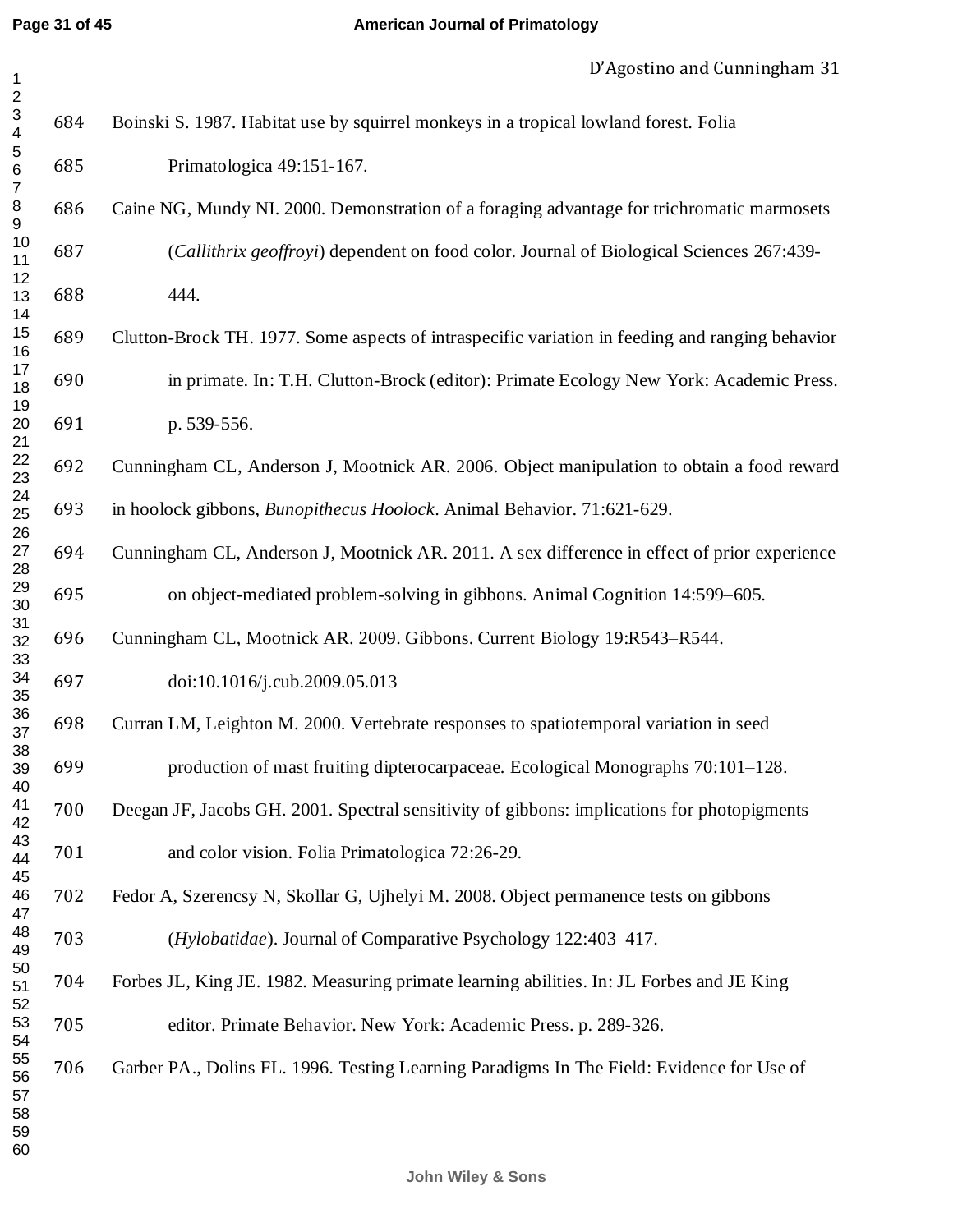| $\mathbf{1}$                                                       |     | D Agostmo and Cummigham J2                                                                   |
|--------------------------------------------------------------------|-----|----------------------------------------------------------------------------------------------|
| $\sqrt{2}$<br>$\ensuremath{\mathsf{3}}$<br>$\overline{\mathbf{4}}$ | 707 | Spatial and Perceptual Information in Rule-Based Foraging in Wild Moustached                 |
| 5<br>$\,6$<br>$\boldsymbol{7}$                                     | 708 | Tamarins. In M. A. Norconk, A. L. Rosenberger, and P. A. Garber (Eds), Adaptive              |
| $\bf 8$<br>9                                                       | 709 | Radiations of Neotropical Primates. New York, NY: Plenum Press.                              |
| 10<br>11                                                           | 710 | Garson GD. 2013. Generalized linear models and generalized estimating equations; statistical |
| 12<br>13<br>14                                                     | 711 | associates blue book series. Statistical Associates Publishers.                              |
| 15<br>16                                                           | 712 | Gossette RL. 1970. Comparisons of SDR performance of gibbons and three species of new world  |
| 17<br>18<br>19                                                     | 713 | monkeys on a spatial task. Psychonomic Science 19:301-303.                                   |
| 20<br>21                                                           | 714 | Groves C. 2002. Primate taxonomy. London: Smithsonian Institutional Press                    |
| 22<br>23                                                           | 715 | Harlow HF. 1949 The formation of learning sets. Psychological Review 56:51-65.               |
| 24<br>25<br>26                                                     | 716 | Hemingway CA, Bynum N. 2005. The influence of seasonality on primate diet and ranging. In:   |
| 27<br>28                                                           | 717 | DK Brockman and CP van Schaik editor. Seasonality in primates: Studies of living and         |
| 29<br>30<br>31                                                     | 718 | extinct human and non-human primates. Cambridge: Cambridge University Press. p. 57-          |
| 32<br>33                                                           | 719 | 104.                                                                                         |
| 34<br>35                                                           | 720 | Horton KE, Caldwell C. 2006. Visual co-orientation and expectations about attentional        |
| 36<br>37                                                           | 721 | orientation in pileated gibbons (Hylobates pileatus). Behavioural Processes 72:65-73.        |
| 38<br>39<br>40                                                     | 722 | Jacobs GH. 1993. The distribution and nature of color vision among the mammals. Biological   |
| 41<br>42                                                           | 723 | Reviews 68:413-471.                                                                          |
| 43<br>44<br>45                                                     | 724 | Jacobs GH, Neitz M, Deegan JF, Neitz J. 1996. Trichromatic color vision in New World         |
| 46<br>47                                                           | 725 | monkeys. Nature 382:156-158.                                                                 |
| 48<br>49<br>50                                                     | 726 | Lucas PW, Darvell BW, Lee PKD, Yuen TDB, Choong MF. 1998. Color cues for leaf food           |
| 51<br>52                                                           | 727 | selection by long-tailed macaques (Macaca fascicularis) with a new suggestion for the        |
| 53<br>54                                                           | 728 | evolution of trichromatic color vision. Folia Primatologica 69:139-152.                      |
| 55<br>56<br>57<br>58<br>59<br>60                                   | 729 | MacArthur RH, Pianka ER. 1966 On the optimal use of a patchy environment. The American       |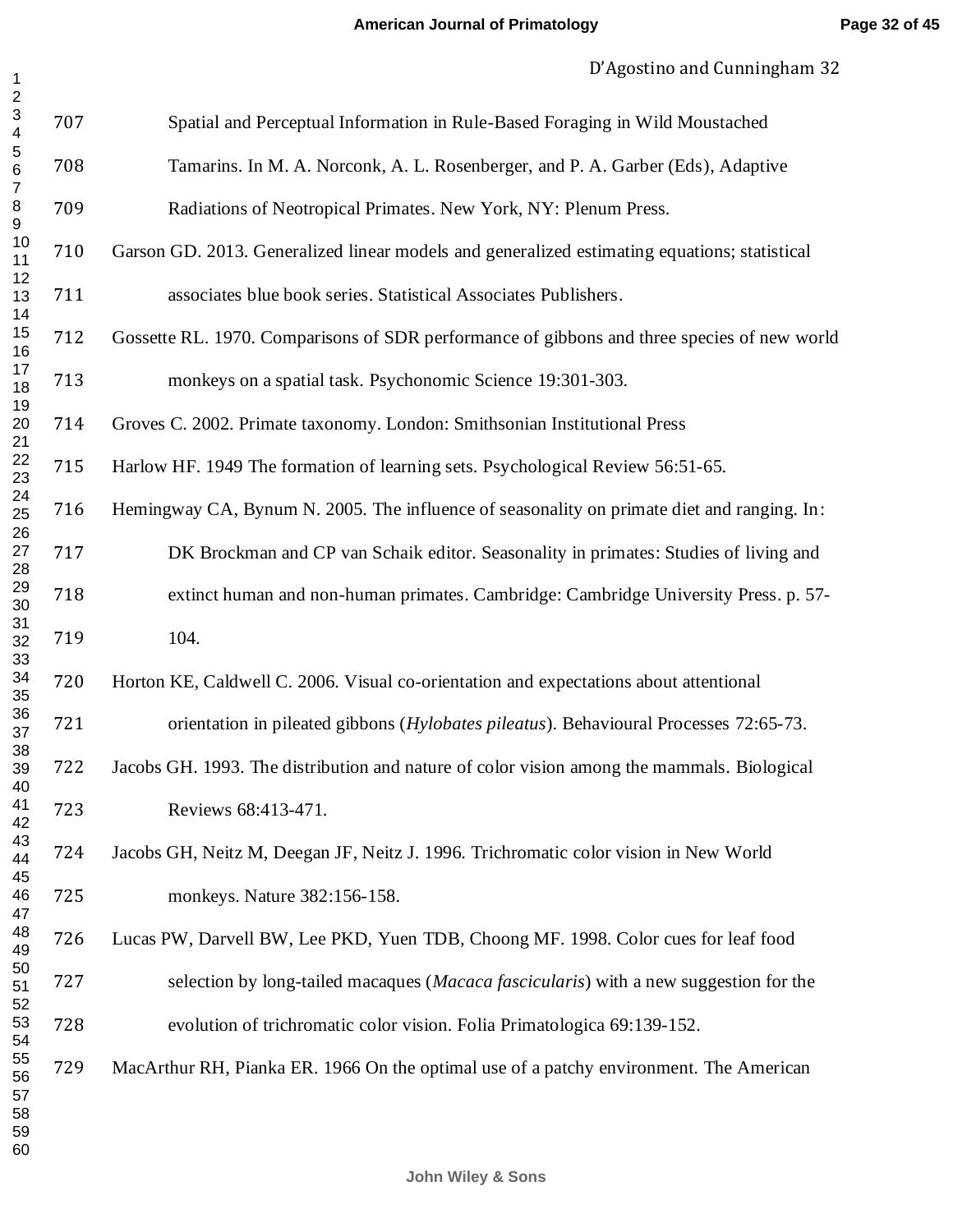| $\overline{\mathbf{c}}$<br>$\frac{3}{4}$  | 730 | Naturalist 100:603-609.                                                                            |  |  |  |  |  |  |  |  |
|-------------------------------------------|-----|----------------------------------------------------------------------------------------------------|--|--|--|--|--|--|--|--|
| $\begin{array}{c} 5 \\ 6 \end{array}$     | 731 | Mootnick AR. 1997. Management of gibbons Hylobates spp. at the international center for            |  |  |  |  |  |  |  |  |
| $\boldsymbol{7}$<br>8<br>$\boldsymbol{9}$ | 732 | gibbon studies, California: with a special note on Pileated gibbons Hylobates pileatus.            |  |  |  |  |  |  |  |  |
| 10<br>11                                  | 733 | International Zoo Yearbook 35:271-279.                                                             |  |  |  |  |  |  |  |  |
| 12<br>13<br>14                            | 734 | Nagle MG, Osorio D. 1993. The tuning of human photo pigments may minimize red-green                |  |  |  |  |  |  |  |  |
| 15<br>16                                  | 735 | chromatic signals in natural conditions. Proceedings of the Royal Society of London B              |  |  |  |  |  |  |  |  |
| 17<br>18                                  | 736 | 252:209-213.                                                                                       |  |  |  |  |  |  |  |  |
| 19<br>20<br>21                            | 737 | Osorio D, Vorobyev M. 1996. Color vision as an adaptation to frugivory in primates.                |  |  |  |  |  |  |  |  |
| 22<br>23                                  | 738 | Proceedings of the Royal Society of London B 263:593–599.                                          |  |  |  |  |  |  |  |  |
| 24<br>25<br>26                            | 739 | Overdorff DJ. 1993. Similarities, differences, and seasonal patterns in the diets of Eulemur       |  |  |  |  |  |  |  |  |
| 27<br>28                                  | 740 | rubriventer and Eulemur fulvus rufus in the Ranomafana National Park, Madagascar.                  |  |  |  |  |  |  |  |  |
| 29<br>30                                  | 741 | International Journal of Primatology 14:721-754.                                                   |  |  |  |  |  |  |  |  |
| 31<br>32<br>33                            | 742 | Passingham RE. 1981. Primate specialization in brain intelligence. Symposium of the Zoological     |  |  |  |  |  |  |  |  |
| 34<br>35                                  | 743 | Society of London 46:361-388.                                                                      |  |  |  |  |  |  |  |  |
| 36<br>37                                  | 744 | Regan BC, Julliot C, Simmen B, Vienot F, Charles-Dominique P, Mollon JD. 1998. Frugivory           |  |  |  |  |  |  |  |  |
| 38<br>39<br>40                            | 745 | and color vision in <i>Alouatta seniculus</i> , a trichromatic platyrrhine monkey. Vision          |  |  |  |  |  |  |  |  |
| 41<br>42                                  | 746 | Research 38: 3321-3327.                                                                            |  |  |  |  |  |  |  |  |
| 43<br>44<br>45                            | 747 | Regan BC, Julliot C, Simmen B, Vienot F, Charles-Dominique P, Mollon JD. 2001. Fruits,             |  |  |  |  |  |  |  |  |
| 46<br>47                                  | 748 | foliage and the evolution of primate color vision. Philosophical Transactions of the Royal         |  |  |  |  |  |  |  |  |
| 48<br>49                                  | 749 | Society of London B 356:229-283.                                                                   |  |  |  |  |  |  |  |  |
| 50<br>51<br>52                            | 750 | Riley EP. 2007. Flexibility in diet and activity patterns of <i>Macaca tonkeana</i> in response to |  |  |  |  |  |  |  |  |
| 53<br>54                                  | 751 | anthropogenic habitat alteration. International Journal of Primatology 28:107-133.                 |  |  |  |  |  |  |  |  |
| 55<br>56<br>57<br>58<br>59<br>60          | 752 | Rumbaugh DM, McCormack C. 1967. The learning skills of primates; a comparative study of            |  |  |  |  |  |  |  |  |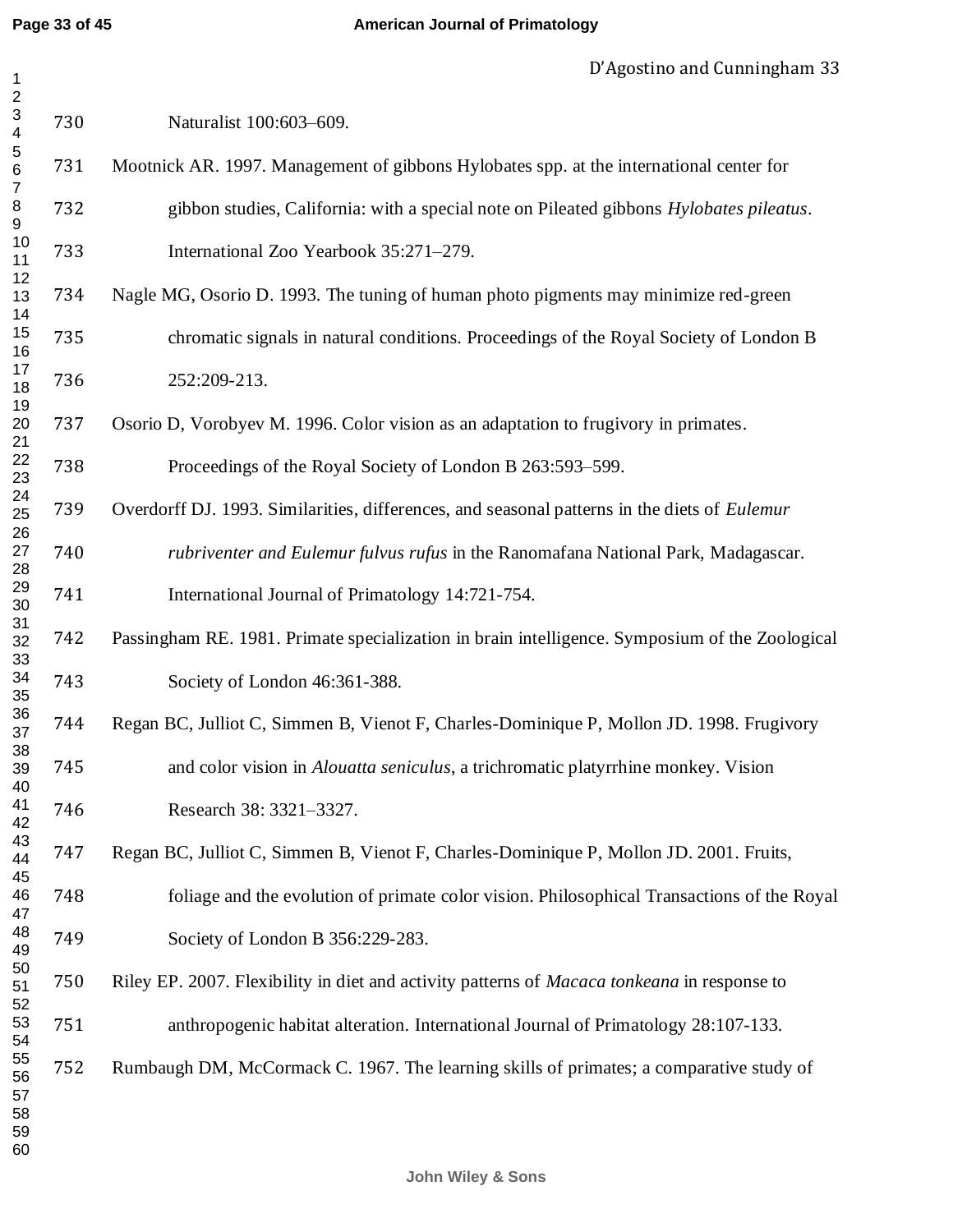| $\overline{1}$                                                                                                                                                                                                                                                                                                                 |                                                                                                                                                                                                                | р Адоѕино ана Санніціднані з                                                            |
|--------------------------------------------------------------------------------------------------------------------------------------------------------------------------------------------------------------------------------------------------------------------------------------------------------------------------------|----------------------------------------------------------------------------------------------------------------------------------------------------------------------------------------------------------------|-----------------------------------------------------------------------------------------|
| $\sqrt{2}$<br>$\ensuremath{\mathsf{3}}$<br>$\overline{\mathbf{4}}$                                                                                                                                                                                                                                                             | 753                                                                                                                                                                                                            | apes and monkeys. In: D Stark, R Schneider, HJ Ruhn editor. Progressive Primatology.    |
| $\mathbf 5$<br>$\,6$<br>$\overline{7}$                                                                                                                                                                                                                                                                                         | 754                                                                                                                                                                                                            | Hillsdale NJ; Lawerence Erlbaum Associates. p. 289-306.                                 |
| $\bf 8$<br>9<br>10<br>11<br>12<br>13<br>14<br>15<br>16<br>17<br>18<br>19<br>20<br>21<br>22<br>23<br>24<br>25<br>26<br>27<br>28<br>29<br>30<br>31<br>32<br>33<br>34<br>35<br>36<br>37<br>38<br>39<br>40<br>41<br>42<br>43<br>44<br>45<br>46<br>47<br>48<br>49<br>50<br>51<br>52<br>53<br>54<br>55<br>56<br>57<br>58<br>59<br>60 | 755                                                                                                                                                                                                            | Stephens DW, Krebs JR. 1986. Foraging theory. Princeton: Princeton University Press.    |
|                                                                                                                                                                                                                                                                                                                                | 756                                                                                                                                                                                                            | Tomasello M, Call J. 1997. Primate Cognition. Oxford University Press, New York.        |
|                                                                                                                                                                                                                                                                                                                                | 757                                                                                                                                                                                                            | Van Schaik CP, Brockman DK. 2005. Seasonality in primate ecology, reproduction and life |
|                                                                                                                                                                                                                                                                                                                                | 758                                                                                                                                                                                                            | history: an overview. In: D.K. Brockman and C.P. van Schaik editor. Seasonality in      |
|                                                                                                                                                                                                                                                                                                                                | 759                                                                                                                                                                                                            | primates: studies of living and extinct human and non-human primates. Cambridge:        |
|                                                                                                                                                                                                                                                                                                                                | 760                                                                                                                                                                                                            | Cambridge University Press. p. 3-20.                                                    |
|                                                                                                                                                                                                                                                                                                                                | 761<br>762<br>763<br>764<br>765<br>766<br>767<br>768<br>769<br>770<br>771<br>772<br>773<br>774<br>775<br>776<br>777<br>778<br>779<br>780<br>781<br>782<br>783<br>784<br>785<br>786<br>787<br>788<br>789<br>790 |                                                                                         |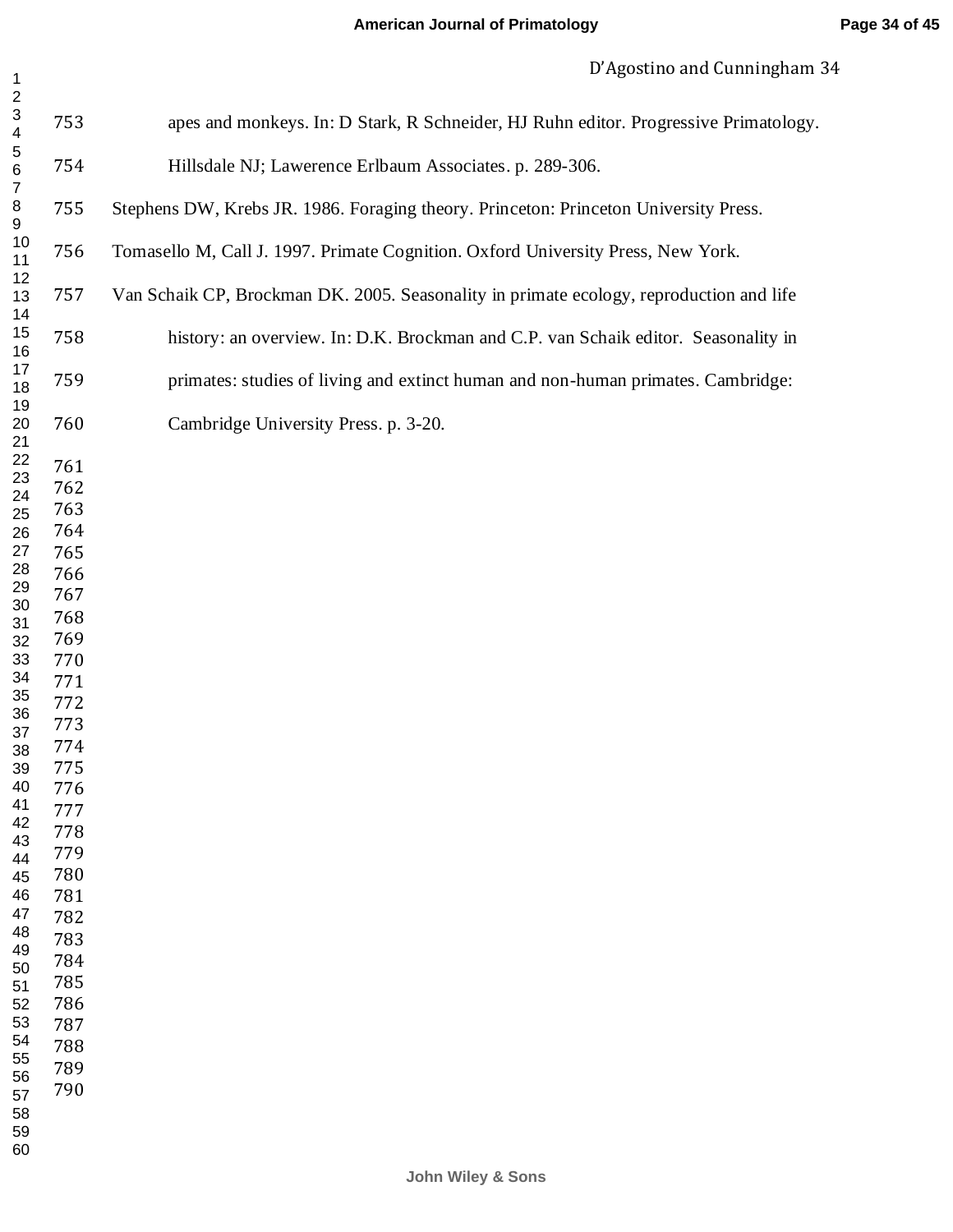| $\mathbf 1$             |     | D Agostino and Cummingham 35                                                                             |
|-------------------------|-----|----------------------------------------------------------------------------------------------------------|
| $\overline{\mathbf{c}}$ |     |                                                                                                          |
| 3                       | 791 | <b>Figure Legends</b>                                                                                    |
| 4                       | 792 |                                                                                                          |
| 5<br>6                  | 793 | Figure 1. Betty (Female H. leuconedys) engaged in Experiment 1. The gibbons reached through              |
| $\boldsymbol{7}$        | 794 | the fencing and flipped open the buckets to reveal the food items. The buckets were drilled in           |
| 8                       | 795 | place with hinges that allowed them to be easily flipped and replaced to the different sets.             |
| 9                       | 796 |                                                                                                          |
| 10                      |     |                                                                                                          |
| 11                      | 797 |                                                                                                          |
| 12                      | 798 | Figure 2. Feeding platform used for Experiment 2. This platform required the gibbons to reach            |
| 13                      | 799 | through doors to select the hidden food item. Three laminated color boards were inserted onto            |
| 14                      | 800 | the front of the feeding platform behind a Plexiglas screen.                                             |
| 15<br>16                | 801 |                                                                                                          |
| 17                      | 802 |                                                                                                          |
| 18                      | 803 | Figure 3: Adjusted means for number of trials needed to reach criterion performance (10)                 |
| 19                      | 804 | consecutive first choices of preferred food type) by genus (a) and percentage of correct responses       |
| 20                      | 805 | by genus in the post-criterion phase (b). Error bars represent $\pm$ 1SE. ** denotes significance at p < |
| 21                      | 806 | 0.001                                                                                                    |
| 22                      | 807 |                                                                                                          |
| 23                      | 808 |                                                                                                          |
| 24<br>25                | 809 | Figure 4: Adjusted means for number of trials to reach criterion performance in the learning             |
| 26                      | 810 | trials of Experiment 2 by genus. Error bars represent $\pm$ 1SE. ** denotes significance at the 0.001    |
| 27                      | 811 | level.                                                                                                   |
| 28                      | 812 |                                                                                                          |
| 29                      | 813 |                                                                                                          |
| 30                      | 814 |                                                                                                          |
| 31<br>32                | 815 |                                                                                                          |
| 33                      | 816 |                                                                                                          |
| 34                      | 817 |                                                                                                          |
| 35                      | 818 |                                                                                                          |
| 36                      |     |                                                                                                          |
| 37                      | 819 |                                                                                                          |
| 38                      | 820 |                                                                                                          |
| 39                      | 821 |                                                                                                          |
| 40<br>41                | 822 |                                                                                                          |
| 42                      | 823 |                                                                                                          |
| 43                      | 824 |                                                                                                          |
| 44                      | 825 |                                                                                                          |
| 45                      | 826 |                                                                                                          |
| 46                      | 827 |                                                                                                          |
| 47<br>48                | 828 |                                                                                                          |
| 49                      | 829 |                                                                                                          |
| 50                      | 830 |                                                                                                          |
| 51                      | 831 |                                                                                                          |
| 52                      | 832 |                                                                                                          |
| 53                      | 833 |                                                                                                          |
| 54<br>55                | 834 |                                                                                                          |
| 56                      | 835 |                                                                                                          |
| 57                      | 836 |                                                                                                          |
| 58                      |     |                                                                                                          |
| 59                      |     |                                                                                                          |
| 60                      |     |                                                                                                          |
|                         |     |                                                                                                          |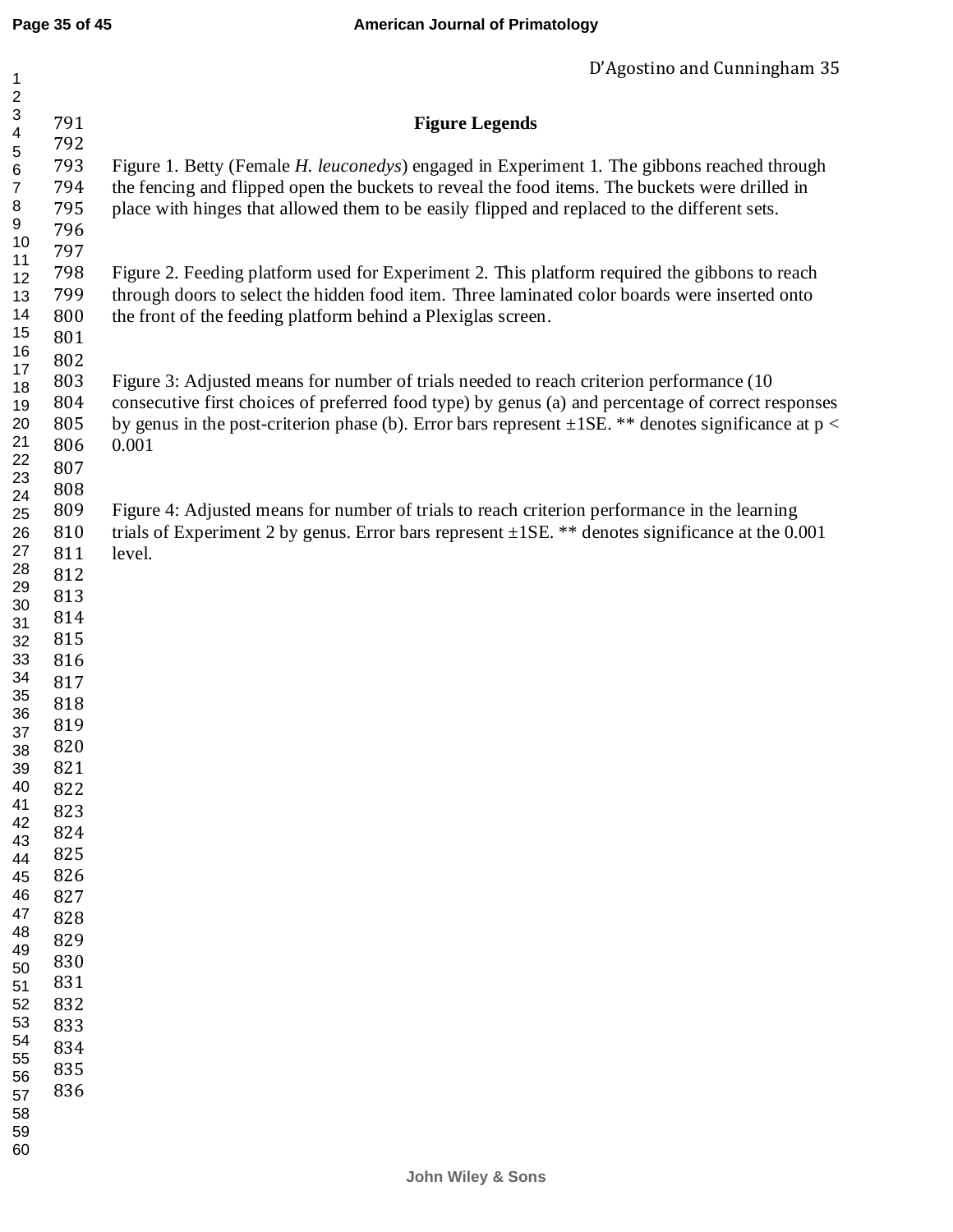## **American Journal of Primatology**

D'Agostino and Cunningham 36

# **Tables**:

 

838<br>839 Table I. Names, species, sex, and age of the subjects in Experiment 1 and Experiment 2.

| $\overline{7}$                                                                                                                                      |                                                                                                                                          |                      |                          |            |                |                   |
|-----------------------------------------------------------------------------------------------------------------------------------------------------|------------------------------------------------------------------------------------------------------------------------------------------|----------------------|--------------------------|------------|----------------|-------------------|
| 8<br>9                                                                                                                                              |                                                                                                                                          | <b>Subject</b>       | <b>Species</b>           | <b>Sex</b> | Age in yrs     | <b>Experiment</b> |
| 10                                                                                                                                                  |                                                                                                                                          | Marlow               | Symphalangus syndactylus | Female     | 8              | 1 & 2             |
| 11                                                                                                                                                  |                                                                                                                                          | Karenina             | Symphalangus syndactylus | Female     | 14             | 1 & 2             |
| 12<br>13                                                                                                                                            |                                                                                                                                          | Khin Maung Win       | Hoolock leuconedys       | Male       | 5              | 1 & 2             |
| 14                                                                                                                                                  |                                                                                                                                          | <b>U</b> Myint Swe   | Hoolock leuconedys       | Male       | $\overline{4}$ | 1 & 2             |
| 15                                                                                                                                                  |                                                                                                                                          | Hmawe Ni             | Hoolock leuconedys       | Female     | 11             | 1 & 2             |
| 16<br>17                                                                                                                                            |                                                                                                                                          | <b>Betty</b>         | Hoolock leuconedys       | Female     | 14             | $\mathbf 1$       |
| 18                                                                                                                                                  |                                                                                                                                          | Chan Thar            | Hoolock leuconedys       | Female     | 6              | 1                 |
| 19                                                                                                                                                  |                                                                                                                                          | <b>U Maung Maung</b> | Hoolock leuconedys       | Male       | 12             | 1                 |
| 20<br>21                                                                                                                                            |                                                                                                                                          | Win Bo               | Hoolock leuconedys       | Male       | 10             | 1                 |
| 22                                                                                                                                                  |                                                                                                                                          | Reg                  | Hylobates moloch         | Male       | 13             | 1                 |
| 23<br>24                                                                                                                                            |                                                                                                                                          | Perak                | Hylobates moloch         | Male       | 11             | 1                 |
| 25                                                                                                                                                  |                                                                                                                                          | Truman               | Hylobates plieatus       | Male       | 10             | 1                 |
| 26                                                                                                                                                  |                                                                                                                                          | Violet               | Hylobates pileatus       | Female     | $\overline{4}$ | $\mathbf{1}$      |
| 27<br>28                                                                                                                                            |                                                                                                                                          | Tuk                  | Hylobates pileatus       | Female     | 20             | 2                 |
| 29                                                                                                                                                  |                                                                                                                                          | Chloe                | Hylobates moloch         | Female     | 23             | $\sqrt{2}$        |
| 30<br>31                                                                                                                                            |                                                                                                                                          | Domino               | Hylobates pileatus       | Male       | 18             | $\mathbf{2}$      |
| 842<br>34<br>35<br>36<br>37<br>38<br>39<br>40<br>41<br>42<br>43<br>44<br>45<br>46<br>47<br>48<br>49<br>50<br>51<br>52<br>53<br>54<br>55<br>56<br>57 | 843<br>844<br>845<br>846<br>847<br>848<br>849<br>850<br>851<br>852<br>853<br>854<br>855<br>856<br>857<br>858<br>859<br>860<br>861<br>862 |                      |                          |            |                |                   |
| 58<br>59<br>60                                                                                                                                      |                                                                                                                                          |                      |                          |            |                |                   |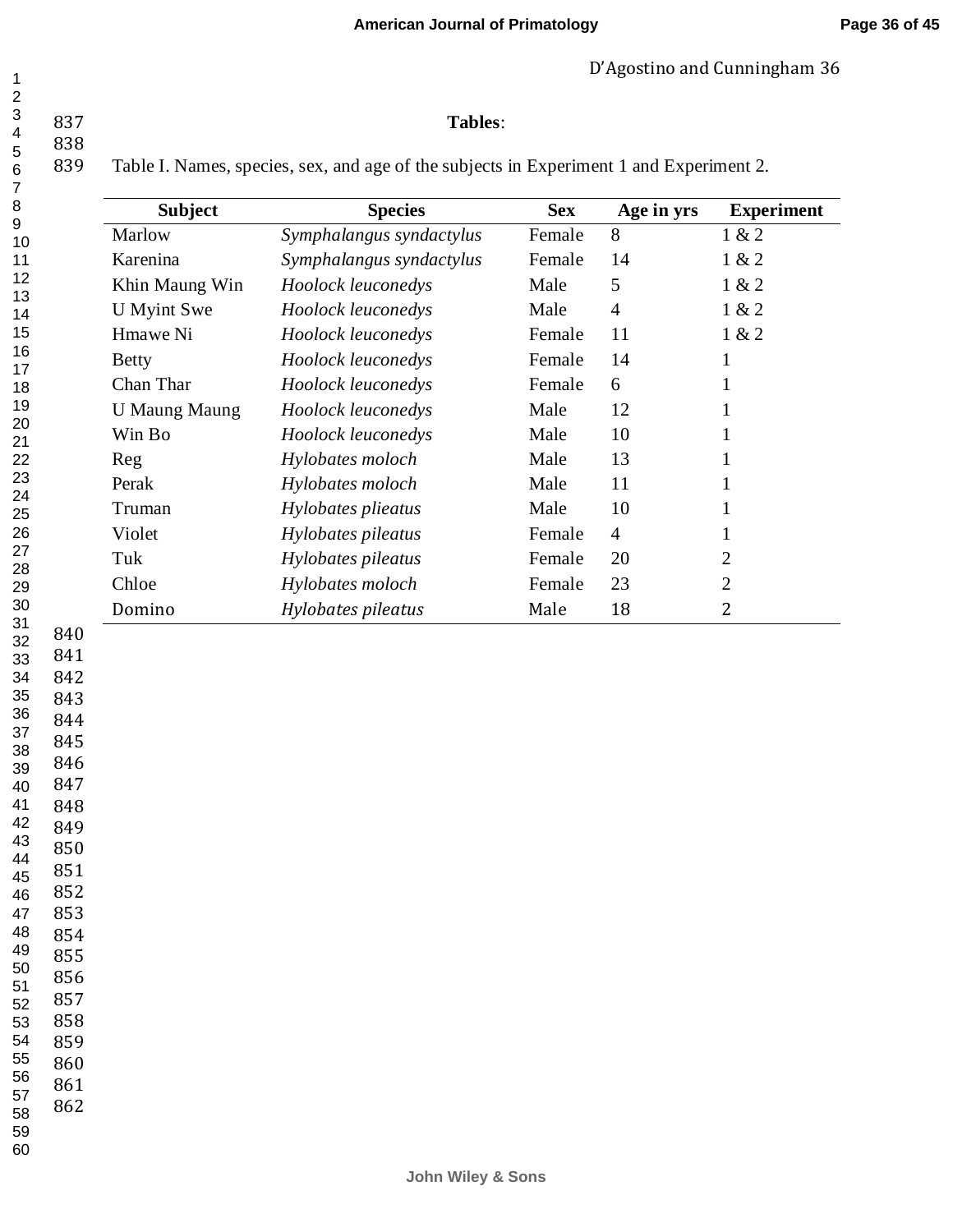| Red left, yellow center, green right<br>Red left, green center, yellow right<br>Yellow left, red center, green right<br>Yellow left, green center, red right<br>Green left, red center, yellow right<br>Green left, yellow center, red right<br><sup>1</sup> For Experiment 1, color refers to the bucket covering the food and position (left, right, center)<br>designates the position of the colored bucket on the feeding platform.<br><sup>2</sup> In Experiment 2, the color refers to the background and the position to the location of the food | Experiment $11$ | Experiment $2^2$                    |
|-----------------------------------------------------------------------------------------------------------------------------------------------------------------------------------------------------------------------------------------------------------------------------------------------------------------------------------------------------------------------------------------------------------------------------------------------------------------------------------------------------------------------------------------------------------|-----------------|-------------------------------------|
|                                                                                                                                                                                                                                                                                                                                                                                                                                                                                                                                                           |                 | Red left, blue center, yellow right |
|                                                                                                                                                                                                                                                                                                                                                                                                                                                                                                                                                           |                 | Blue right, yellow left, red center |
|                                                                                                                                                                                                                                                                                                                                                                                                                                                                                                                                                           |                 | Yellow center, red right, blue left |
|                                                                                                                                                                                                                                                                                                                                                                                                                                                                                                                                                           |                 |                                     |
|                                                                                                                                                                                                                                                                                                                                                                                                                                                                                                                                                           |                 |                                     |
|                                                                                                                                                                                                                                                                                                                                                                                                                                                                                                                                                           |                 |                                     |
|                                                                                                                                                                                                                                                                                                                                                                                                                                                                                                                                                           | reward.         |                                     |
|                                                                                                                                                                                                                                                                                                                                                                                                                                                                                                                                                           |                 |                                     |
|                                                                                                                                                                                                                                                                                                                                                                                                                                                                                                                                                           |                 |                                     |
|                                                                                                                                                                                                                                                                                                                                                                                                                                                                                                                                                           |                 |                                     |
|                                                                                                                                                                                                                                                                                                                                                                                                                                                                                                                                                           |                 |                                     |
|                                                                                                                                                                                                                                                                                                                                                                                                                                                                                                                                                           |                 |                                     |
|                                                                                                                                                                                                                                                                                                                                                                                                                                                                                                                                                           |                 |                                     |
|                                                                                                                                                                                                                                                                                                                                                                                                                                                                                                                                                           |                 |                                     |
|                                                                                                                                                                                                                                                                                                                                                                                                                                                                                                                                                           |                 |                                     |
|                                                                                                                                                                                                                                                                                                                                                                                                                                                                                                                                                           |                 |                                     |
|                                                                                                                                                                                                                                                                                                                                                                                                                                                                                                                                                           |                 |                                     |
|                                                                                                                                                                                                                                                                                                                                                                                                                                                                                                                                                           |                 |                                     |
|                                                                                                                                                                                                                                                                                                                                                                                                                                                                                                                                                           |                 |                                     |
|                                                                                                                                                                                                                                                                                                                                                                                                                                                                                                                                                           |                 |                                     |
|                                                                                                                                                                                                                                                                                                                                                                                                                                                                                                                                                           |                 |                                     |
|                                                                                                                                                                                                                                                                                                                                                                                                                                                                                                                                                           |                 |                                     |
|                                                                                                                                                                                                                                                                                                                                                                                                                                                                                                                                                           |                 |                                     |
|                                                                                                                                                                                                                                                                                                                                                                                                                                                                                                                                                           |                 |                                     |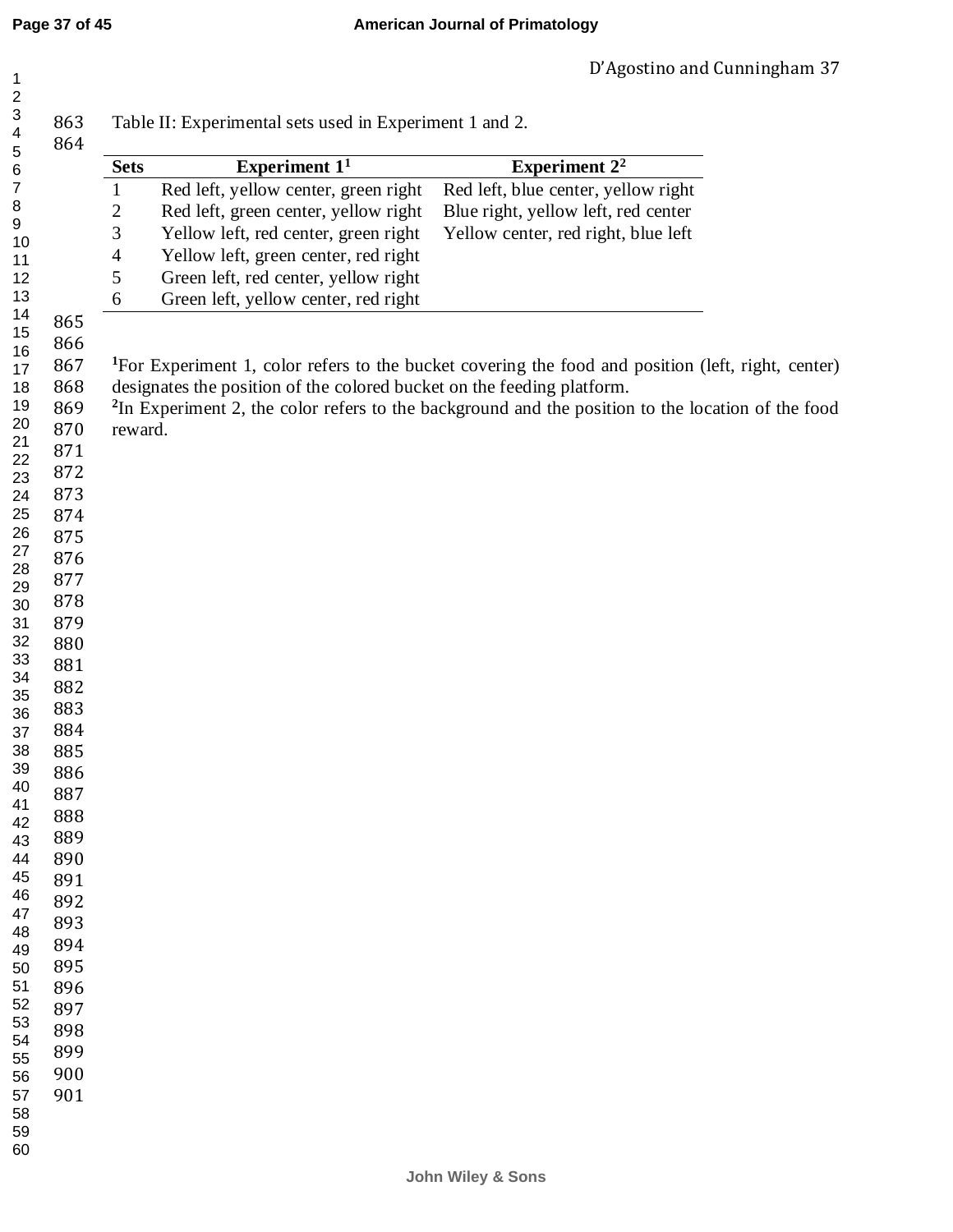| 3<br>4                        | 902<br>903 |                                                     | Table III: Unadjusted means for number of trials to criterion performance. |                                        |                                                                                                       |  |  |  |
|-------------------------------|------------|-----------------------------------------------------|----------------------------------------------------------------------------|----------------------------------------|-------------------------------------------------------------------------------------------------------|--|--|--|
| 5<br>6<br>$\overline{7}$<br>8 |            | Preferred<br>food color<br>association <sup>1</sup> | $Hoolock (n = 7)$<br>mean(SE)                                              | <i>Hylobates</i> $(n = 4)$<br>mean(SE) | Symphalangus $(n = 2)$<br>mean(SE)                                                                    |  |  |  |
| 9                             |            | <b>YELLOW</b>                                       | 22.29(1.782)                                                               | 50.25(11.161)                          | 29.50(10.500)                                                                                         |  |  |  |
| 10                            |            | <b>GREEN</b>                                        | 28.57(2.277)                                                               | 48.50(19.294)                          | 23.00(0.000)                                                                                          |  |  |  |
| 11<br>12                      |            | <b>RED</b>                                          | 27.14(2.064)                                                               | 48.75(11.116)                          | 21.00(0.000)                                                                                          |  |  |  |
| 13                            | 904        |                                                     |                                                                            |                                        |                                                                                                       |  |  |  |
| 14                            | 905        |                                                     |                                                                            |                                        | <sup>1</sup> Ten consecutive correct choices for three genera of gibbon for each color-preferred food |  |  |  |
| 15<br>16                      | 906        |                                                     | association in Experiment 1                                                |                                        |                                                                                                       |  |  |  |
| 17                            | 907        |                                                     |                                                                            |                                        |                                                                                                       |  |  |  |
| 18                            | 908        |                                                     |                                                                            |                                        |                                                                                                       |  |  |  |
| 19                            | 909        |                                                     |                                                                            |                                        |                                                                                                       |  |  |  |
| 20<br>21                      | 910        |                                                     |                                                                            |                                        |                                                                                                       |  |  |  |
| 22                            | 911        |                                                     |                                                                            |                                        |                                                                                                       |  |  |  |
| 23                            | 912        |                                                     |                                                                            |                                        |                                                                                                       |  |  |  |
| 24                            | 913        |                                                     |                                                                            |                                        |                                                                                                       |  |  |  |
| 25<br>26                      | 914        |                                                     |                                                                            |                                        |                                                                                                       |  |  |  |
| 27                            | 915        |                                                     |                                                                            |                                        |                                                                                                       |  |  |  |
| 28                            | 916        |                                                     |                                                                            |                                        |                                                                                                       |  |  |  |
| 29                            | 917        |                                                     |                                                                            |                                        |                                                                                                       |  |  |  |
| 30<br>31                      | 918<br>919 |                                                     |                                                                            |                                        |                                                                                                       |  |  |  |
| 32                            | 920        |                                                     |                                                                            |                                        |                                                                                                       |  |  |  |
| 33                            | 921        |                                                     |                                                                            |                                        |                                                                                                       |  |  |  |
| 34<br>35                      | 922        |                                                     |                                                                            |                                        |                                                                                                       |  |  |  |
| 36                            | 923        |                                                     |                                                                            |                                        |                                                                                                       |  |  |  |
| 37                            | 924        |                                                     |                                                                            |                                        |                                                                                                       |  |  |  |
| 38                            | 925        |                                                     |                                                                            |                                        |                                                                                                       |  |  |  |
| 39                            | 926        |                                                     |                                                                            |                                        |                                                                                                       |  |  |  |
| 40<br>41                      | 927        |                                                     |                                                                            |                                        |                                                                                                       |  |  |  |
| 42                            | 928        |                                                     |                                                                            |                                        |                                                                                                       |  |  |  |
| 43                            | 929        |                                                     |                                                                            |                                        |                                                                                                       |  |  |  |
| 44                            | 930        |                                                     |                                                                            |                                        |                                                                                                       |  |  |  |
| 45<br>46                      | 931        |                                                     |                                                                            |                                        |                                                                                                       |  |  |  |
| 47                            | 932        |                                                     |                                                                            |                                        |                                                                                                       |  |  |  |
| 48                            | 933        |                                                     |                                                                            |                                        |                                                                                                       |  |  |  |
| 49                            | 934        |                                                     |                                                                            |                                        |                                                                                                       |  |  |  |
| 50<br>51                      | 935        |                                                     |                                                                            |                                        |                                                                                                       |  |  |  |
| 52                            | 936        |                                                     |                                                                            |                                        |                                                                                                       |  |  |  |
| 53                            | 937<br>938 |                                                     |                                                                            |                                        |                                                                                                       |  |  |  |
| 54<br>55                      | 939        |                                                     |                                                                            |                                        |                                                                                                       |  |  |  |
| 56                            | 940        |                                                     |                                                                            |                                        |                                                                                                       |  |  |  |
| 57                            | 941        |                                                     |                                                                            |                                        |                                                                                                       |  |  |  |
| 58                            |            |                                                     |                                                                            |                                        |                                                                                                       |  |  |  |
| 59<br>60                      |            |                                                     |                                                                            |                                        |                                                                                                       |  |  |  |
|                               |            |                                                     |                                                                            |                                        |                                                                                                       |  |  |  |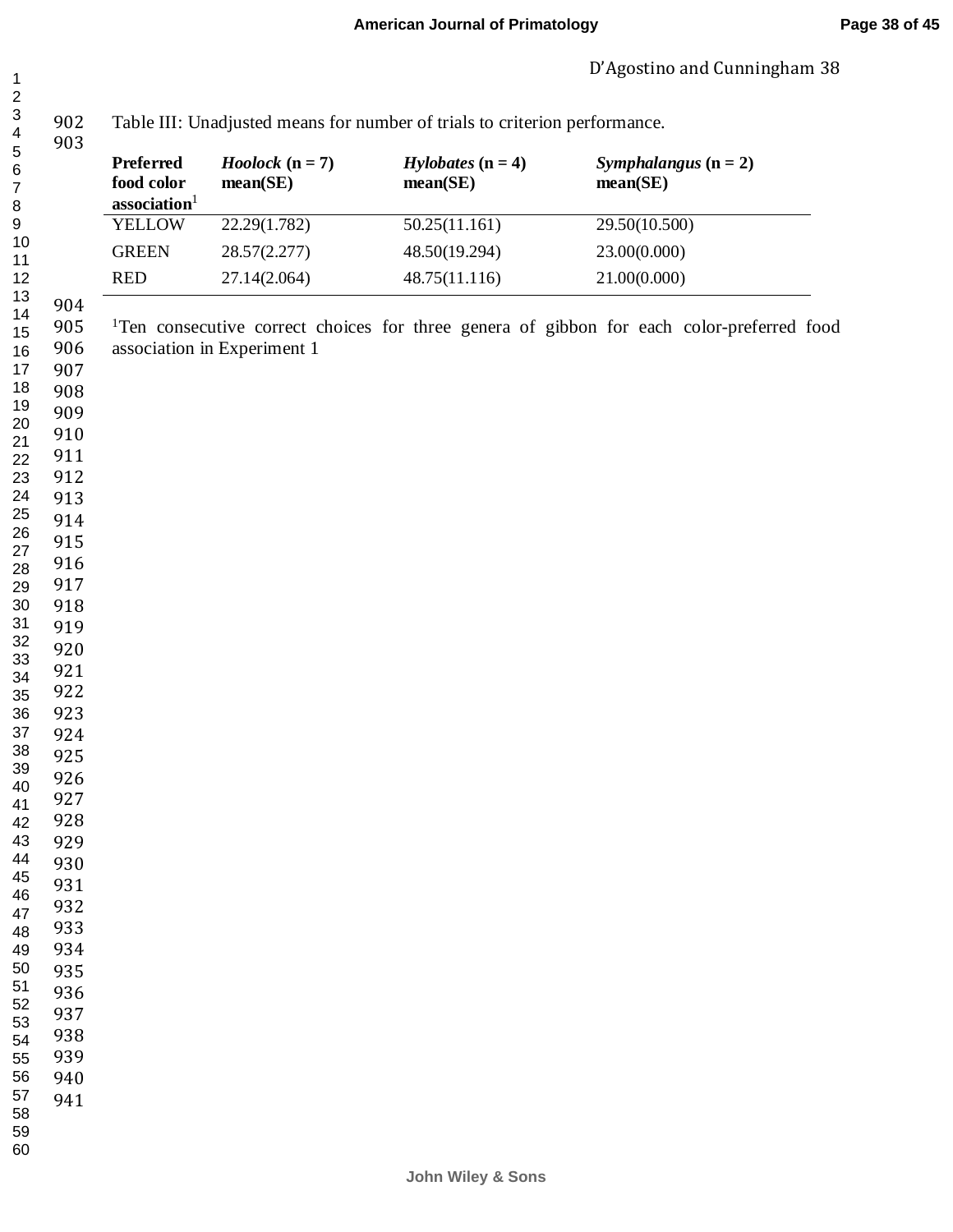| $\overline{\mathbf{4}}$<br>5     | , <u>, ,</u><br>943                                                                                                                                                                                                                                                                                                                    | Tuber TV. Furnitude of correct responses in the experimental trans of Experiment $\mathbb{Z}$ . |                |                  |                |                  |                |                  |                |                  |
|----------------------------------|----------------------------------------------------------------------------------------------------------------------------------------------------------------------------------------------------------------------------------------------------------------------------------------------------------------------------------------|-------------------------------------------------------------------------------------------------|----------------|------------------|----------------|------------------|----------------|------------------|----------------|------------------|
| $\,6$                            |                                                                                                                                                                                                                                                                                                                                        | <b>Subject</b>                                                                                  |                | S1               |                | S <sub>2</sub>   |                | S <sub>3</sub>   |                | <b>Total</b>     |
| 7                                |                                                                                                                                                                                                                                                                                                                                        |                                                                                                 | <b>Correct</b> | $\boldsymbol{p}$ | <b>Correct</b> | $\boldsymbol{p}$ | <b>Correct</b> | $\boldsymbol{p}$ | <b>Correct</b> | $\boldsymbol{p}$ |
| $\, 8$<br>9                      |                                                                                                                                                                                                                                                                                                                                        | Marlow                                                                                          | 19             | $0.001***$       | 19             | $0.001***$       | 18             | $0.002**$        | 56             | $0.001***$       |
| 10<br>11                         |                                                                                                                                                                                                                                                                                                                                        | Khin<br>Maung Win                                                                               | 15             | $0.001***$       | 12             | 0.002            | 11             | 0.001            | 38             | 0.042            |
| 12<br>13<br>14                   |                                                                                                                                                                                                                                                                                                                                        | U Myint<br>Swe                                                                                  | 16             | $0.017*$         | 21             | $0.001***$       | 19             | $0.002**$        | 56             | $0.001***$       |
| 15                               |                                                                                                                                                                                                                                                                                                                                        | Karenina                                                                                        | 23             | $0.001***$       | 19             | $0.002**$        | 16             | $0.017*$         | 58             | $0.001***$       |
| 16                               |                                                                                                                                                                                                                                                                                                                                        | Hmawe Ni                                                                                        | 16             | $0.017**$        | 14             | 0.017            | 16             | $0.017**$        | 46             | $0.001***$       |
| 17<br>18                         |                                                                                                                                                                                                                                                                                                                                        | Chloe                                                                                           | 14             | 0.017            | 15             | $0.001***$       | 16             | $0.017**$        | 45             | $0.001***$       |
| 19                               |                                                                                                                                                                                                                                                                                                                                        | Domino                                                                                          | 11             | 0.001            | 11             | 0.001            | 14             | 0.017            | 36             | 0.017            |
| 20<br>21                         |                                                                                                                                                                                                                                                                                                                                        | Tuk                                                                                             | 15             | $0.001***$       | 12             | 0.263            | 16             | $0.017**$        | 43             | $0.003**$        |
| 22<br>23<br>24<br>25<br>26<br>27 | 944<br>945<br>Across each set (maximum correct is 30 trials per set), and in total (maximum score is 90 trials)<br>946<br>and binomial test results. Values noted as significant represent performance above chance level.<br>947<br>P values that are significant but not annotated represent performance below chance levels.<br>948 |                                                                                                 |                |                  |                |                  |                |                  |                |                  |
| 28                               | 949                                                                                                                                                                                                                                                                                                                                    | *significant at the 0.05 level                                                                  |                |                  |                |                  |                |                  |                |                  |
| 29                               | 950                                                                                                                                                                                                                                                                                                                                    | ** significant at the 0.01 level                                                                |                |                  |                |                  |                |                  |                |                  |
| 30<br>$\sim$                     | 951                                                                                                                                                                                                                                                                                                                                    | *** significant at the 0.001 level                                                              |                |                  |                |                  |                |                  |                |                  |

Table IV: Number of correct responses in the experimental trials of Experiment 2.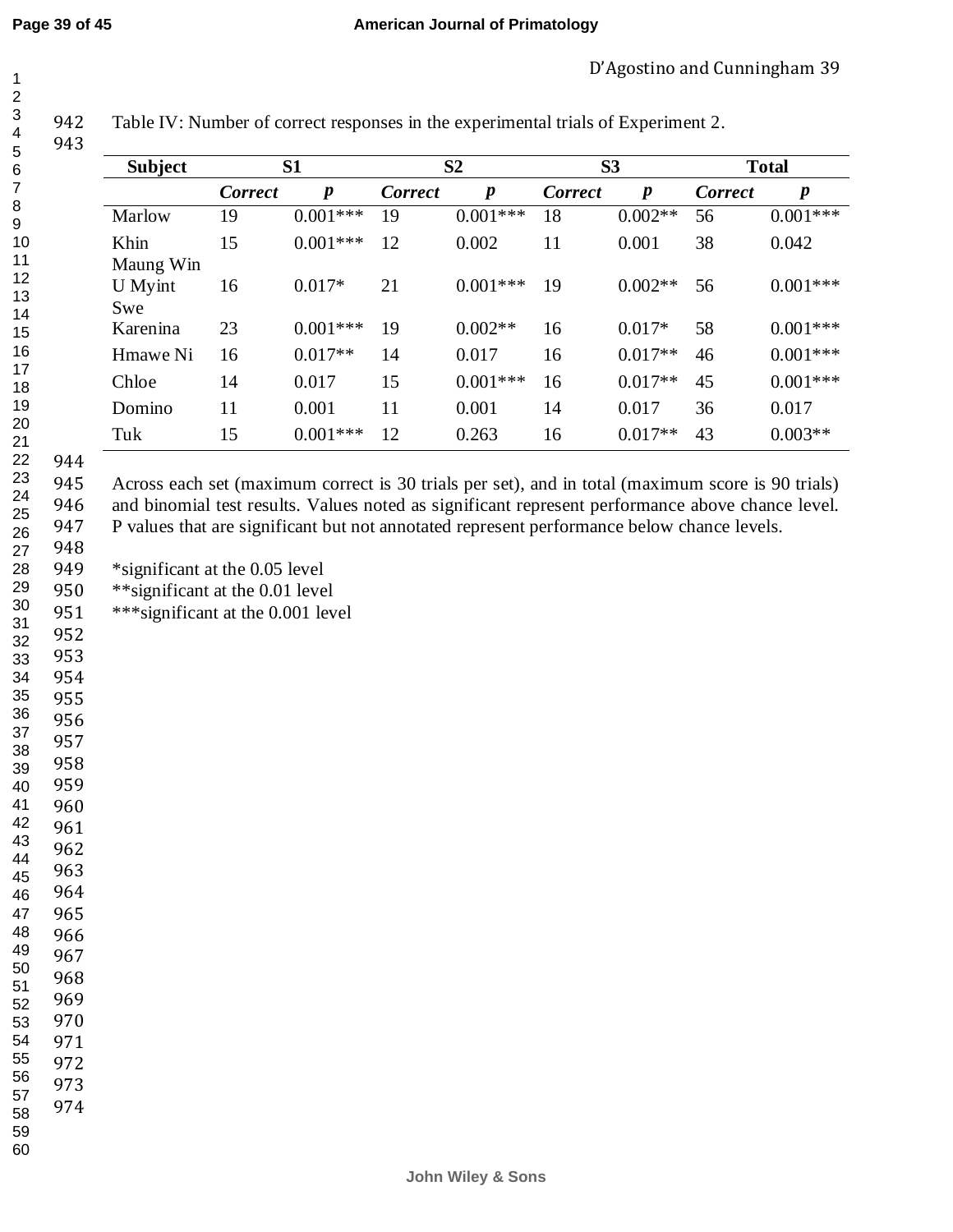| $\overline{ }$             |  |
|----------------------------|--|
|                            |  |
|                            |  |
|                            |  |
|                            |  |
|                            |  |
|                            |  |
|                            |  |
|                            |  |
|                            |  |
|                            |  |
|                            |  |
|                            |  |
|                            |  |
|                            |  |
|                            |  |
|                            |  |
|                            |  |
|                            |  |
|                            |  |
|                            |  |
|                            |  |
|                            |  |
|                            |  |
|                            |  |
|                            |  |
|                            |  |
|                            |  |
|                            |  |
|                            |  |
|                            |  |
|                            |  |
|                            |  |
|                            |  |
|                            |  |
|                            |  |
|                            |  |
|                            |  |
| 34<br>35<br>36<br>37<br>38 |  |
|                            |  |
|                            |  |
|                            |  |
|                            |  |
| 39                         |  |
| 40                         |  |
| 41                         |  |
| 42                         |  |
| 43                         |  |
| 44                         |  |
| 45                         |  |
|                            |  |
| 46                         |  |
| 47                         |  |
| 48                         |  |
| 49                         |  |
| 50                         |  |
| 51                         |  |
|                            |  |
| 52                         |  |
| 53<br>3                    |  |
| 54                         |  |
| 55                         |  |
| 56                         |  |
| .<br>57                    |  |
| 58                         |  |
|                            |  |
| 59                         |  |

 Table V: Chi square tests to evaluate individual positional bias on experimental trials of Experiment 2. 

| <b>Subject</b>    |             | S <sub>1</sub>   |             | S <sub>2</sub>   |             | S <sub>3</sub>   |             | <b>Total</b>     |  |
|-------------------|-------------|------------------|-------------|------------------|-------------|------------------|-------------|------------------|--|
|                   | $\chi^2(2)$ | $\boldsymbol{p}$ | $\chi^2(2)$ | $\boldsymbol{p}$ | $\chi^2(2)$ | $\boldsymbol{p}$ | $\chi^2(2)$ | $\boldsymbol{p}$ |  |
| Marlow            | 4.200       | 0.122            | 6.200       | $0.045*$         | 4.200       | 0.122            | 14.067      | $0.001***$       |  |
| Khin Maung<br>Win | 4.200       | 0.122            | 3.800       | 0.150            | 1.800       | 0.407            | 4.067       | 0.131            |  |
| U Myint Swe       | 9.800       | $0.007**$        | 7.800       | $0.020*$         | 9.800       | $0.007**$        | 26.467      | $0.001***$       |  |
| Karenina          | 0.200       | 0.905            | 3.800       | 0.150            | 15.800      | $0.001***$       | 13.867      | $0.001***$       |  |
| Hmawe Ni          | 3.800       | 0.150            | 4.200       | 0.122            | 32.00       | 0.202            | 9.624       | $0.008*$         |  |
| Chloe             | 0.600       | 0.439            | 0.133       | 0.715            | 13.400      | $0.001***$       | 13.867      | $0.001***$       |  |
| Domino            | 6.200       | $0.045*$         | a           | a                | 2.600       | 0.273            | 4.467       | 0.107            |  |
| Tuk               | 1.400       | 0.497            | 11.400      | $0.003**$        | 3.800       | 0.150            | 10.400      | $0.006**$        |  |

 Significant values denote a deviance from the expected values of 10 choices at each location. For 980 all gibbons with a bias, it was for the center door.

982 <sup>a</sup> observed and expected values were the same therefore Chi square was not calculated

983 \*significant at the 0.05 level

984 \*\* significant at the 0.01 level

985 \*\*\* significant at the 0.001 level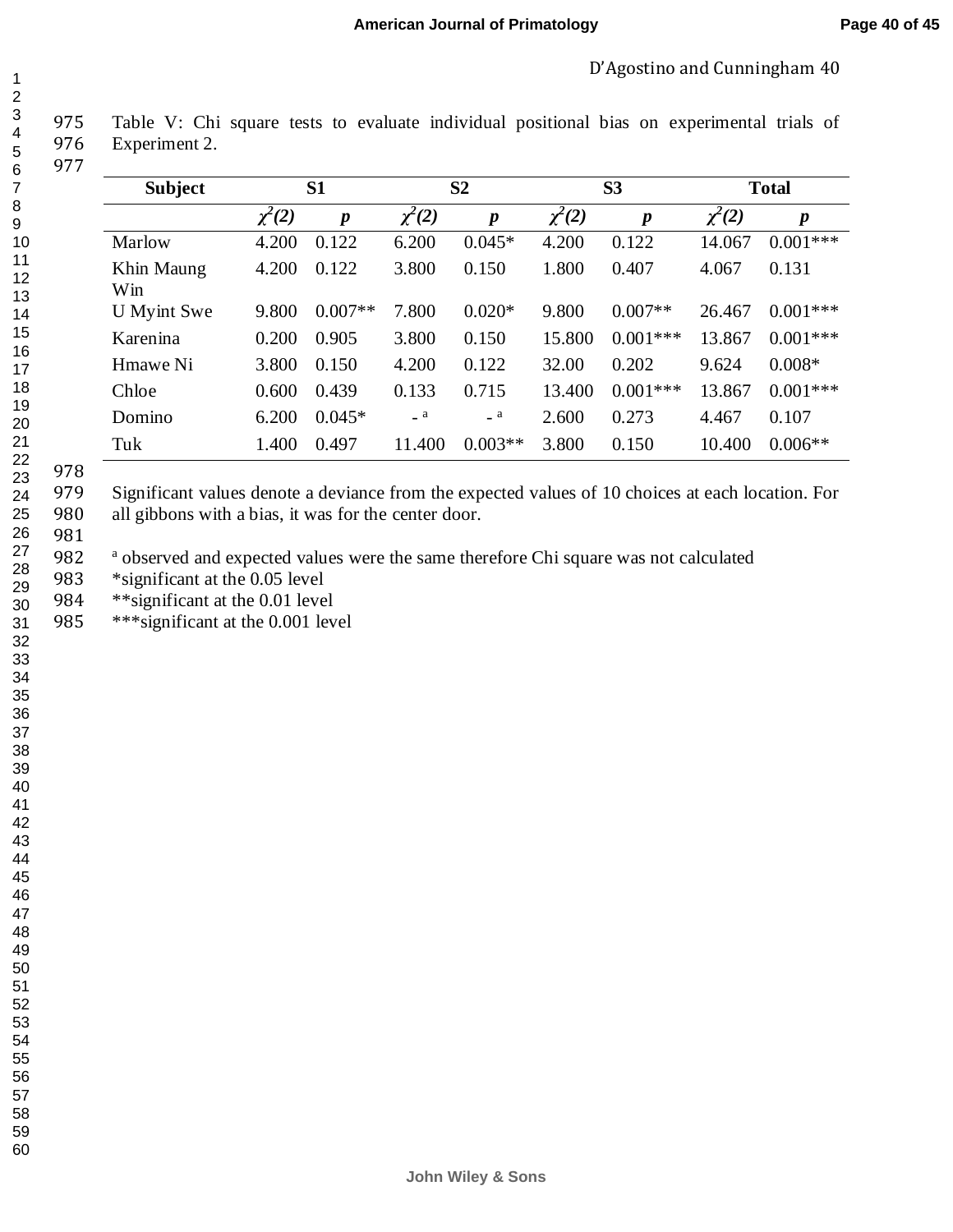



Figure 1. Betty (Female H. leuconedys) engaged in Experiment 1. The gibbons reached through the fencing and flipped open the buckets to reveal the food items. The buckets were drilled in place with hinges that allowed them to be easily flipped and replaced to the different sets. 152x86mm (220 x 220 DPI)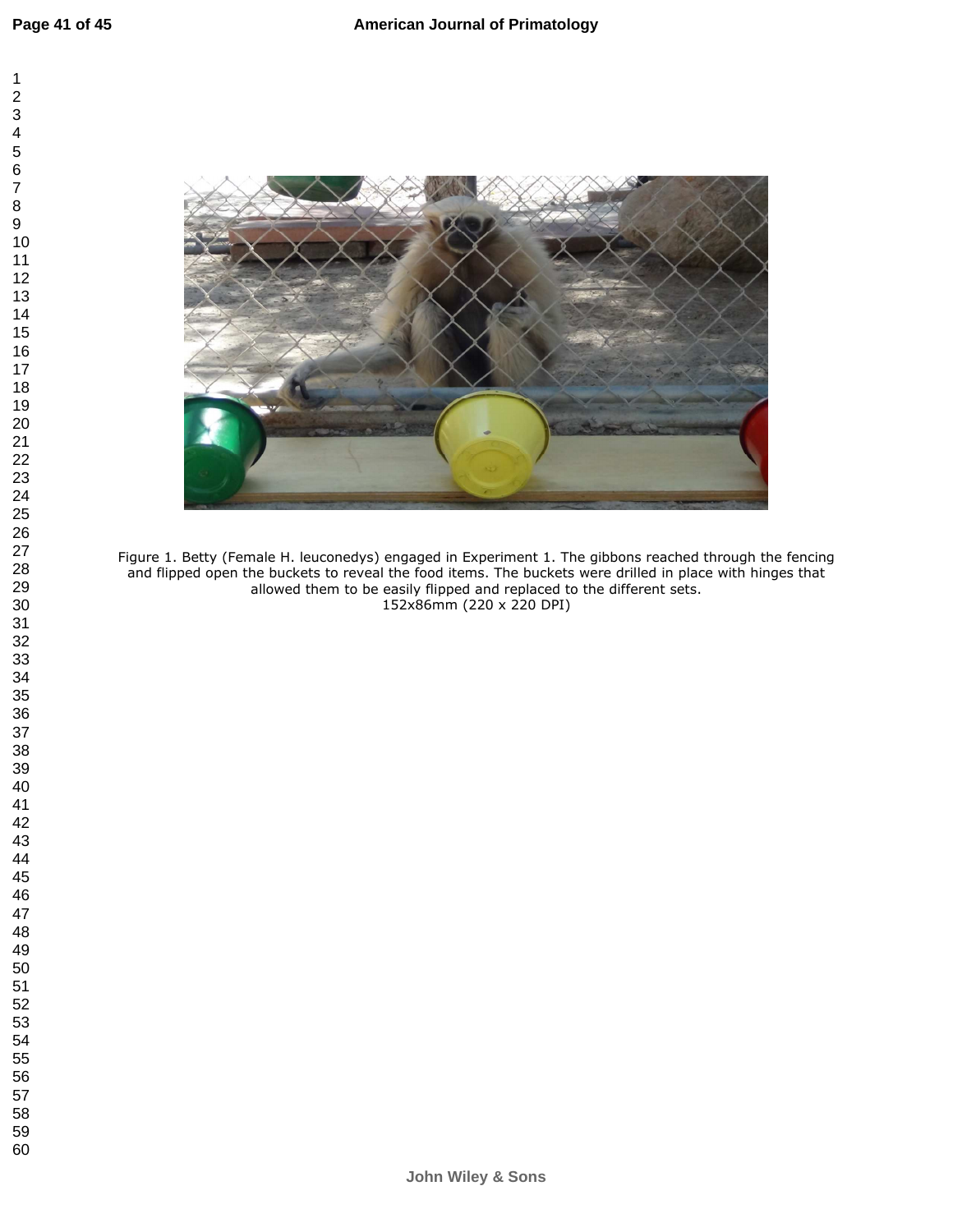



Figure 2. Feeding platform used for Experiment 2. This platform required the gibbons to reach through doors to select the hidden food item. Three laminated color boards were inserted onto the front of the feeding platform behind a Plexiglas screen. 246x166mm (72 x 72 DPI)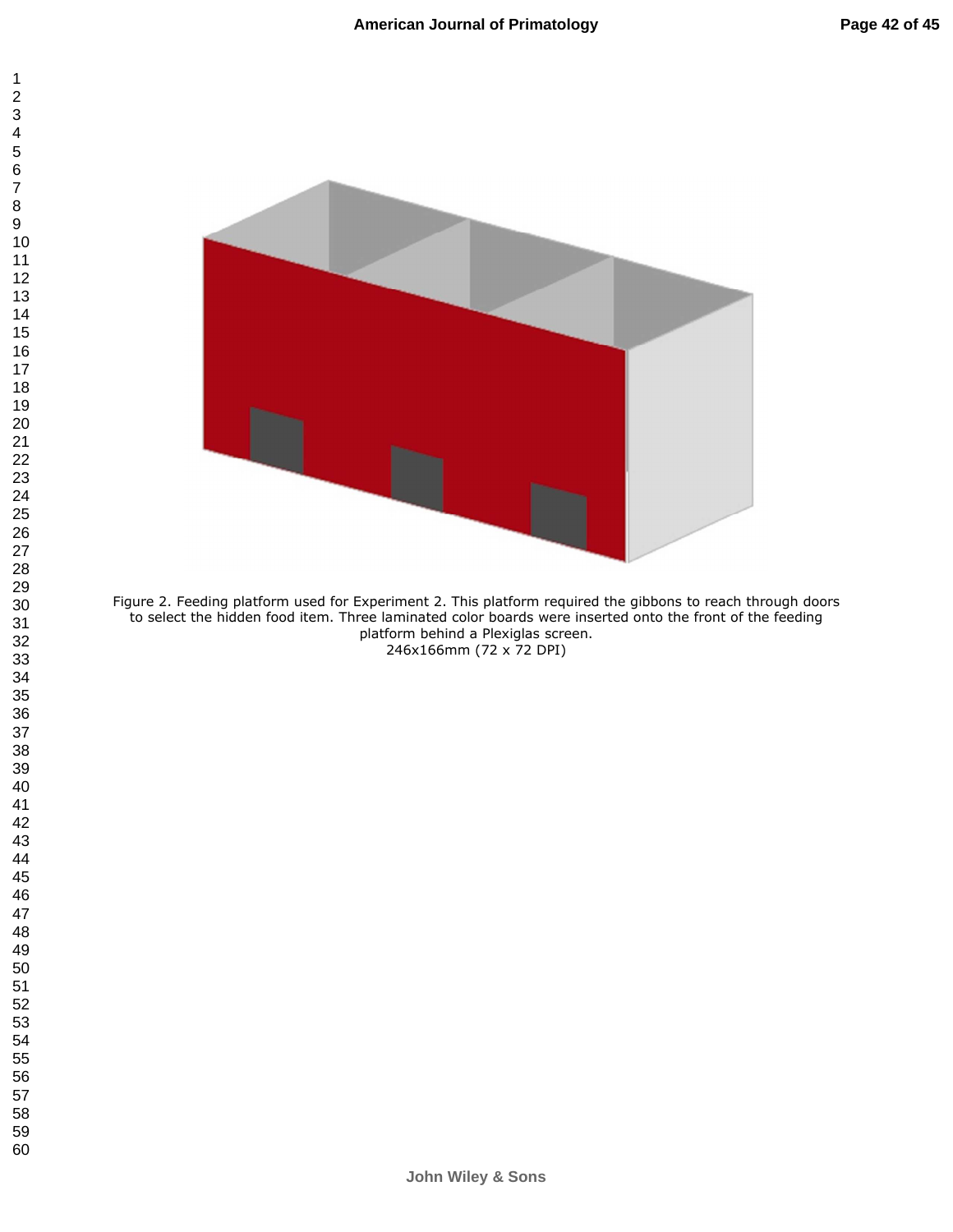

Figure 3: Adjusted means for number of trials needed to reach criterion performance (10 consecutive first choices of preferred food type) by genus (a) and percentage of correct responses by genus in the postcriterion phase 215x279mm (200 x 200 DPI)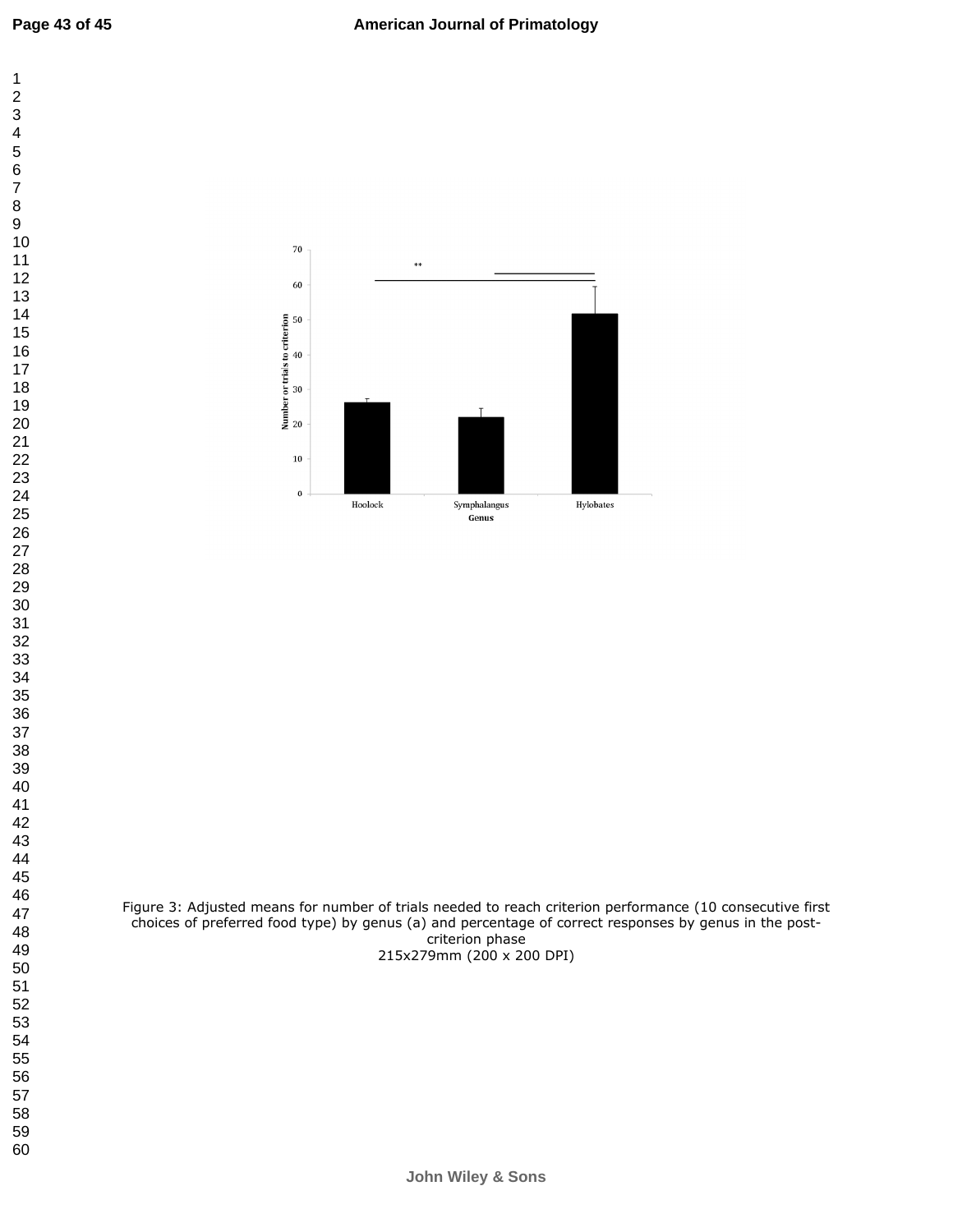

(b). Error bars represent  $\pm$ 1SE. \*\* denotes significance at  $p < 0.001$ 215x279mm (200 x 200 DPI)